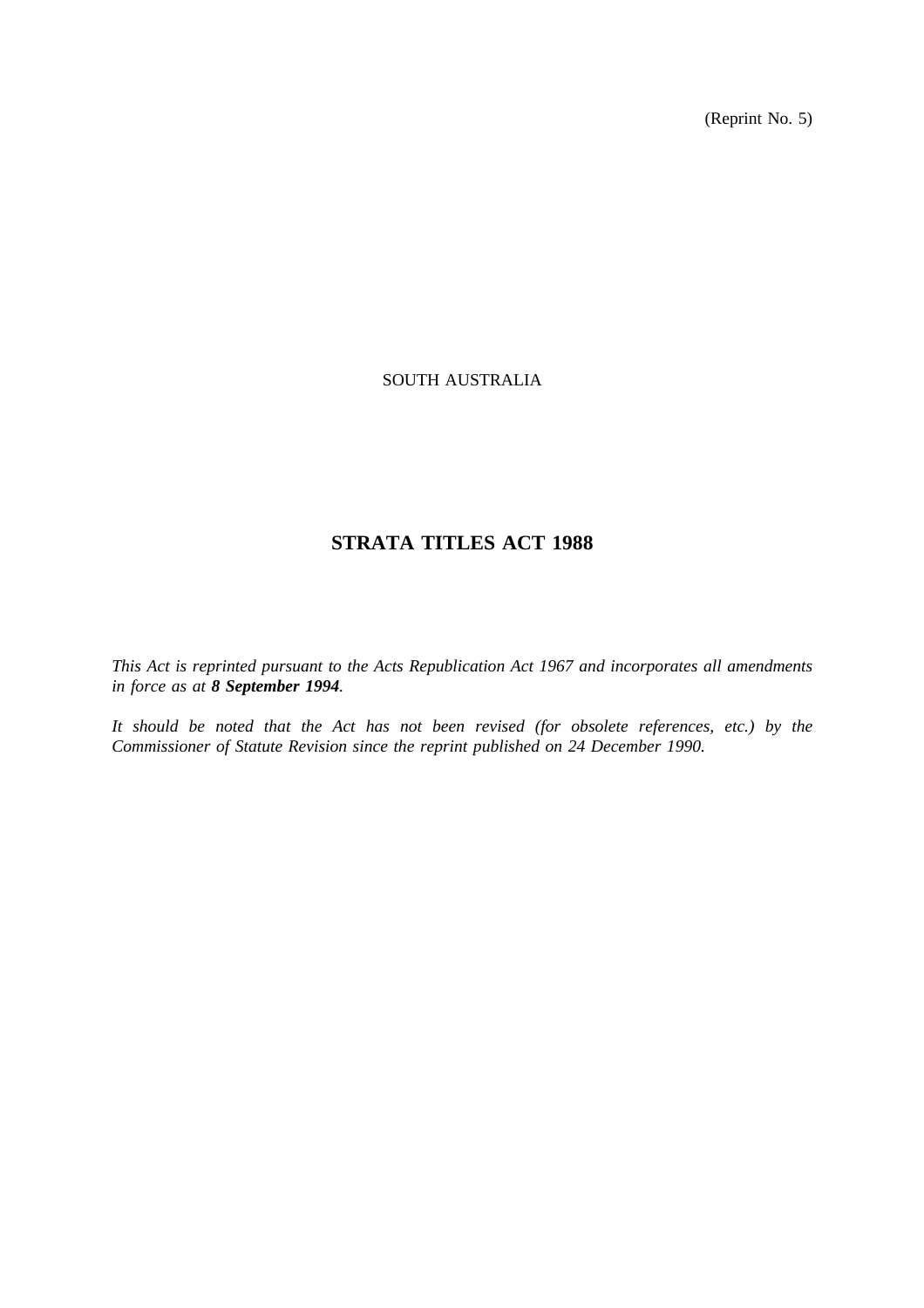# **SUMMARY OF PROVISIONS**

## **PART 1 PRELIMINARY**

- 1. Short title
- 3. Interpretation
- 4. This Act and the Real Property Act to be read together as a single Act

#### **PART 2 DIVISION OF LAND BY STRATA PLAN**

#### **DIVISION 1—THE STRATA PLAN**

- 5. Nature of strata plan and requirements with which it must conform
- 6. Unit entitlement

#### **DIVISION 2—DEPOSIT OF STRATA PLAN**

- 7. Application for deposit of strata plan
- 8. Deposit of strata plan

#### **DIVISION 3—PROPRIETARY INCIDENTS ARISING FROM DEPOSIT OF STRATA PLAN**

- 9. Easements
- 10. Common property<br>11. Vesting of public
- Vesting of public land in the council

## **DIVISION 4—AMENDMENT OF DEPOSITED STRATA PLAN**

- 12. Application for amendment
- 13. Amendment by order of Court

## **DIVISION 6—AMALGAMATION**

16. Amalgamation of adjacent sites

## **DIVISION 7—CANCELLATION OF STRATA PLAN**

17. Cancellation

#### **DIVISION 8—SUPPLEMENTARY**

17A. Procedure where the whereabouts of certain persons is unknown<br>17B. Creation of easements Creation of easements

#### **PART 3 THE STRATA CORPORATION**

### **DIVISION 1—CONSTITUTION OF STRATA CORPORATION**

- 18. Name of strata corporation
- 19. The articles
- 20. Binding character of the articles
- 21. Unit holders are guarantors of strata corporation's liabilities
- 22. Restriction of payment by strata corporation to its members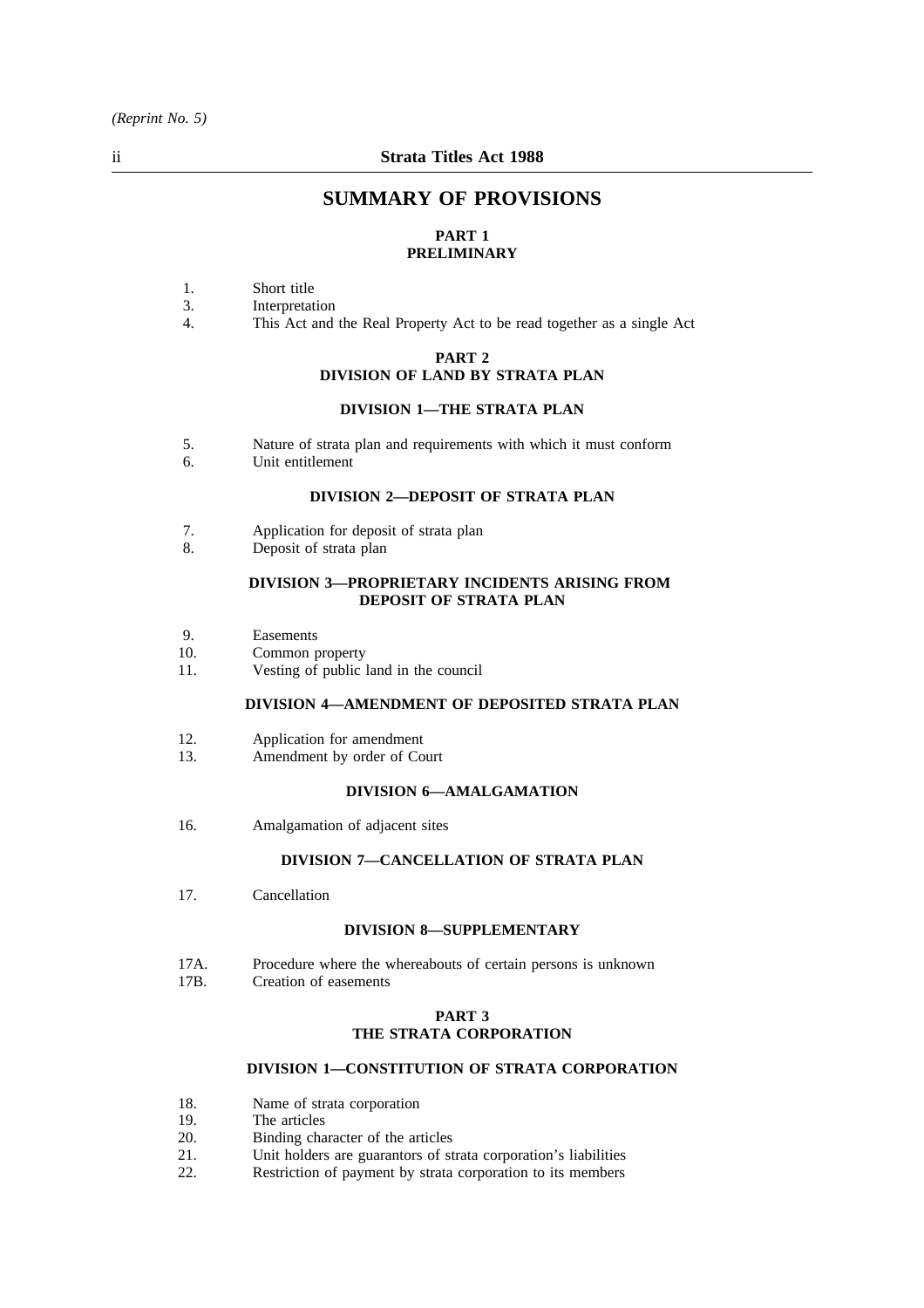- 23. Officers of strata corporation
- 24. Contractual formalities

## **DIVISION 2—GENERAL FUNCTIONS, POWERS AND DUTIES**

- 25. Functions<br>26. General p
- General powers
- 27. Power to raise money

#### **DIVISION 3—SPECIAL POWERS OF STRATA CORPORATION TO MAINTAIN THE INTEGRITY OF THE STRATA SCHEME**

- 28. Power to enforce duties of maintenance or repair<br>29. Alterations and additions
- 29. Alterations and additions<br>29A. Application of Division
- Application of Division

#### **DIVISION 4—DUTY TO INSURE**

- 30. Duty to insure
- 31. Duty to insure against liability
- 32. Right of unit holders to satisfy themselves as to insurance

#### **DIVISION 5—GENERAL MEETINGS**

- 33. Holding of general meetings
- 34. Voting rights at general meetings

#### **DIVISION 6—MANAGEMENT COMMITTEE**

- 35. Management committee
- 36. Validity of acts

#### **DIVISION 7—APPOINTMENT OF ADMINISTRATOR**

37. Administrator of strata corporation's affairs

#### **DIVISION 8—SUPPLEMENTARY**

- 38. Duties of the original proprietor in relation to strata corporation 39. Power to require handing over of property
- 39. Power to require handing over of property<br>40. Record keeping
- 40. Record keeping<br>41. **Information to h**
- Information to be furnished

## **PART 3A RESOLUTION OF DISPUTES**

41A. Resolution of disputes, etc.

## **PART 4 MISCELLANEOUS**

- 42. Unit holder's power of entry
- 43. Insurance by unit holder
- 44. Dealing with part of unit
- 44A. Body corporate may act as officer, etc.<br>45. Persons under disability, etc.
- 45. Persons under disability, etc.<br>46. Relief where unanimous reso
- Relief where unanimous resolution required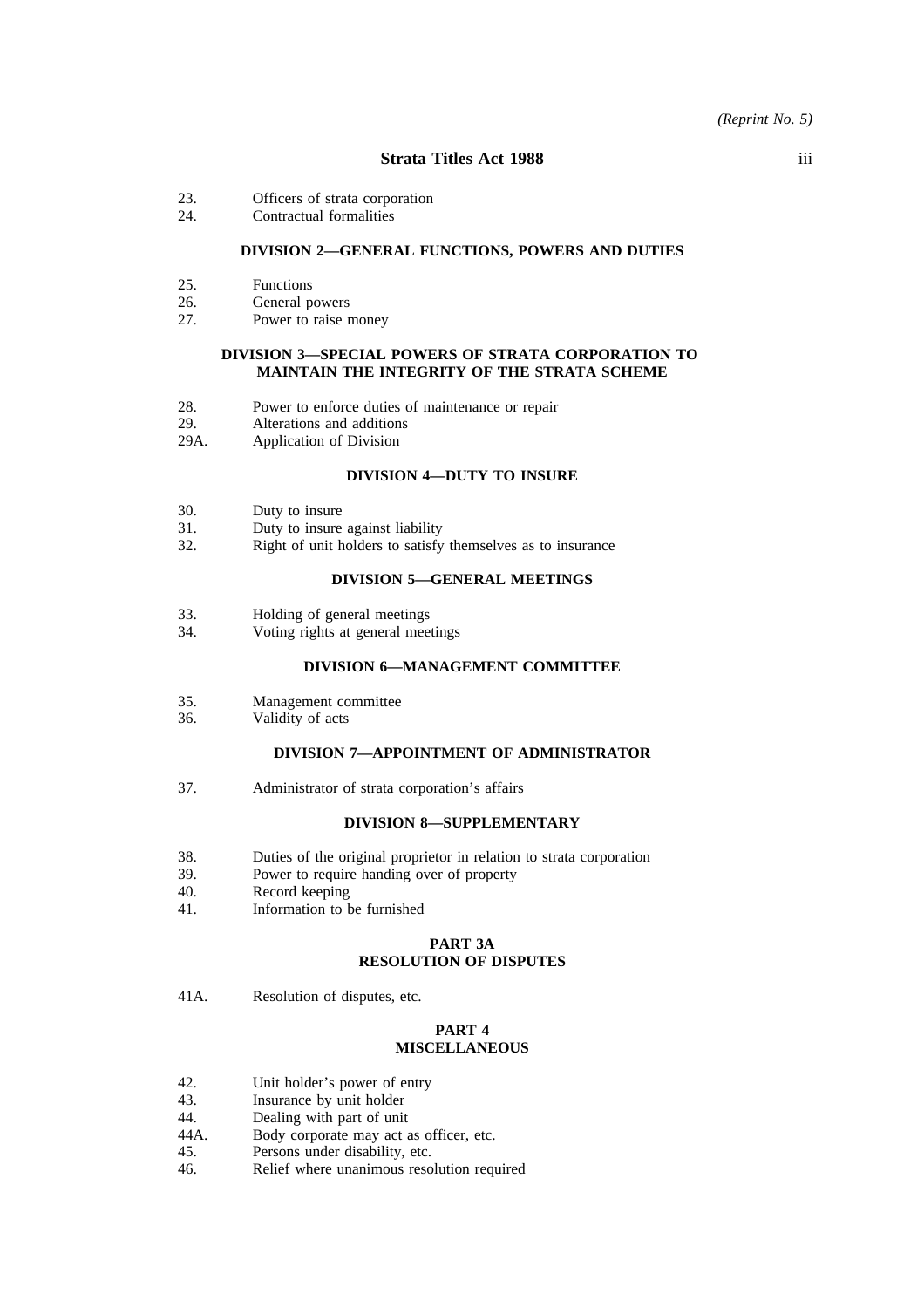- 47. Vicarious liability of management committee members<br>48. Applications, etc.
- 48. Applications, etc.
- 49. Service
- 50. Proceedings for offences
- 51. Regulations

## **SCHEDULE 2**

*Transitional Provisions*

## **SCHEDULE 3**

*Articles of Strata Corporation*

## **APPENDIX 1 LEGISLATIVE HISTORY**

## **APPENDIX 2 DIVISIONAL PENALTIES AND EXPIATION FEES**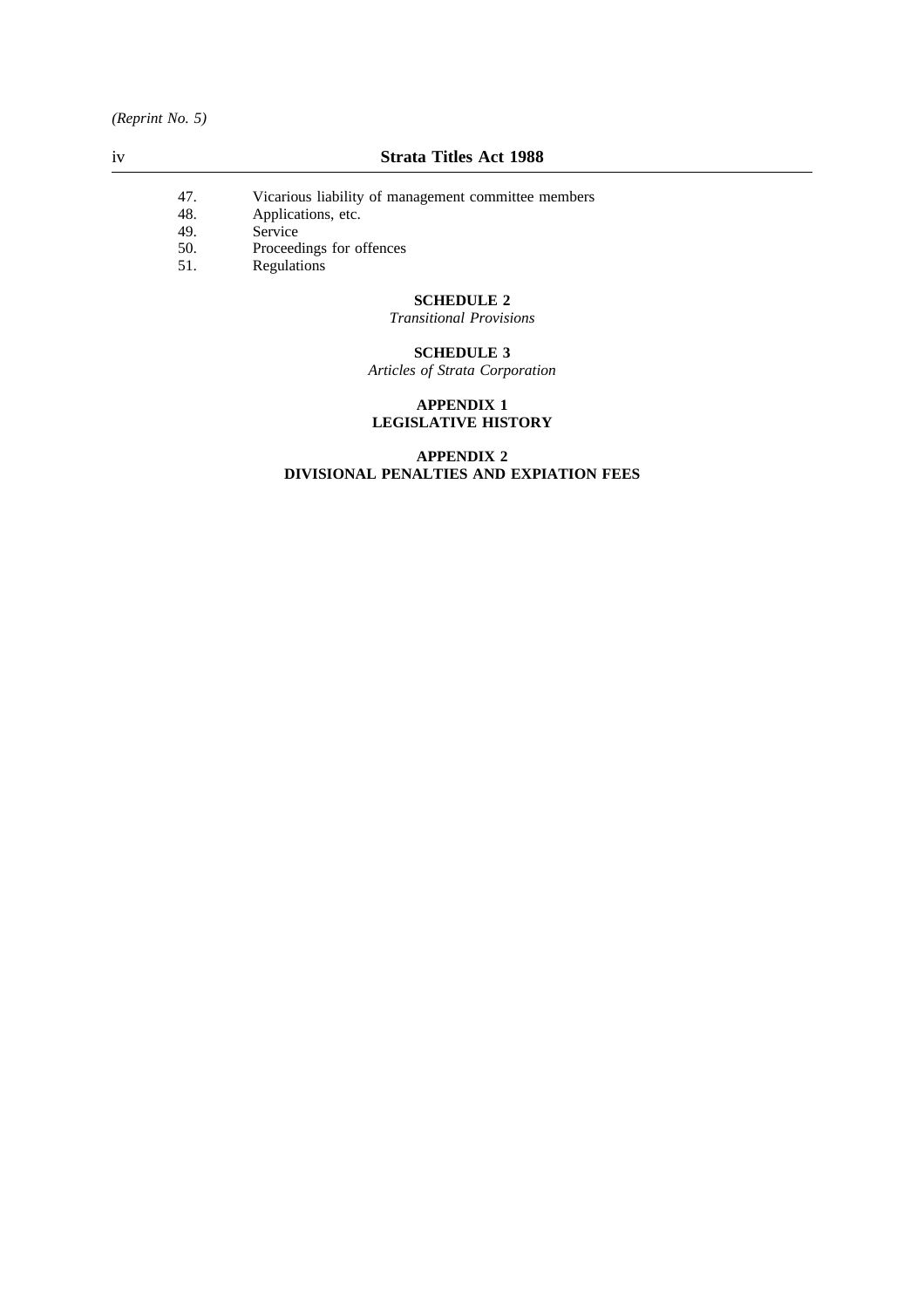## **STRATA TITLES ACT 1988**

being

Strata Titles Act 1988 No. 13 of 1988 [Assented to 7 April 1988]<sup>1</sup>

as amended by

Strata Titles Act Amendment Act 1989 No. 16 of 1989 [Assented to 20 April 1989]<sup>2</sup>

Strata Titles Act Amendment Act 1990 No. 13 of 1990 [Assented to 12 April 1990]<sup>3</sup>

Statute Law Revision Act (No. 2) 1990 No. 54 of 1990 [Assented to 22 November 1990]<sup>4</sup>

Strata Titles (Resolution of Disputes) Amendment Act 1991 No. 78 of 1991 [Assented to 12 December 1991]<sup>5</sup>

Real Property (Transfer of Allotments) Amendment Act 1992 No. 23 of 1992 [Assented to 14 May 1992]<sup>6</sup>

Statutes Amendment (Attorney-General's Portfolio) Act 1992 No. 26 of 1992 [Assented to 14 May 1992]<sup>7</sup> Statutes Repeal and Amendment (Development) Act 1993 No. 54 of 1993 [Assented to 27 May 1993]<sup>8</sup>

Heritage Act 1993 No. 56 of 1993 [Assented to 27 May 1993] $^9$ 

Real Property (Miscellaneous) Amendment Act 1994 No. 11 of 1994 [Assented to 5 May 1994]<sup>10</sup>

- <sup>1</sup> Came into operation 1 September 1988: *Gaz*. 21 July 1988, p. 420.
- <sup>2</sup> Came into operation 4 May 1989: *Gaz*. 27 April 1989, p. 1152.
- Ss. 6(b) and 27 came into operation 1 September 1988: s. 2(2); remainder of Act came into operation 2 August 1990: *Gaz*. 26 July 1990, p. 397.
- <sup>4</sup> Came into operation (except Scheds. 2, 3 and 4) 22 November 1990: s. 2(1); Sched. 2 came into operation 1 August 1990: s. 2(2); Sched. 4 came into operation 24 December 1990: *Gaz*. 6 December 1990, p. 1685.
- <sup>5</sup> Came into operation 2 April 1992: *Gaz*. 19 March 1992, p. 876.
- <sup>6</sup> Came into operation 21 May 1992: *Gaz*. 21 May 1992, p. 1468.
- <sup>7</sup> Came into operation 6 July 1992: *Gaz*. 2 July 1992, p. 209.
- <sup>8</sup> Came into operation 15 January 1994: *Gaz*. 27 October 1993, p. 1889.
- <sup>9</sup> Came into operation 15 January 1994: *Gaz*. 27 October 1993, p. 1890.
- <sup>10</sup> Came into operation 8 September 1994: *Gaz*. 8 September 1994, p. 728.

#### *NOTE:*

*Asterisks indicate repeal or deletion of text.*

*For the legislative history of the Act see Appendix 1. Entries appearing in the Appendix in bold type indicate the amendments incorporated since the last reprint.*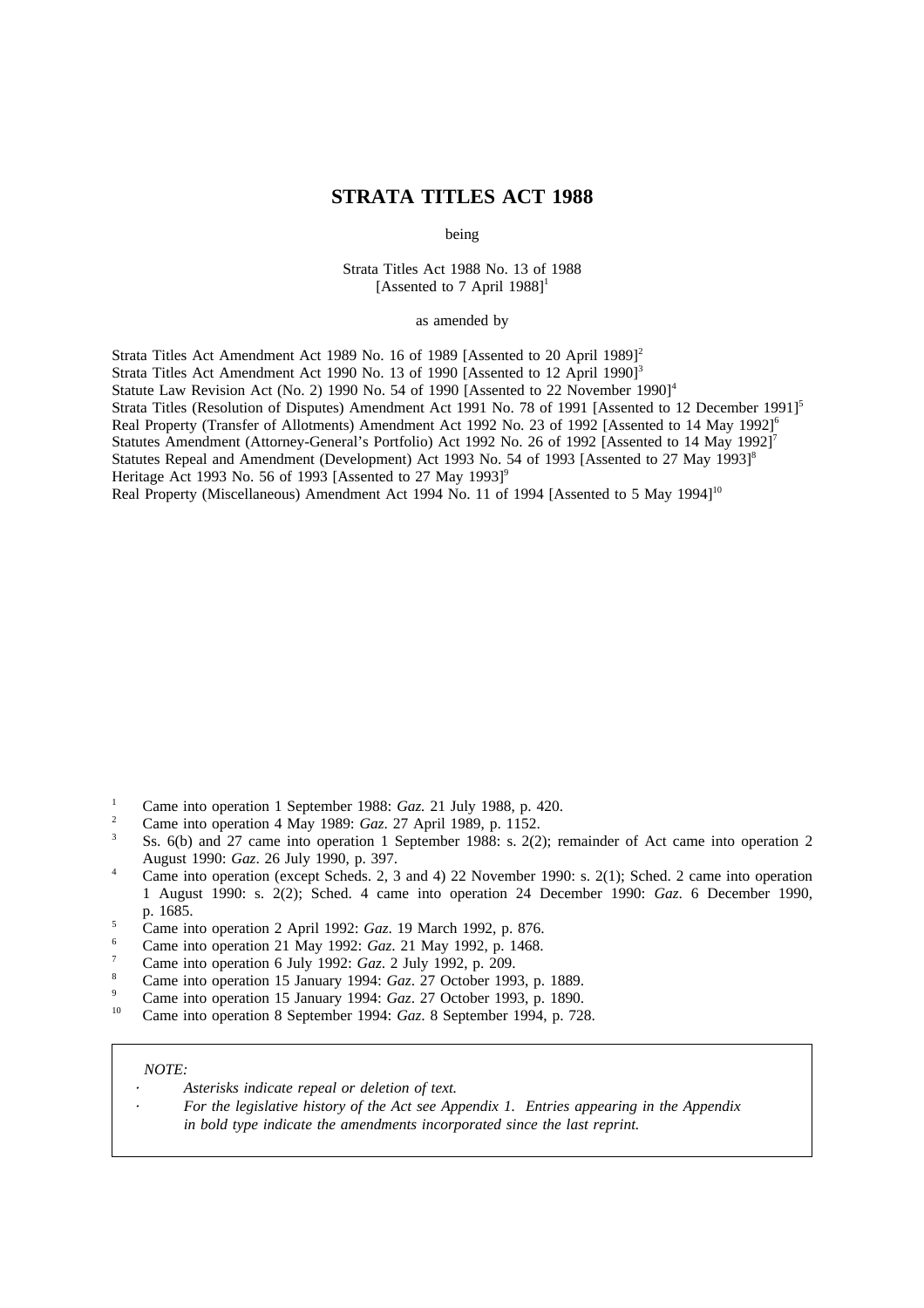## **An Act to provide for the division of land by strata plan; and for other purposes.**

The Parliament of South Australia enacts as follows:

## **PART 1 PRELIMINARY**

## **Short title**

**1.** This Act may be cited as the *Strata Titles Act 1988*.

\*\*\*\*\*\*\*\*\*\*

## **Interpretation**

**3.** (1) In this Act, unless the contrary intention appears—

"**allotment**" means the whole of the land comprised in a certificate of title;

"**building**" includes a fixed structure;

"**ceiling**" includes a false or suspended ceiling;

"**the Commission**" means the Development Assessment Commission constituted under the *Development Act 1993;*

"**council**" means—

- *(a)* in relation to a local government area—a municipal or district council;
- *(b)* in relation to the parts of the State that lie outside local government areas—the Outback Areas Community Development Trust;

"**the Court**" means the Supreme Court of South Australia;

"**deposited**" in relation to a strata plan means deposited in the Lands Titles Registration Office by the Registrar-General;

"**easement**" includes a right of way;

"**encumbrance**" includes—

- *(a)* a life estate or a lease; or
- *(b)* a mortgage or charge; or
- *(c)* a claim or lien; or
- *(d)* an easement; or
- *(e)* a caveat;

"**fence**" includes a gate;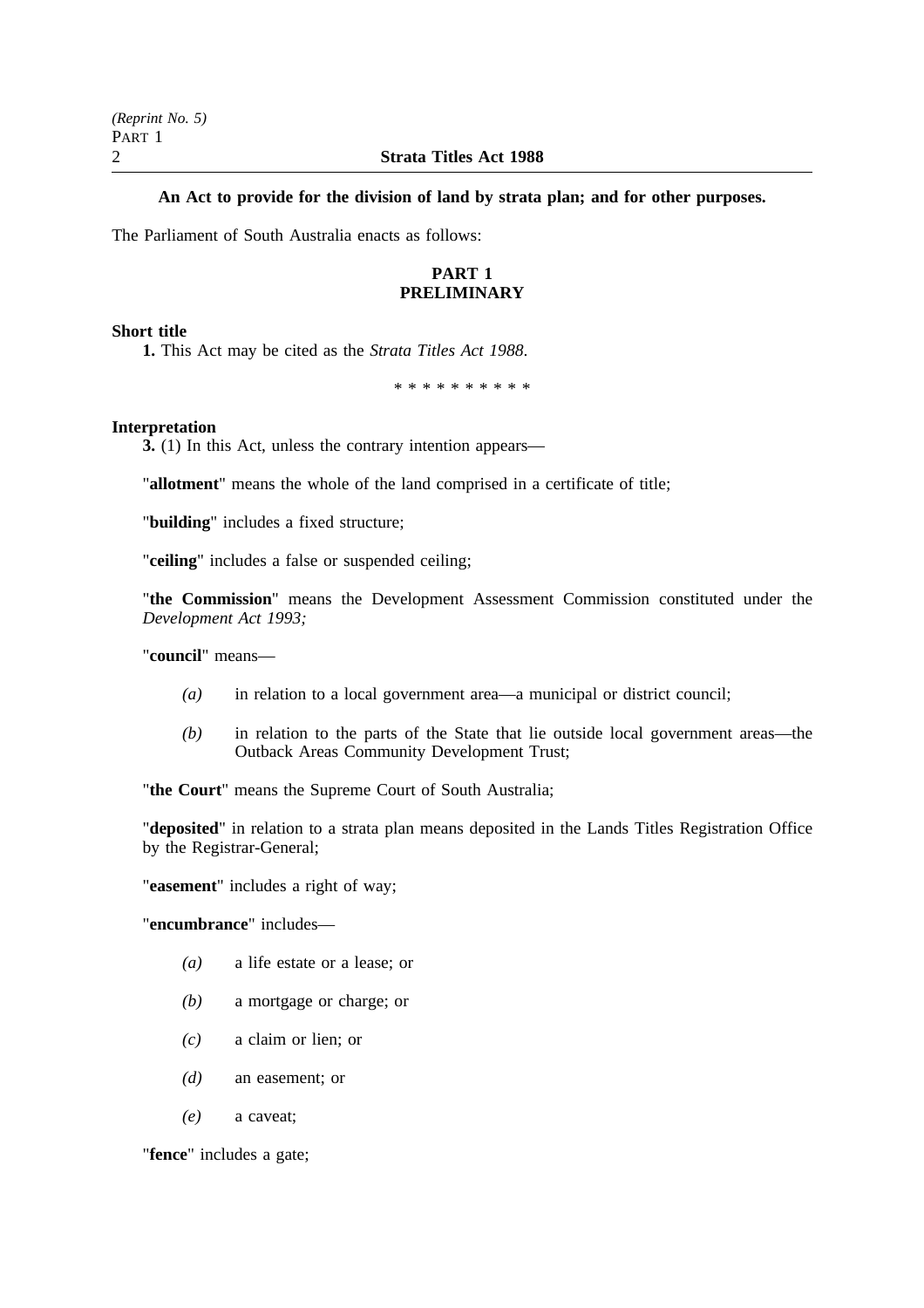"**floor**" includes a stairway or ramp;

"**occupier**" in relation to a unit means a person who occupies the unit on a temporary or permanent basis (either solely or jointly with other persons) and includes a person who is unlawfully in occupation of a unit;

"**original registered proprietor**" in relation to a strata scheme means the person who was, immediately before the deposit of the strata plan, the registered proprietor of an estate in fee simple in the land;

"**owner**" in relation to land means the proprietor of an estate in fee simple in the land;

"**public land**" means—

- *(a)* land vested in a council;
- *(b)* land controlled or managed by a council;

"**registered encumbrance**" means an encumbrance registered or entered on a certificate of title;

"**site**" means the land comprised in a strata plan (as distinct from the buildings and other improvements to that land);

"**special resolution**" in relation to a strata corporation means a resolution as to which the following conditions are satisfied;

- *(a)* at least 14 days' written notice, setting out the terms of the proposed resolution, is given to the unit holders;
- *(b)* the resolution is supported at a duly convened general meeting of the strata corporation by a number of votes equal to, or exceeding, two-thirds of the total number of votes that could be exercised at a general meeting of the corporation assuming that all unit holders attended and exercised their right to vote;

"**statutory encumbrance**" means—

- *(a)* an agreement relating to the management, preservation or conservation of land lodged under Part 5 of the *Development Act 1993*;
- *(b)* any agreement or proclamation registered or noted on the title immediately before the commencement of the *Development Act 1993* that is continued in force by virtue of the provisions of the *Statutes Repeal and Amendment (Development) Act 1993*;

\* \* \* \* \* \* \* \* \*

- *(d)* a heritage agreement entered into under the *Heritage Act 1993*;
- *(da)* a heritage agreement entered into under the *Native Vegetation Act 1991*;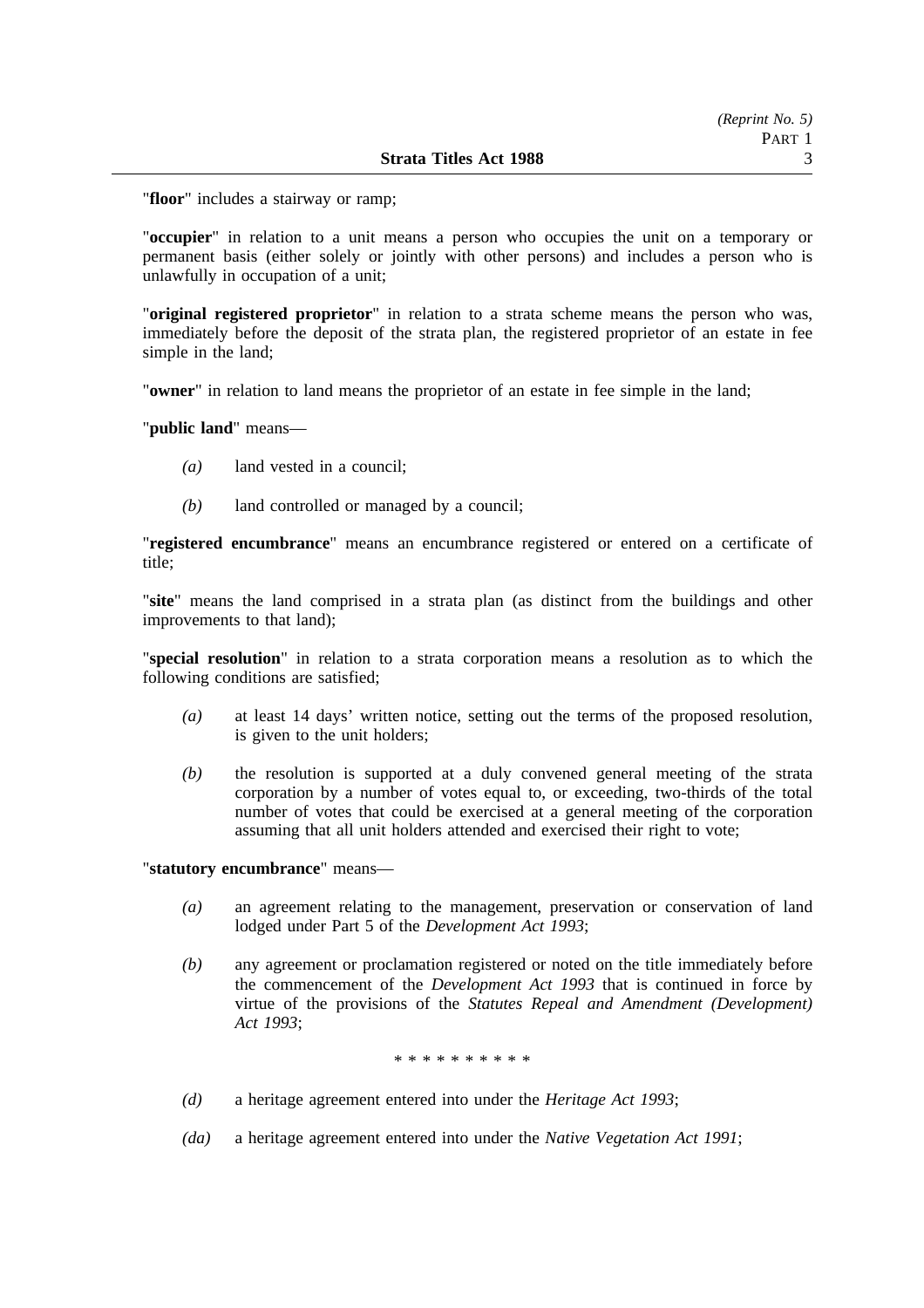- *(db)* an Aboriginal heritage agreement entered into under the *Aboriginal Heritage Act 1988*;
- *(e)* an endorsement relating to a retirement village made on a certificate of title under the *Retirement Villages Act 1987*;
- *(f)* any other encumbrance created by statute and prescribed by the regulations for the purposes of this definition;

"**the strata community**" means those who reside or work at the units in a strata scheme;

"**strata corporation**" means a body corporate created under this Act on the deposit of a strata plan;

"**strata scheme**" means—

- *(a)* the land comprised in a strata plan; and
- *(b)* the buildings and other improvements on that land;

"**unanimous resolution**" in relation to a strata corporation means a special resolution passed without any dissentient vote at a general meeting of the corporation;

"**unit**" means an area shown on a strata plan as a unit;

"**unit holder**" means—

- *(a)* a person registered as proprietor of an estate in fee simple in the unit;
- *(b)* if the fee simple is divided into a life estate with a remainder or reversionary interest—the person registered as the proprietor of the life estate;

"**wall**" includes a door or window.

(2) For the purposes of this Act, land will be regarded as being adjacent to other land if the land—

- *(a)* abuts on the other land; or
- *(b)* is separated from the other land only by—
	- (i) a road, street, footpath, railway or thoroughfare; or
	- (ii) a reserve or other similar open space.

*Note: For definition of divisional penalties (and divisional expiation fees) see Appendix 2*.

#### **This Act and the Real Property Act to be read together as a single Act**

**4.** This Act and the *Real Property Act 1886* will be read together and construed as if the two Acts constituted a single Act.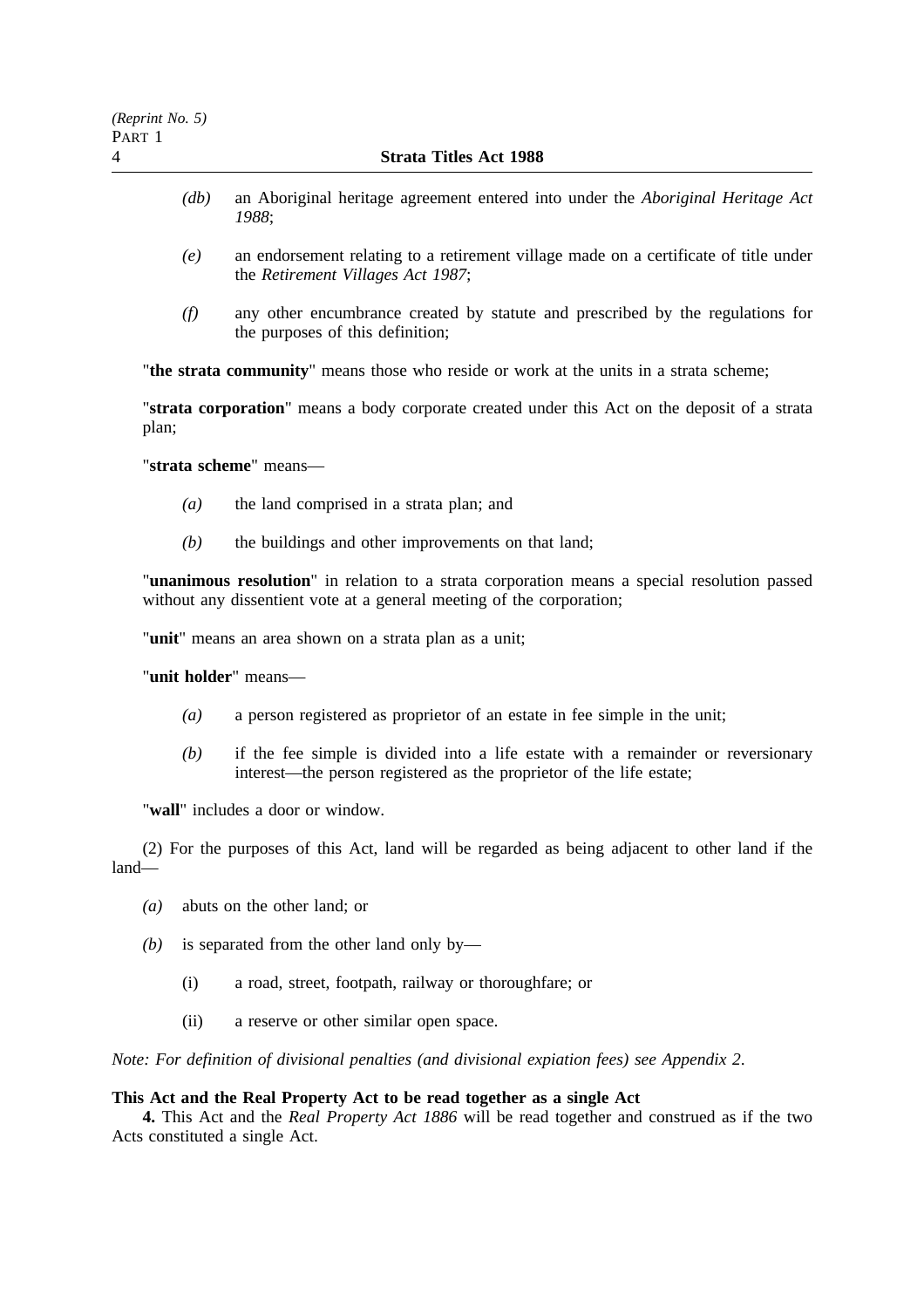## **PART 2 DIVISION OF LAND BY STRATA PLAN**

## **DIVISION 1—THE STRATA PLAN**

#### **Nature of strata plan and requirements with which it must conform**

**5.** (1) A strata plan is a plan dividing land into—

- *(a)* units (of which there must be at least two); and
- *(b)* common property.
- (2) A strata plan must comprise the whole of one or more allotments.
- (3) A strata plan—
- *(a)* must define the units to be created by the plan in a manner that allows the boundaries of each unit to be ascertained; and
- *(b)* must assign to each unit a distinguishing number; and
- *(c)* must include a schedule of unit entitlements in relation to the units; and
- *(d)* must delineate the boundaries of the land comprised in the plan; and
- *(e)* must delineate in relation to those boundaries the external lateral boundaries of all buildings on the land; and
- *(f)* must comply with any other requirements stipulated by the Registrar-General.
- (4) A unit—
- *(a)* must consist of, or include, the whole or a part of a building;
- *(b)* need not be wholly within one or more buildings;
- *(c)* may be below, on or above the surface of land;
- *(d)* may be wholly on one storey or level or partly on one storey or level and partly on another or others;
- *(e)* may include an area (a "unit subsidiary")—
	- (i) for the separate use of the occupier of the unit; and
	- (ii) appurtenant to the portion of the unit designed for separate occupation.

(5) Subject to any explicit statement to the contrary in a strata plan, the following principles apply to the definition of a unit by strata plan—

*(a)* where a boundary is defined by reference to a wall or fence—the boundary is the inner surface of the wall or fence;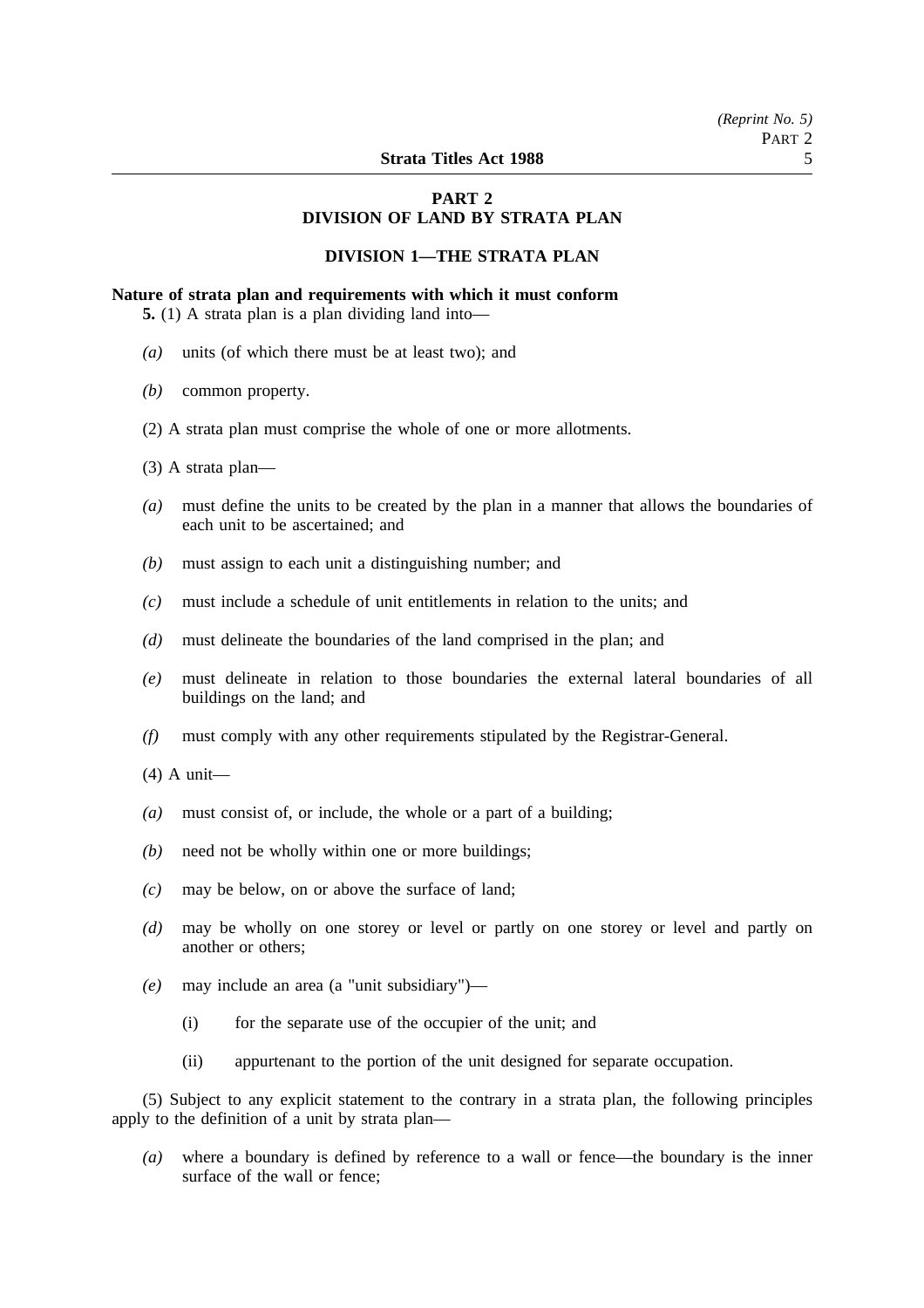- *(b)* where a boundary is defined by reference to a floor—the boundary is the upper surface of the floor;
- *(c)* where a boundary is defined by reference to a ceiling or roof—the boundary is the under surface of the ceiling or roof.
- (6) The common property comprises—
- *(a)* any land or space that is not within a unit;
- *(b)* any pipe, cable, wire, duct or drain that is not for the exclusive use of a unit;
- *(c)* any structure that is not for the exclusive use of a unit installed before the deposit of the strata plan;
- *(d)* any structure installed by a strata corporation as part of the common property;
- *(e)* any other structure on the site committed to the care of a strata corporation as part of the common property.

(7) Subject to any explicit statement to the contrary in the strata plan, a wall or fence between a building that forms part of a unit and a unit subsidiary to that unit is part of the common property.

(8) The plan must conform with any requirements of the regulations as to the design of the strata scheme.

## **Unit entitlement**

**6.** (1) The unit entitlement of a unit is a number assigned to the unit that bears in relation to the aggregate unit entitlements of all of the units defined on the relevant strata plan (within a tolerance of  $\pm$  10 per cent) the same proportion that the capital value of the unit bears to the aggregate capital value of all of the units.

(2) The unit entitlement of a unit must be expressed as a whole number.

(3) The aggregate unit entitlements of all units defined on a strata plan must, if the regulations so provide, be a number fixed in the regulations.

## **DIVISION 2—DEPOSIT OF STRATA PLAN**

#### **Application for deposit of strata plan**

**7.** (1) Subject to subsection (2), an application for the deposit of a strata plan may only be made by the owner of the land to which the plan relates.

(2) Where a person makes an application under subsection (1) and before the plan is deposited—

- *(a)* title to the land to which the plan relates is transferred; or
- *(b)* a mortgagee becomes entitled to exercise a power of sale in relation to the land,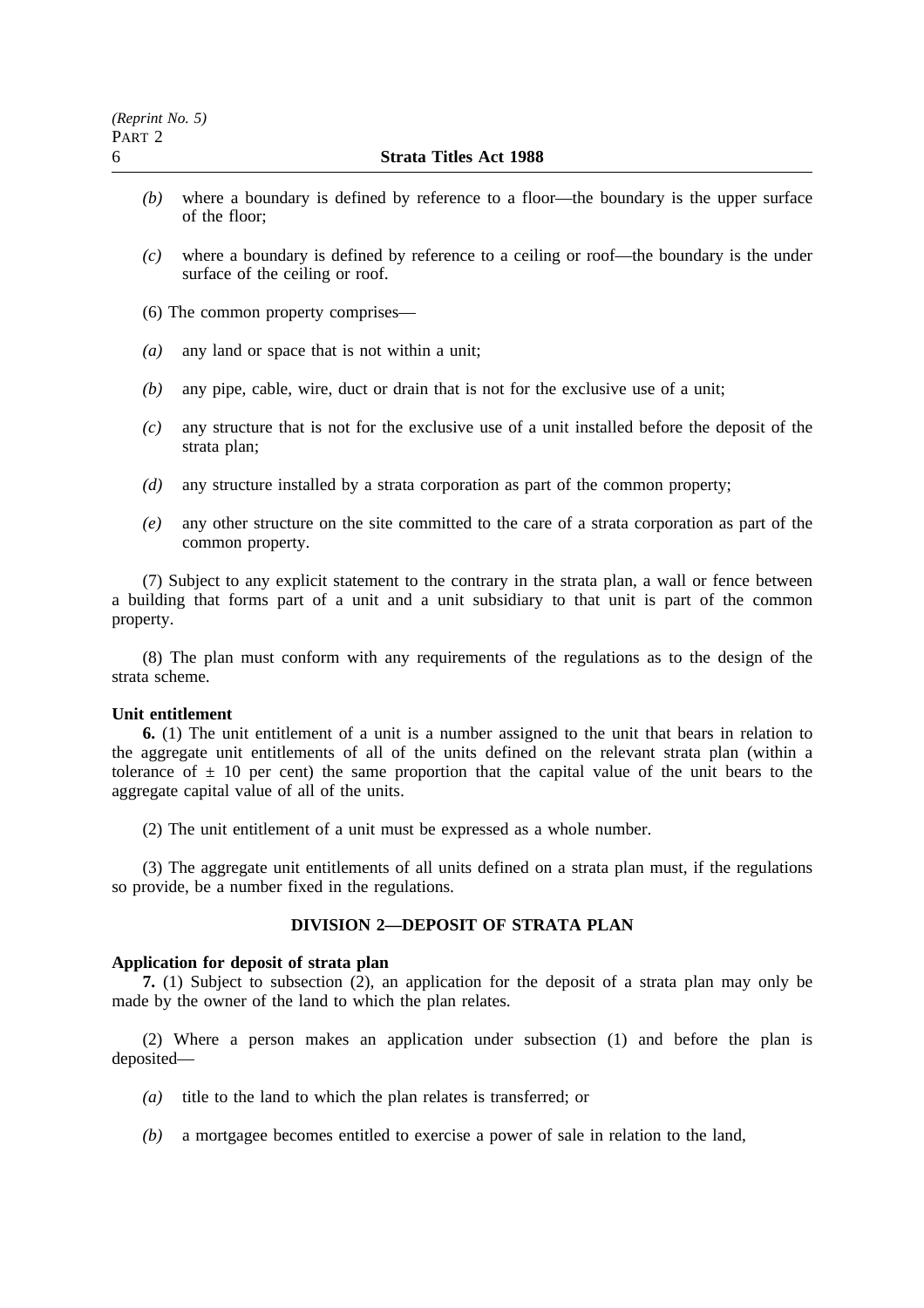the successor in title to the land, or the mortgagee, is entitled to proceed with the application and must, within one month of becoming so entitled, inform the Registrar-General of that fact and whether he or she proposes to proceed with the application.

(3) The applicant must provide evidence to the satisfaction of the Registrar-General that any person with an encumbrance registered in relation to the land consents to the application.

(4) The application must be accompanied by—

- *(a)* the strata plan to which it relates; and
- *(b)* the duplicate certificate of title for the land to which the plan relates; and
- *(c)* the appropriate certificate of approval required under the *Development Act 1993*; and
- *(d)* a certificate by a licensed surveyor in the prescribed form (which may be endorsed on the plan) certifying that the plan has been correctly prepared to a prescribed scale in accordance with this Act; and
- *(e)* a certificate from a licensed valuer certifying that the schedule of unit entitlements is correct; and
- *(f)* any instrument, duly executed, that is to be registered on the deposit of the plan; and
- *(g)* such other documentary material as the Registrar-General may require.

(5) An applicant for the deposit of a strata plan must furnish the Registrar-General with such further information as the Registrar-General may require.

(6) If it appears from a strata plan that any part of a building encroaches over land not included in the site, the application for deposit of the plan can only be accepted if—

- *(a)* no part of a unit to be created by the plan forms part of the encroachment; and
- *(b)* (i) the encroachment is over public land and the council within whose area the land is situated consents to the encroachment; or
	- (ii) the encroachment consists of the protrusion of footings, or footings and associated structures of a prescribed nature, by not more than the prescribed distance beyond the boundaries of the site, and the owner of the land over which the encroachment occurs consents to the encroachment; or
	- (iii) it is established to the Registrar-General's satisfaction that the encroachment is otherwise authorised by law.
- (7) Where an application affected by an encroachment is accepted by the Registrar-General—
- *(a)* unless the encroachment is over public land, the Registrar-General will, on the deposit of the strata plan, enter the encroachment on any relevant certificate of title; and
- *(b)* any consent given in relation to the encroachment is binding on present and subsequent owners and occupiers of the land.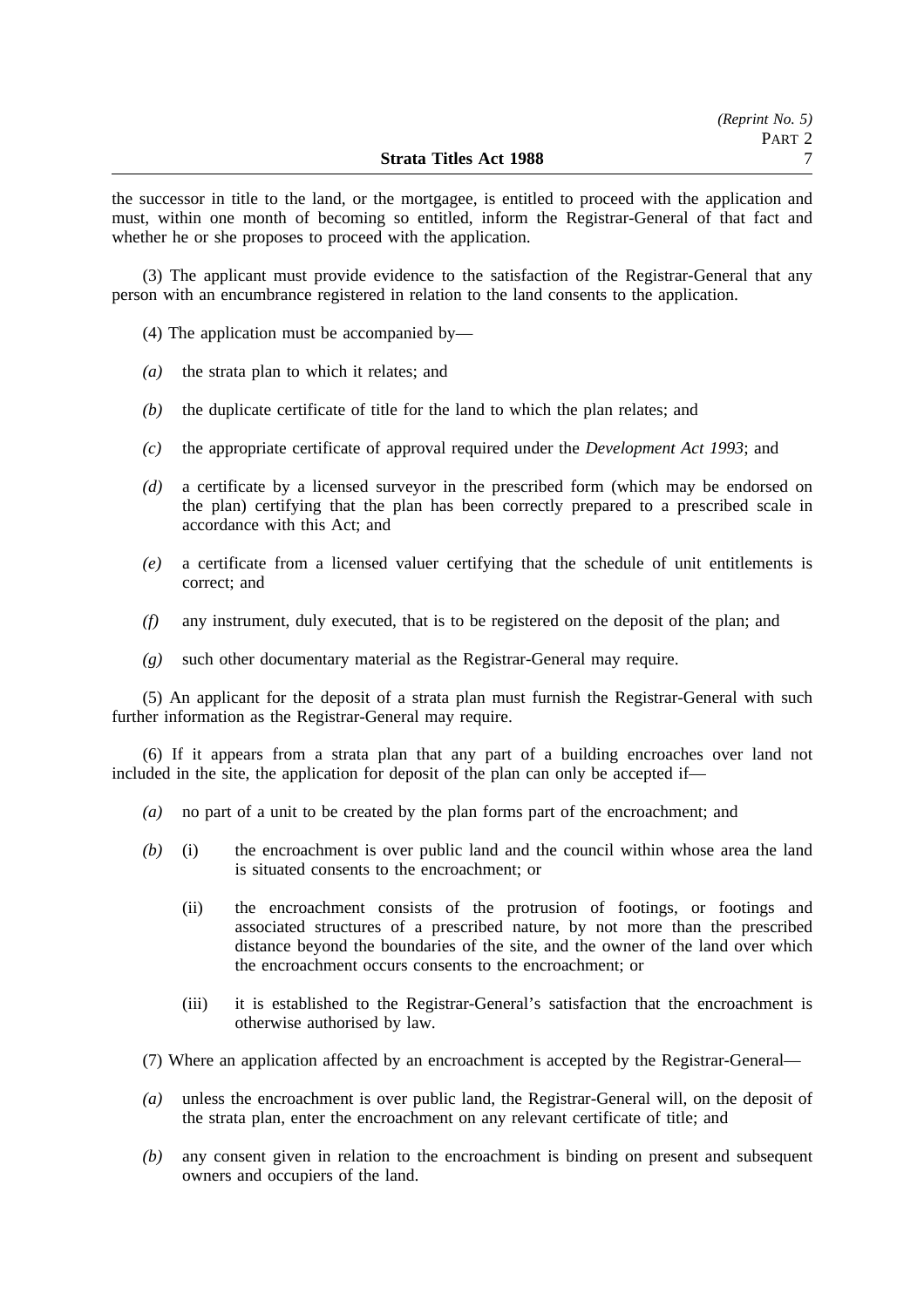## **Deposit of strata plan**

**8.** (1) Where—

- *(a)* application is made for the deposit of a strata plan in accordance with this Act; and
- *(b)* the requirements made by or under this Act in relation to the application have been satisfied; and
- *(c)* the plan conforms with the requirements of this Act,

the Registrar-General will deposit the plan in the Lands Titles Registration Office and assign a number to it.

- (2) On the deposit of a strata plan under subsection (1)—
- *(a)* an appropriate note must be entered on any certificate of title for the land to which the plan relates; and
- *(b)* the existing certificates for the land must then be cancelled and new certificates issued for the units and common property created by the plan; and
- *(c)* a strata corporation with the powers and functions conferred or assigned by this Act is created.

(3) The certificates of title for the units will be issued in the name of the registered proprietor of the land to which the plan relates and the certificate for the common property will be issued in the name of the strata corporation.

(4) Where land to which a strata plan relates is subject to a registered easement, the easement will be registered on the relevant certificates of title issued under this section.

\*\*\*\*\*\*\*\*\*\*

(6) Subject to subsection (7), where land to which a strata plan relates is subject to a registered encumbrance (other than an easement) that is to continue after the deposit of the plan, the encumbrance—

- *(a)* will be registered on the certificate of title for each unit; but
- *(b)* will not be registered on the certificate for the common property (and the encumbrance will be taken to be discharged to the extent to which the encumbrance is not registered on that certificate).

(7) The Registrar-General must, in relation to a statutory encumbrance, make such notes or other endorsements on the certificate of title for any unit, or for the common property, as may be appropriate according to the nature and extent of the encumbrance.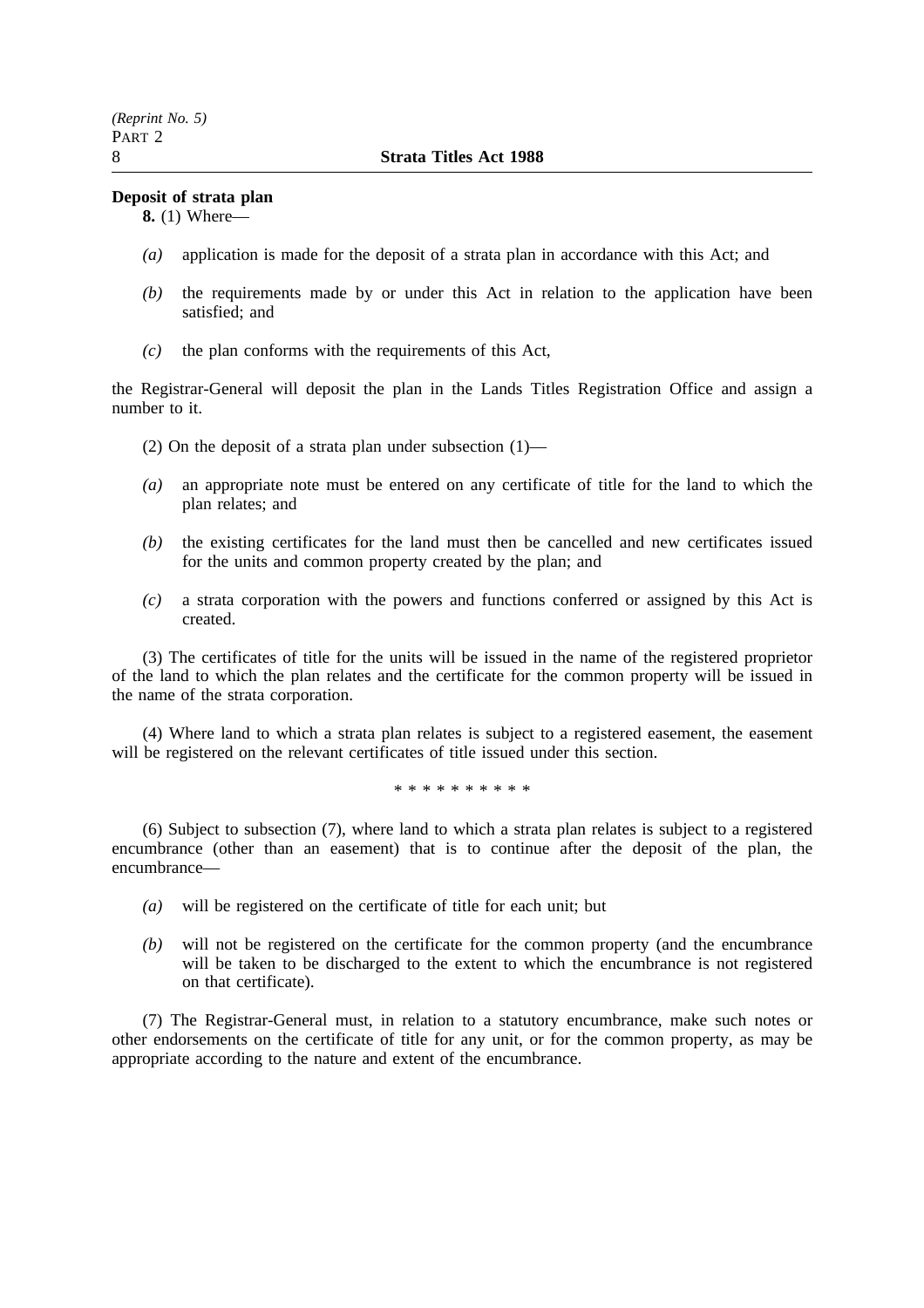## **DIVISION 3—PROPRIETARY INCIDENTS ARISING FROM DEPOSIT OF STRATA PLAN**

## **Easements**

**9.** The following easements exist, to the extent required by the nature of the strata scheme, between the units and between the units and common property:

- *(a)* easements of support and shelter;
- *(b)* easements allowing for the establishment and maintenance of pipes, ducts, cables and other equipment so that—
	- (i) a unit may be supplied with water, gas, electricity, heating oil, or air-conditioned air;
	- (ii) a unit may be connected to the telephone or to a radio or television antenna;
	- (iii) a unit may be connected to sewerage, garbage, drainage or other similar services.

#### **Common property**

**10.** (1) The common property is held by the strata corporation in trust for the unit holders.

(2) An equitable share in the common property attaches to each unit and cannot be alienated or dealt with separately from the unit.

(3) The extent of the share is proportioned to the unit entitlement of the unit.

#### **Vesting of public land in the council**

**11.** (1) Any land shown on a deposited strata plan as a road, street, thoroughfare, reserve or similar open space (except any such land shown on the plan as an easement or excluded by regulation from the application of this section) is vested in the council in fee simple free of any encumbrance.

(2) Any road, street or thoroughfare that vests in a council under subsection (1) will be regarded, for all purposes, as a public road, street or thoroughfare.

## **DIVISION 4—AMENDMENT OF DEPOSITED STRATA PLAN**

## **Application for amendment**

**12.** (1) An application for the amendment of a deposited strata plan may be made only by the strata corporation.

- (2) The applicant must provide evidence to the satisfaction of the Registrar-General—
- *(a)* that the application is made in pursuance of a unanimous resolution duly passed at a properly convened meeting of the strata corporation;
- *(b)* that any person with an encumbrance registered in relation to units or common property affected by the proposed amendment consents to the amendment.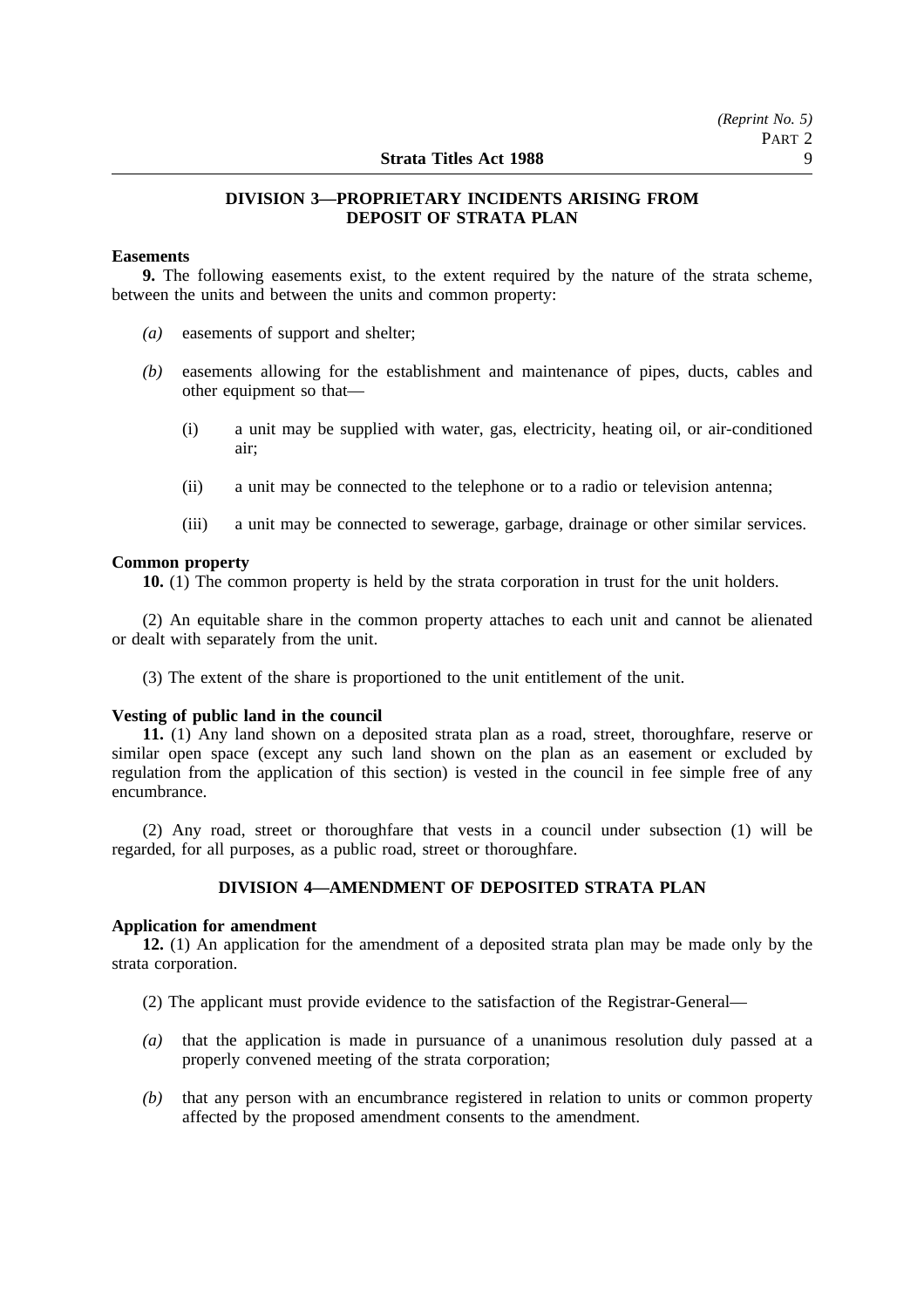- (3) The application must be accompanied by—
- *(a)* any duplicate certificates of title affected by the amendment; and
- *(b)* if the amendment affects the delineation of units or common property—the appropriate certificate of approval required under the *Development Act 1993*; and
- *(c)* if the amendment affects the delineation of units, common property or any buildings on the site—
	- (i) a plan indicating the changes to be effected by the amendment;
	- (ii) a certificate from a licensed surveyor in the prescribed form (which may be endorsed on the plan) certifying that the plan correctly delineates the units, the common property and the buildings on the site;
	- (iii) a certificate from a licensed valuer certifying the amount (if any) by which the value of any unit or the common property would be varied by the amendment; and
- *(d)* if the amendment—
	- (i) consists of a variation of the unit entitlements of the units; or
	- (ii) affects the relative value of the units,

a fresh schedule of unit entitlements certified correct by a licensed valuer; and

- *(e)* an instrument providing for the discharge of any registered encumbrance shown on the original certificate or certificates of title of the units that should, in the opinion of the Registrar-General, be discharged; and
- *(f)* such other documentary material as the Registrar-General may require.
- (3a) Where—
- *(a)* the erection or alteration of a building on the site causes an encroachment on land not included in the site; and
- *(b)* the application for amendment relates (wholly or in part) to the erection or alteration of that building,

the application can only be accepted if—

- *(c)* no part of a unit would, if the amendment were made, form part of the encroachment; and
- *(d)* (i) the encroachment is over public land and the council within whose area the land is situated consents to the encroachment; or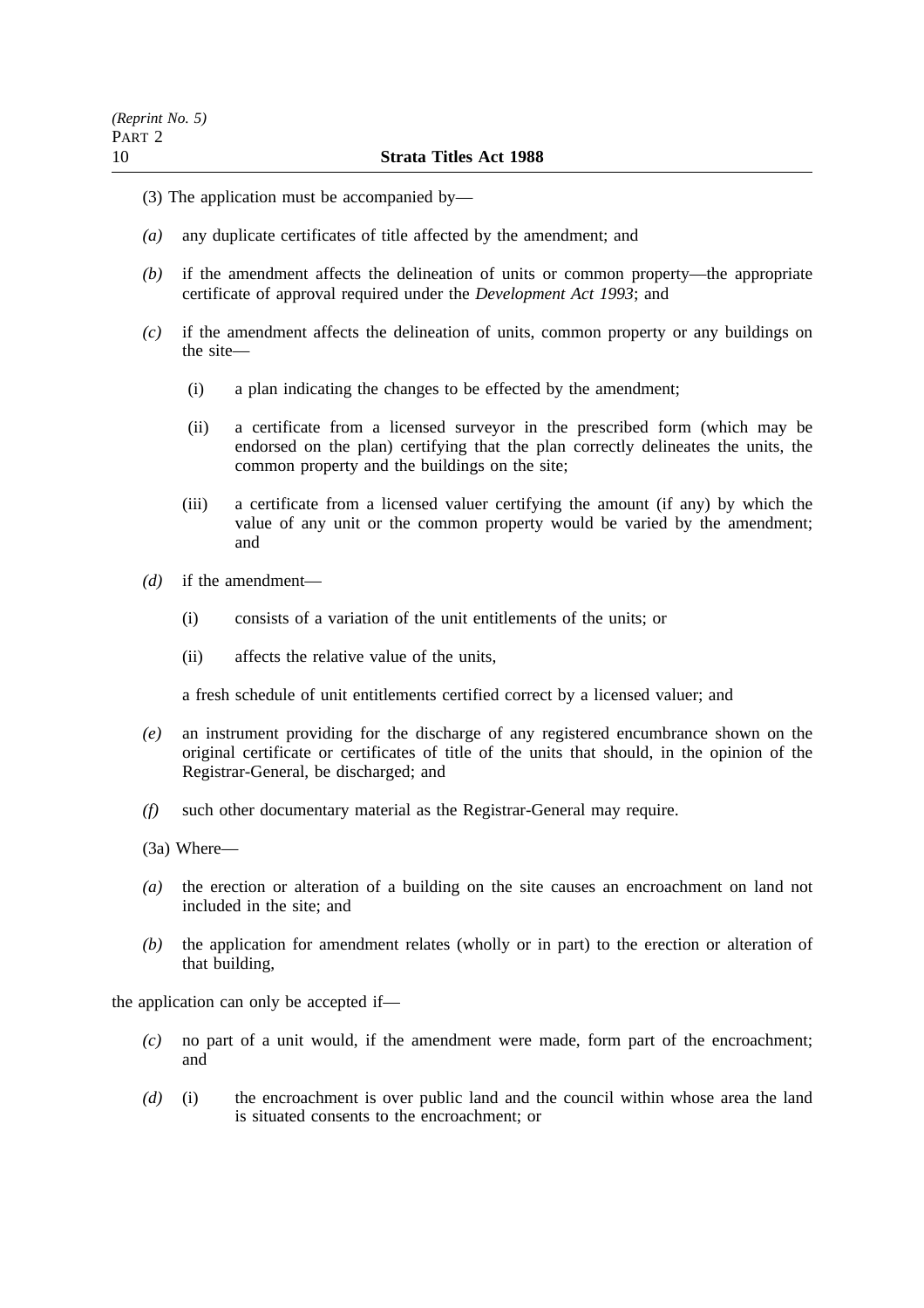- (ii) the encroachment consists of the protrusion of footings, or footings and associated structures of a prescribed nature, by not more than the prescribed distance beyond the boundaries of the site, and the owner of the land over which the encroachment occurs consents to the encroachment; or
- (iii) it is established to the Registrar-General's satisfaction that the encroachment is otherwise authorised by law.

(4) Where due application is made for the amendment of a strata plan, the Registrar-General will, so far as the nature of this amendment requires—

- *(a)* amend the plan in accordance with the application, or substitute a fresh strata plan;
- *(b)* amend or endorse any certificate of title affected by the amendment, or cancel any such certificate and issue a new certificate or new certificates;
- *(c)* substitute a fresh schedule of unit entitlements.
- (4a) Where an application affected by an encroachment is accepted by the Registrar-General—
- *(a)* unless the encroachment is over public land, the Registrar-General will, on the amendment of the plan, enter the encroachment on any relevant certificate of title; and
- *(b)* any consent given in relation to the encroachment is binding on present and subsequent owners and occupiers of the land.

(5) Where part of a unit is, on the amendment of the strata plan by the Registrar-General, transferred to another unit or to common property, then—

- *(a)* the part is discharged from any encumbrance (other than an easement) registered over the unit from which it is transferred; and
- *(b)* if the part is being transferred to another unit—the part will be held subject to any encumbrance registered over the whole of that unit.

(5a) Where part of the common property is, on the amendment of the strata plan by the Registrar-General, transferred to a unit, then—

- *(a)* the part is discharged from any encumbrance (other than an easement) registered over the common property; and
- *(b)* the part will be held subject to any encumbrance registered over the whole of the unit.
- (6) Where an amendment provides for—
- *(a)* the division of a unit into two or more units; or
- *(b)* the consolidation of two or more units into one unit,

any unit created by the amendment will be held subject to any registered encumbrance shown on the original certificate or certificates of title (unless an instrument providing for the discharge of the encumbrance is lodged with the Registrar-General).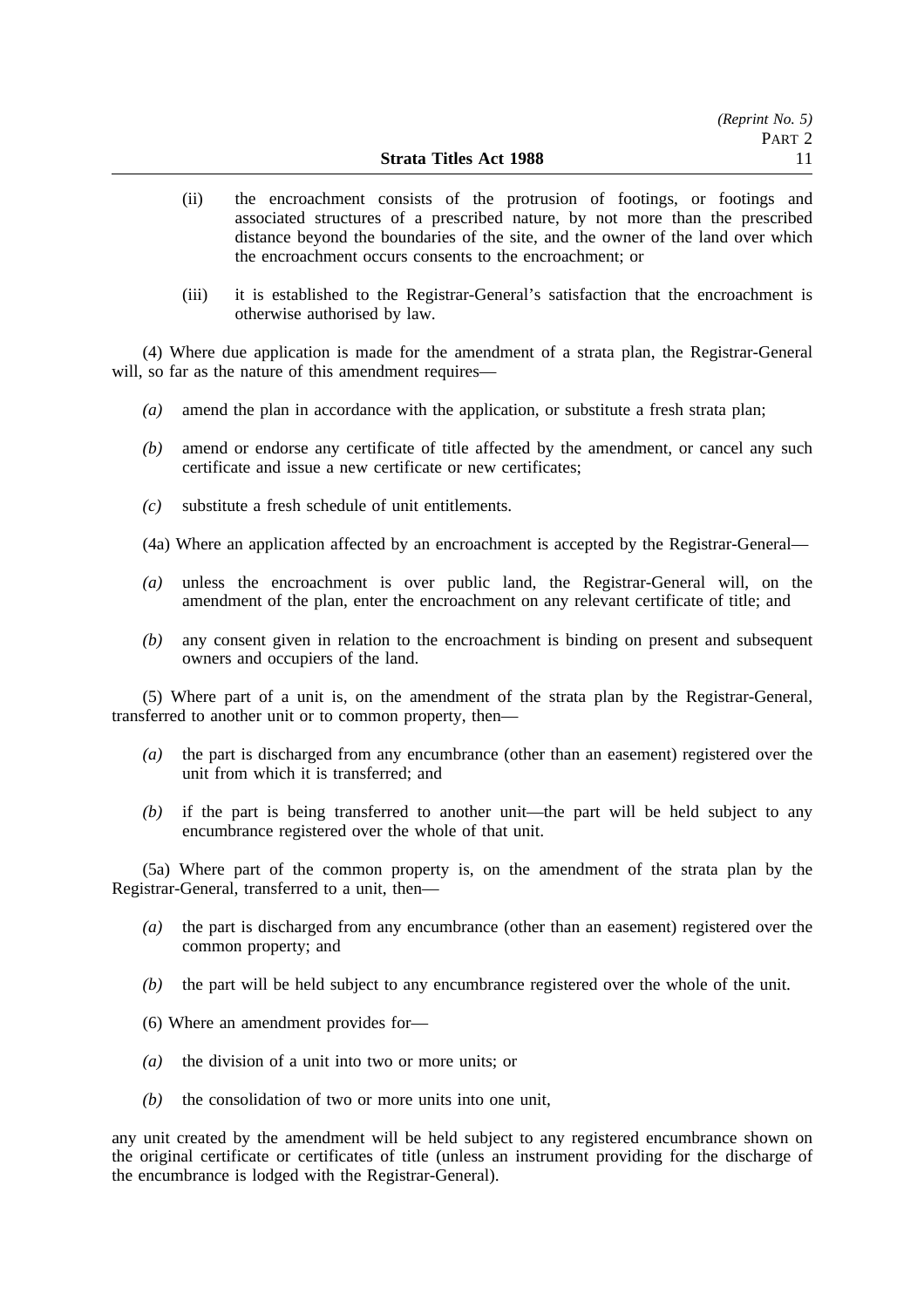#### 12 **Strata Titles Act 1988**

\*\*\*\*\*\*\*\*\*\*

(7) An application for the amendment of a deposited strata plan that effects the transfer of an interest in land is a conveyance.

### **Amendment by order of Court**

**13.** (1) The Court may, on application under this section, order the amendment of a strata plan.

- (2) An application may be made under this section by—
- *(a)* the strata corporation; or
- *(b)* a unit holder; or
- *(c)* any other person who has a registered interest in a unit; or
- *(d)* an insurer of a unit or any of the common property.
- (3) Such an application may only be made—
- *(a)* for the purpose of correcting an error in the plan;
- *(b)* for the purpose of varying the unit entitlements of the units;
- *(c)* for the purpose of achieving amendments that have become desirable in view of damage to buildings within the strata scheme;
- *(d)* for the purpose of achieving any other amendments that are desirable in the circumstances of the particular case.
- (4) The Court may, on an application under this section, make—
- *(a)* an order for amendment of the strata plan;
- *(b)* any further orders that may be necessary to achieve justice between those affected by the amendment;
- *(c)* incidental or ancillary orders.

(5) Where an order for the amendment of a strata plan is made, the Registrar-General will, on lodgement of the order and any other documentary material the Registrar-General requires, amend the plan in accordance with the order.

\*\*\*\*\*\*\*\*\*\*

## **DIVISION 6—AMALGAMATION**

#### **Amalgamation of adjacent sites**

**16.** (1) Where the sites comprised in two or more deposited strata plans are adjacent to each other, the strata plans may be amalgamated to form a single strata plan.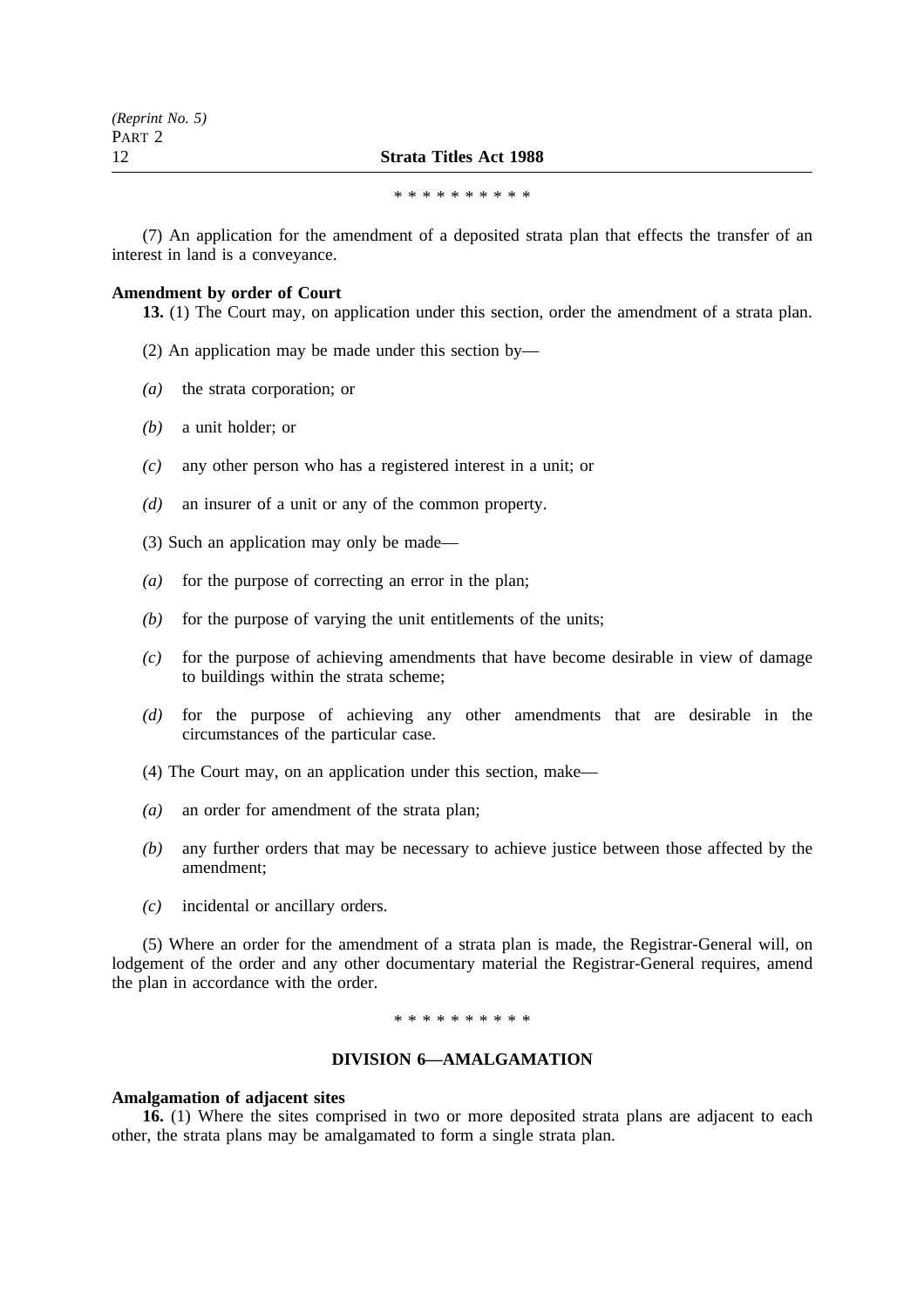- (2) An application for amalgamation—
- *(a)* must be under the common seals of the strata corporations affected by the proposed amalgamation; and
- *(b)* must be endorsed with a statement to the effect that the application is made in pursuance of unanimous resolutions duly passed at properly convened meetings of the strata corporations; and
- *(c)* must be endorsed with the consent of all persons (other than unit holders) with registered interests in the units; and
- *(d)* must be accompanied by—
	- (i) a fresh strata plan prepared in accordance with this Act covering the proposed new site; and
	- (ia) a certificate from a licensed valuer certifying that the schedule of unit entitlements included in the fresh strata plan is correct; and
	- (ii) the duplicate certificates for all of the units and common properties; and
	- (iii) the articles proposed for the corporation to be created by the proposed amalgamation (unless the articles are to be in accordance with schedule 3); and
	- (iv) such other documentary material as the Registrar-General may require.

(3) If the Registrar-General deposits the fresh strata plan in pursuance of an application under this section—

- *(a)* the existing deposited strata plans will be cancelled and the fresh plan deposited in substitution for them;
- *(b)* a new number will be assigned to the fresh plan;
- *(c)* appropriate amendments will be made to the certificates for the units, or new certificates issued;
- *(d)* a new certificate will be issued for the common property;
- *(e)* the existing strata corporations will be dissolved and a new strata corporation created;
- *(f)* the assets and liabilities of the strata corporations will vest in or attach to the strata corporation created on deposit of the fresh plan.

## **DIVISION 7—CANCELLATION OF STRATA PLAN**

## **Cancellation**

**17.** (1) A deposited strata plan may be cancelled—

*(a)* by lodging an instrument of cancellation with the Registrar-General; or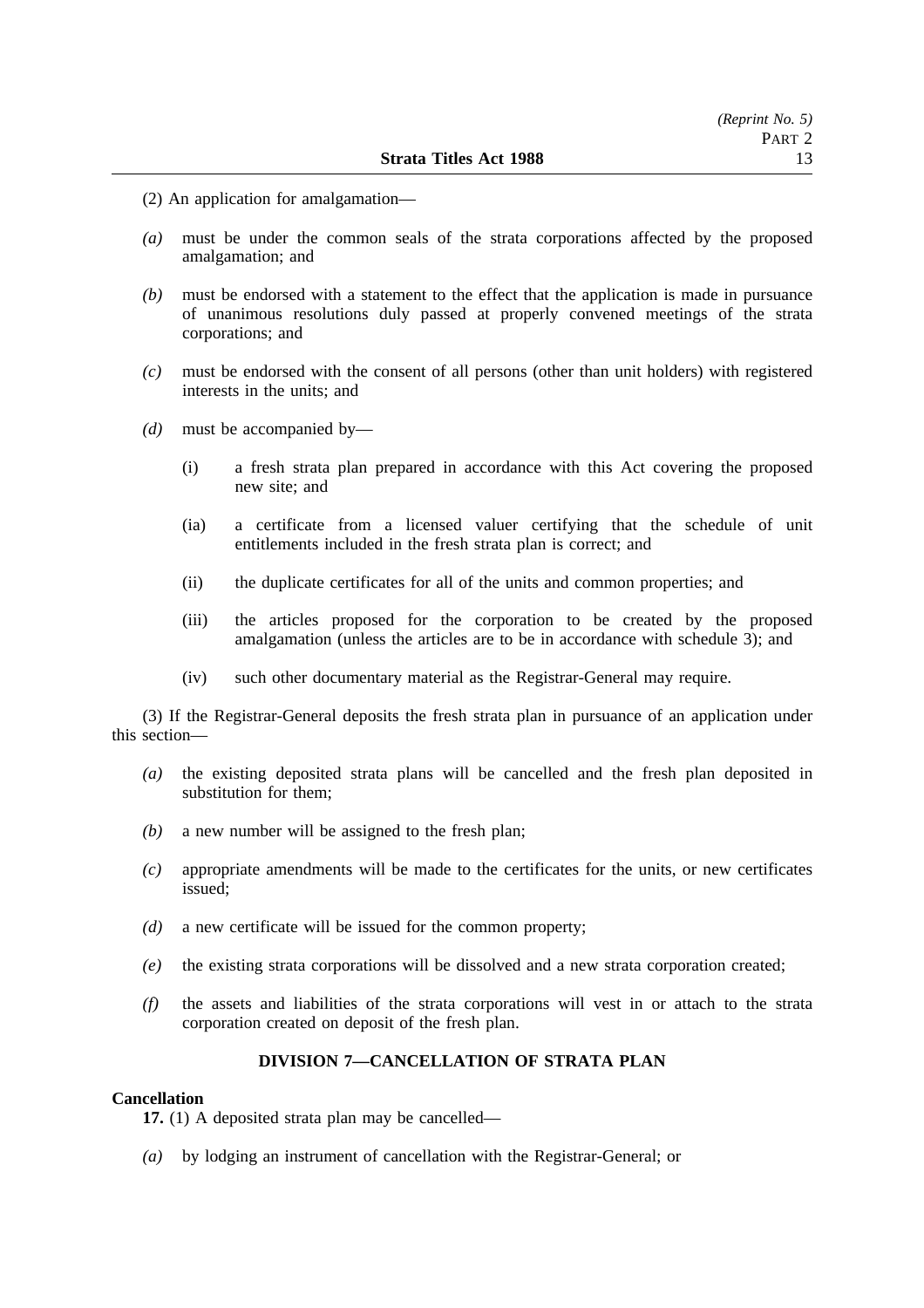*(b)* by order of the Court.

(2) An instrument of cancellation must be under the seal of the strata corporation and endorsed with the approval of—

- *(a)* all unit holders;
- *(b)* all other persons with registered interests in a unit or the common property.
- (3) An instrument of cancellation must be accompanied by—
- *(a)* unless the Registrar-General otherwise directs—the duplicate certificate of title for every unit and the common property and any duplicate instrument for any registered interest in a unit or the common property; and
- *(b)* such other documentary material as the Registrar-General may require.

(4) An application for an order of the Court cancelling a strata plan may be made by—

- *(a)* the strata corporation;
- *(b)* a unit holder;
- *(c)* any other person who has a registered interest in a unit.

(5) If the Court makes an order for the cancellation of a strata plan, the strata corporation must lodge with the Registrar-General—

- *(a)* a copy of the order together with an application to note the order;
- *(b)* the duplicate certificates of title for the units and common property and any duplicate instruments relating to registered interests in the units and common property (except any such duplicate certificates and instruments exempted from production by the Court).

(6) The Registrar-General must, if satisfied that all terms of the order that are to be complied with before the cancellation of the plan (if any) have been complied with, cancel the strata plan by making an endorsement to that effect on the strata plan and making a note of the cancellation in the Register Book on every certificate affected by the cancellation.

(7) On cancellation of a strata plan—

- *(a)* all land comprised in the plan (other than land vested in the council) vests in fee simple in the former registered proprietors of the units as tenants in common in proportions fixed by reference to the unit entitlements of their respective units;
- *(b)* the strata corporation is dissolved;
- *(c)* the liabilities of the former strata corporation will attach directly to the former registered proprietors jointly and severally (but they will be entitled to contribution amongst each other in proportions determined by reference to the unit entitlements of the former units);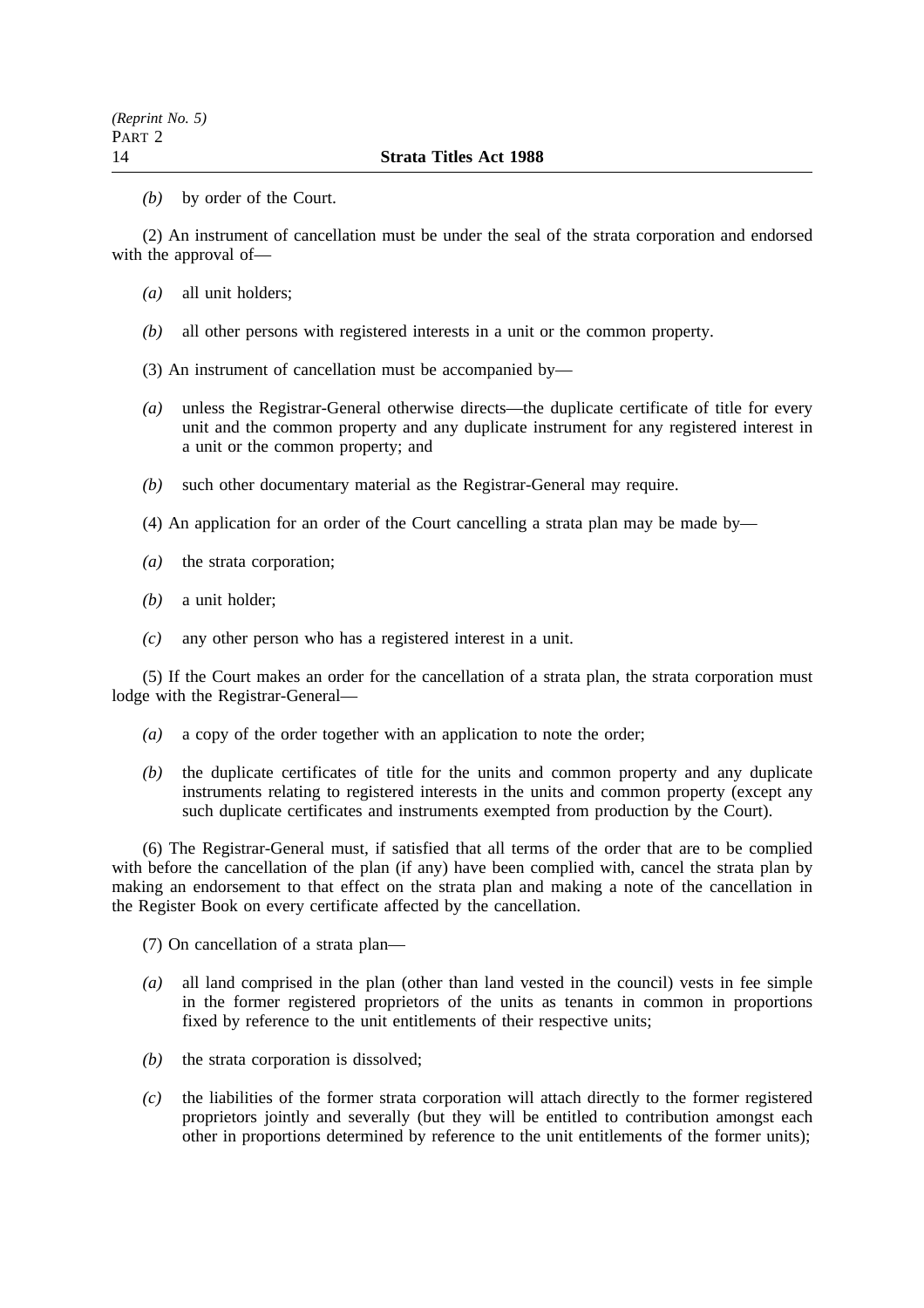*(d)* subject to any order of the Court, the assets of the former strata corporation will be divided between the former registered proprietors in proportions determined by reference to the unit entitlements of the former units.

(7a) The estate vested in a former registered proprietor of a unit under subsection (7)*(a)* will be subject to—

- *(a)* any estate or interest that was, immediately prior to the cancellation of the strata plan, entered on the original certificate of his or her unit; and
- *(b)* at the request of the registered proprietor of the servient tenement and the dominant tenement (if any)—any easement that was discharged when the strata plan was originally deposited in the Lands Titles Registration Office.

(8) For the purposes of subsection (7), the former registered proprietor of a unit is the person who was the registered proprietor of the unit immediately before the cancellation of the plan.

## **DIVISION 8—SUPPLEMENTARY**

## **Procedure where the whereabouts of certain persons is unknown**

**17A.** (1) Where—

- *(a)* application is made to the Registrar-General under Division 2 or 4; and
- *(b)* a person's consent to the application, or in respect to some other related matter under the relevant Division, is required; and
- *(c)* the Registrar-General is satisfied by such evidence as the Registrar-General may require—
	- (i) that the applicant has been unable, after making reasonable inquiries, to ascertain the whereabouts of the person; and
	- (ii) that the applicant has complied with the notice requirements under subsection (2); and
	- (iii) that at least 28 days have elapsed since the applicant complied with those requirements; and
	- (iv) that no objection has been lodged by the person; and
- *(d)* the Registrar-General determines (in his or her absolute discretion) that it is reasonable to proceed without the consent,

the person will be taken to have given his or her consent, and, notwithstanding the *Real Property Act 1886*, the Registrar-General may, if he or she thinks fit, dispense with the requirement that a duplicate certificate of title be produced for the purpose of any dealing to which the person's consent is taken to have been given if the duplicate certificate of title would normally be produced by that person.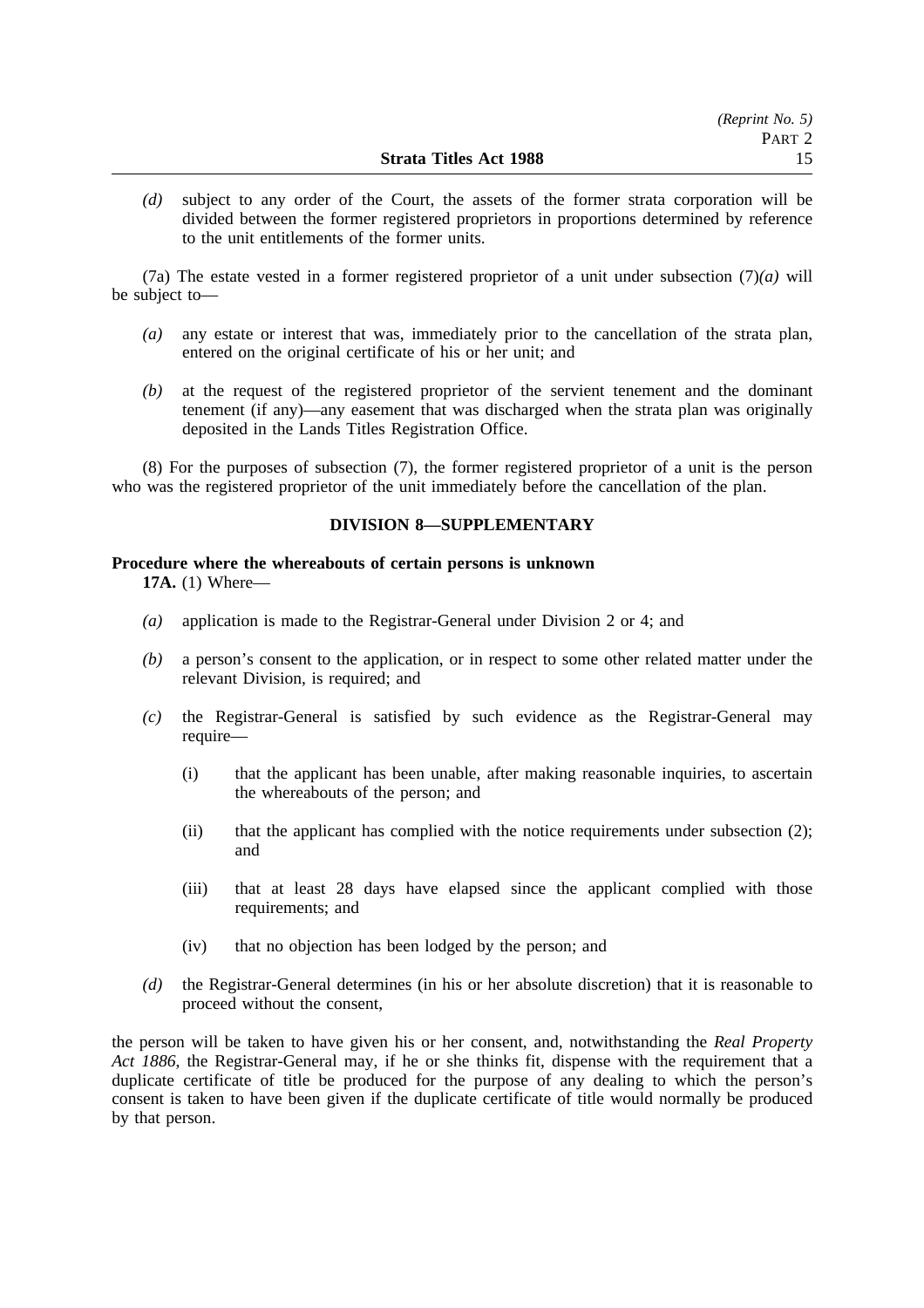#### 16 **Strata Titles Act 1988**

- (2) The notice requirements referred to in subsection  $(1)/(c)(ii)$  are that the applicant has—
- *(a)* posted to the person whose consent is required, at the last address of the person appearing in the Register Book, a notice containing the prescribed information; and
- *(b)* published a copy of the notice in a newspaper circulating generally throughout the State; and
- *(c)* in a case involving an encroachment, left a copy of the notice in a conspicuous place on or near the land over which the encroachment has occurred.

## **Creation of easements**

**17B.** (1) Where it appears that land within a site is intended to be the dominant or servient tenement of an easement created on the deposit or amendment of a strata plan, the applicant for the deposit or amendment of the plan must lodge with the Registrar-General an instrument, in a form approved by the Registrar-General—

- *(a)* describing the land (if any) to which the easement will be appurtenant; and
- *(b)* describing the land that will be subject to the easement; and
- *(c)* setting out the terms of the easement.

(2) The instrument referred to in subsection (1) must be executed by the registered proprietor of the land that will be subject to the easement and—

- *(a)* where the easement will be appurtenant to land—the registered proprietor of that land; or
- *(b)* where the easement will not be appurtenant to any land—the person who will be entitled to exercise rights conferred by the easement.

(3) On the deposit or amendment of the strata plan (as the case may be), the easement vests in—

- *(a)* where the easement will be appurtenant to land—the registered proprietor of that land; or
- *(b)* where the easement will not be appurtenant to any land—the person who will be entitled to exercise rights conferred by the easement.

\*\*\*\*\*\*\*\*\*\* \*\*\*\*\*\*\*\*\*\* \*\*\*\*\*\*\*\*\*\*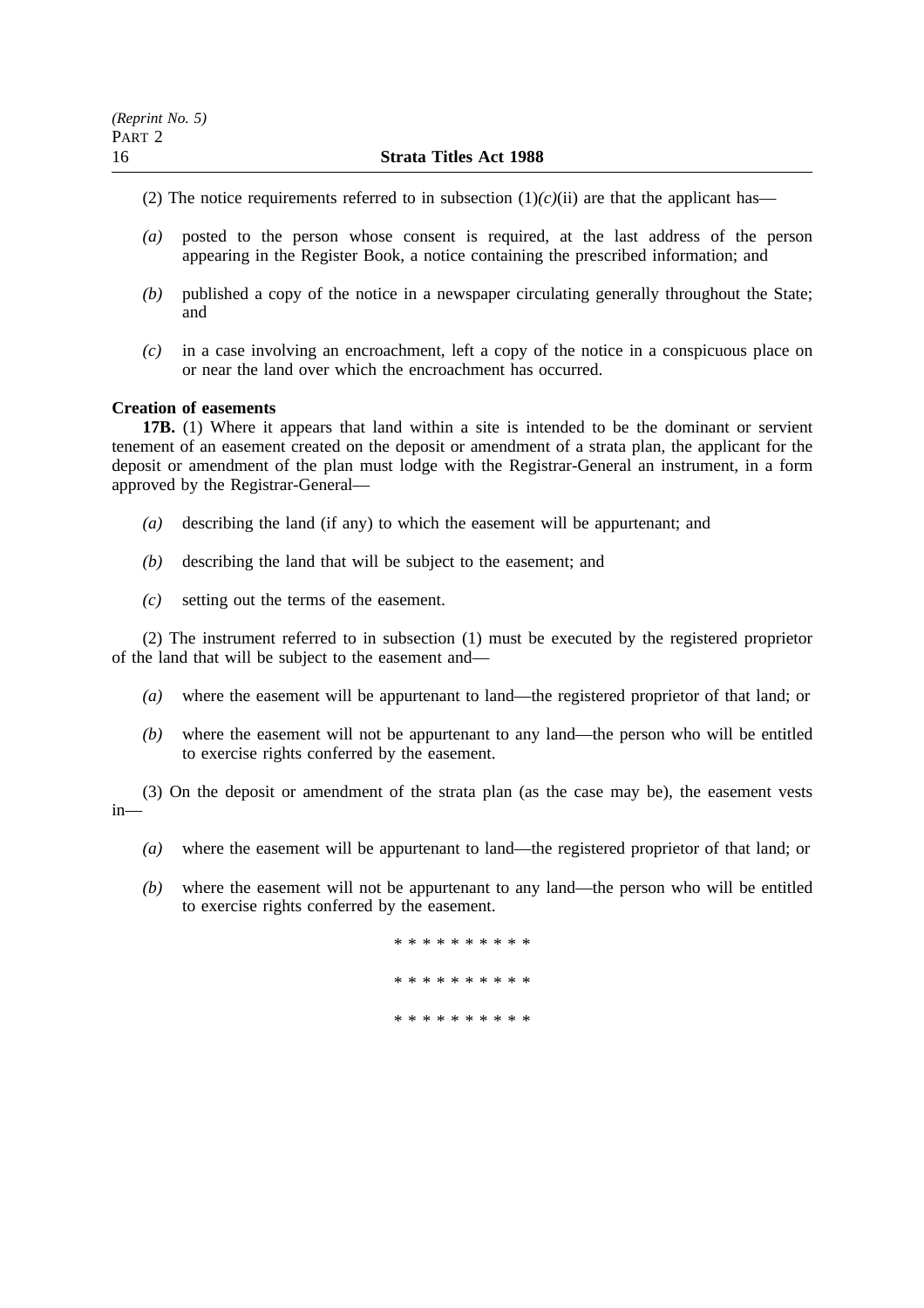## **PART 3 THE STRATA CORPORATION**

## **DIVISION 1—CONSTITUTION OF STRATA CORPORATION**

#### **Name of strata corporation**

**18.** (1) The name of a strata corporation is "Strata Corporation No. Incorporated" (the number being the number of the deposited strata plan).

- (2) The abbreviation "Inc." may be used in place of the word "Incorporated".
- (3) The strata corporation must have a common seal bearing its name.
- (4) All the unit holders of the units are members of the strata corporation.

#### **The articles**

**19.** (1) Subject to this section, the articles of a strata corporation will be as set out in schedule 3.

- (2) A strata corporation may by special resolution—
- *(a)* adopt articles in substitution for those set out in schedule 3; or
- *(b)* revoke or vary articles previously so adopted.

(3) A resolution under subsection (2) has no effect until a copy of the resolution certified in the prescribed manner and accompanied (where appropriate) by the substituted articles, or the variation to the articles, is lodged with the Registrar-General.

- (4) The articles of a strata corporation cannot—
- *(a)* prevent or restrict alienation of a unit by a unit holder;
- *(b)* prevent or restrict a unit holder from leasing or granting rights of occupation in respect of a unit;
- *(c)* prevent an occupier of a unit who is blind or deaf from keeping a guide dog at the unit, or restrict the use of a guide dog by such a person.

#### **Binding character of the articles**

**20.** (1) The articles of a strata corporation are binding on—

- *(a)* the corporation; and
- *(b)* the unit holders; and
- *(c)* insofar as they affect the use of units or the common property—occupiers of units who are not unit holders.

(2) A unit holder or mortgagee in possession of a unit must take reasonable steps to ensure that an occupier of the unit who is not a unit holder complies with the articles of the strata corporation.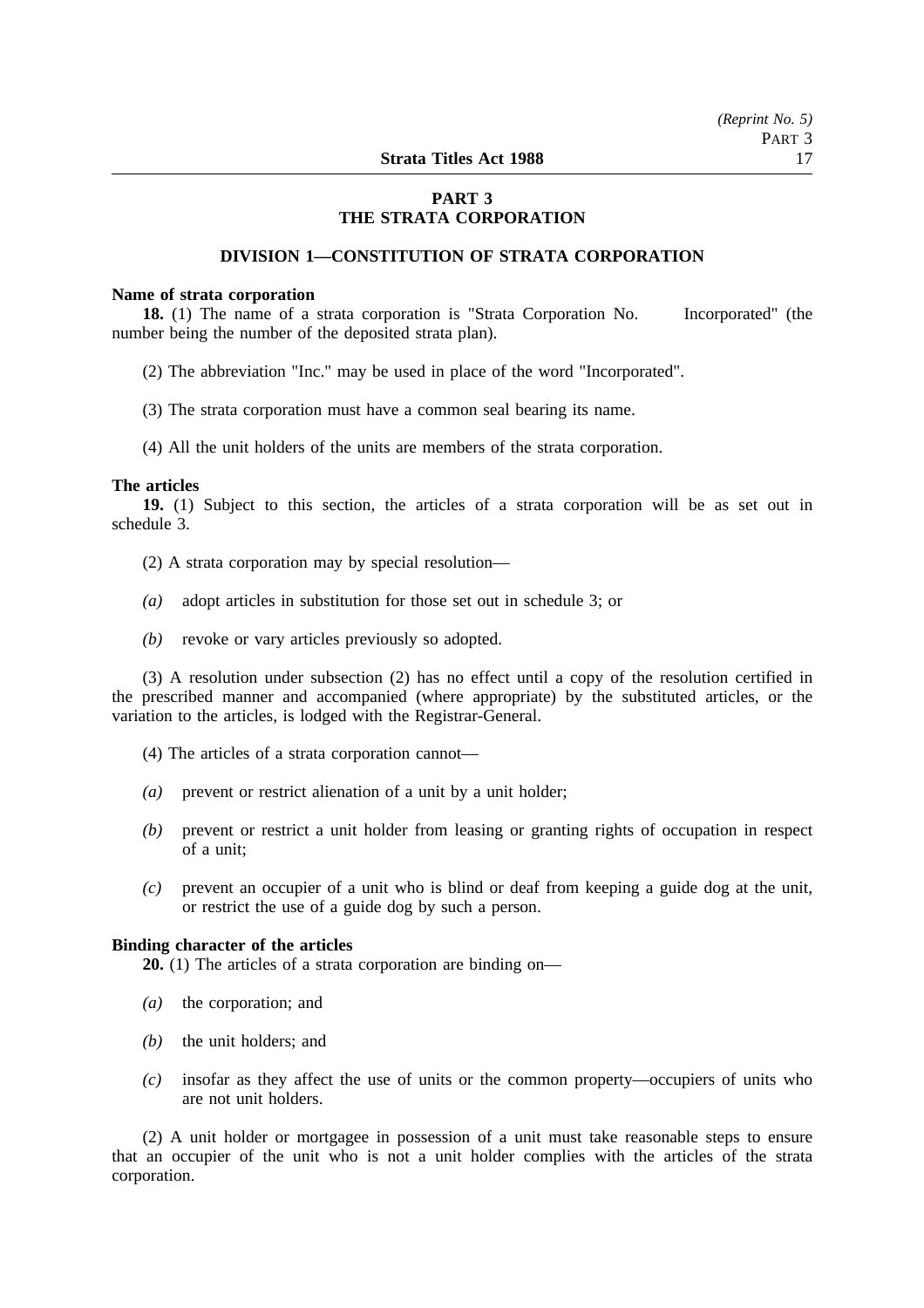#### \*\*\*\*\*\*\*\*\*\*\*\*\*\*\*\*\*

#### **Unit holders are guarantors of strata corporation's liabilities**

**21.** (1) If a strata corporation defaults in payment of a pecuniary liability, the liability is enforceable against the unit holders jointly and severally.

(2) The unit holders have amongst themselves a right of contribution determined by reference to the respective unit entitlements of the various units.

## **Restriction of payment by strata corporation to its members**

**22.** (1) Except as authorised by or under this Act, or by order of the Court, a strata corporation must not make any payment to any of its members.

- (2) Subsection (1) does not prevent—
- *(a)* reasonable payments to a member for services provided to the strata corporation by that member;
- *(b)* the reimbursement of costs or expenses incurred by a member on behalf of the strata corporation.

## **Officers of strata corporation**

**23.** (1) A strata corporation must have the following officers:

- *(a)* a presiding officer (to preside at meetings of the corporation); and
- *(b)* a secretary; and
- *(c)* a treasurer.

(1a) Unless all of the units comprised in the strata scheme consist of non-residential premises, the officers of a strata corporation must be unit holders.

(2) Any two or more of the above offices may be held simultaneously by the same person.

(3) Until the first appointments are made to the above offices, they will be held by the original proprietor (or, if the original proprietor is a body corporate, by its nominee or in the absence of a nominee, by its secretary).

(4) Appointments to the above offices must be made by the strata corporation at a general meeting of the corporation.

(5) A strata corporation must not allow any of the above offices to remain vacant for more than six months.

(6) A strata corporation may appoint or engage a person to assist any person appointed under this section as an officer of the corporation.

#### **Contractual formalities**

**24.** A strata corporation contracts as follows:

*(a)* a contract may be entered into under the common seal of the corporation; or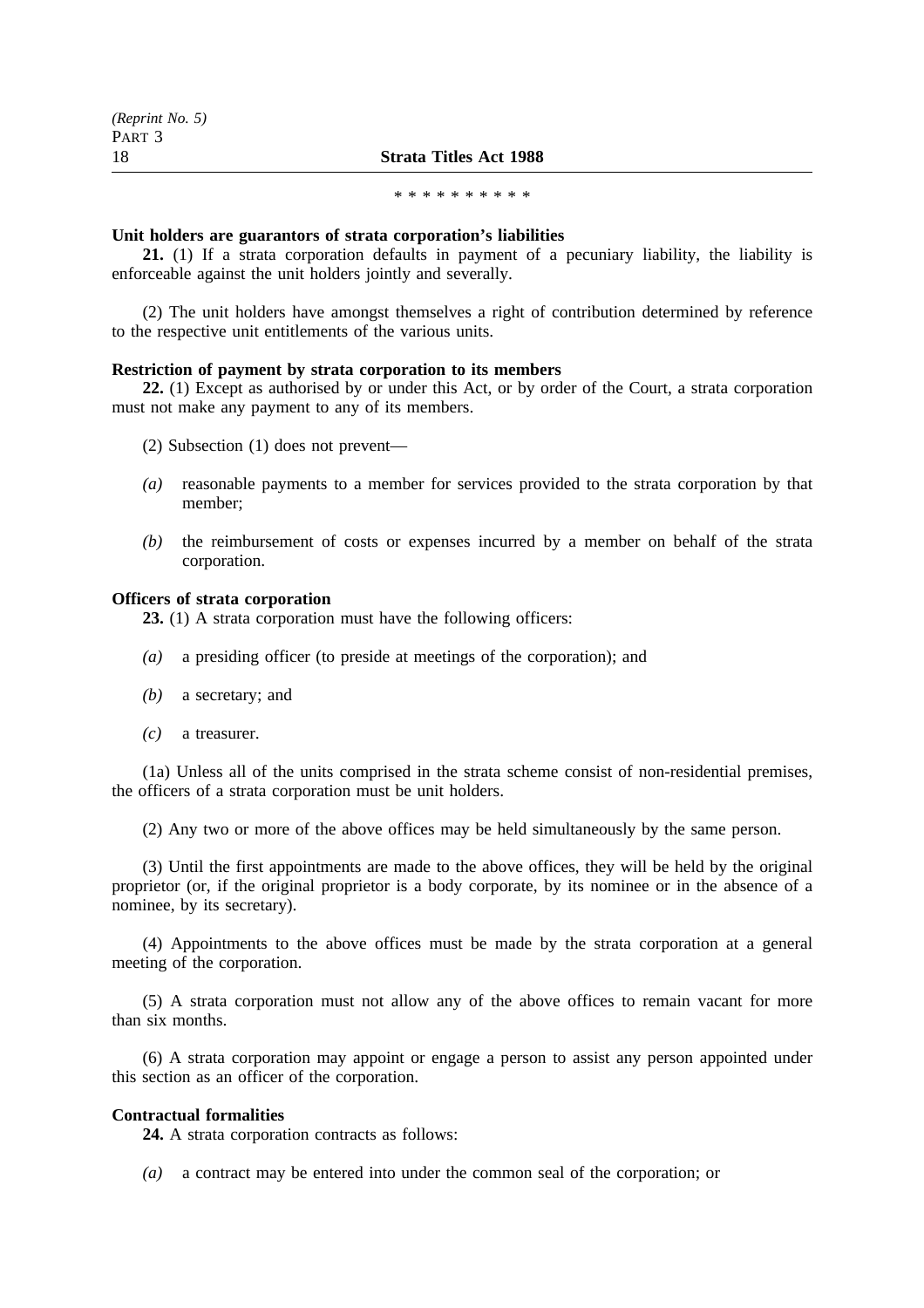*(b)* a contract may be entered into by an officer or agent authorised by the corporation to enter into the contract on its behalf.

#### **DIVISION 2—GENERAL FUNCTIONS, POWERS AND DUTIES**

#### **Functions**

**25.** The functions of the strata corporation are as follows:

- *(a)* to administer and maintain the common property for the benefit of the unit holders and, to such extent as may be appropriate, other members of the strata community; and
- *(b)* to administer all other property of the corporation; and
- *(c)* to enforce the articles of the corporation.

## **General powers**

**26.** (1) For the purpose of carrying out its functions, a strata corporation may—

- *(a)* acquire, deal with and dispose of real and personal property (including an interest in a unit) and rights in relation to real and personal property;
- *(b)* borrow money and obtain other forms of financial accommodation;
- *(c)* open and maintain accounts at banks, building societies and credit unions;
- *(d)* invest money not immediately required for its purposes—
	- (i) in investments in which trustees are authorised by statute to invest trust funds; or
	- (ii) in any prescribed investment;
- *(e)* enter into any kind of contract or arrangement;
- *(f)* do anything reasonably incidental to its functions under this Act.

(2) A strata corporation cannot acquire property unless—

- *(a)* the property is reasonably required for the purposes of the corporation or for the use or benefit of the strata community;
- *(b)* in the case of real property, the property is a unit within the site or is adjacent to the site.

(3) A strata corporation cannot acquire, deal with or dispose of real property unless authorised by unanimous resolution of the corporation.

(4) The strata corporation may, if authorised to do so by unanimous resolution of the corporation, grant to a unit holder an exclusive right to occupy part of the common property for a specified period.

(5) A strata corporation may only dispose of real property that has been held as common property if the property no longer forms part of the site.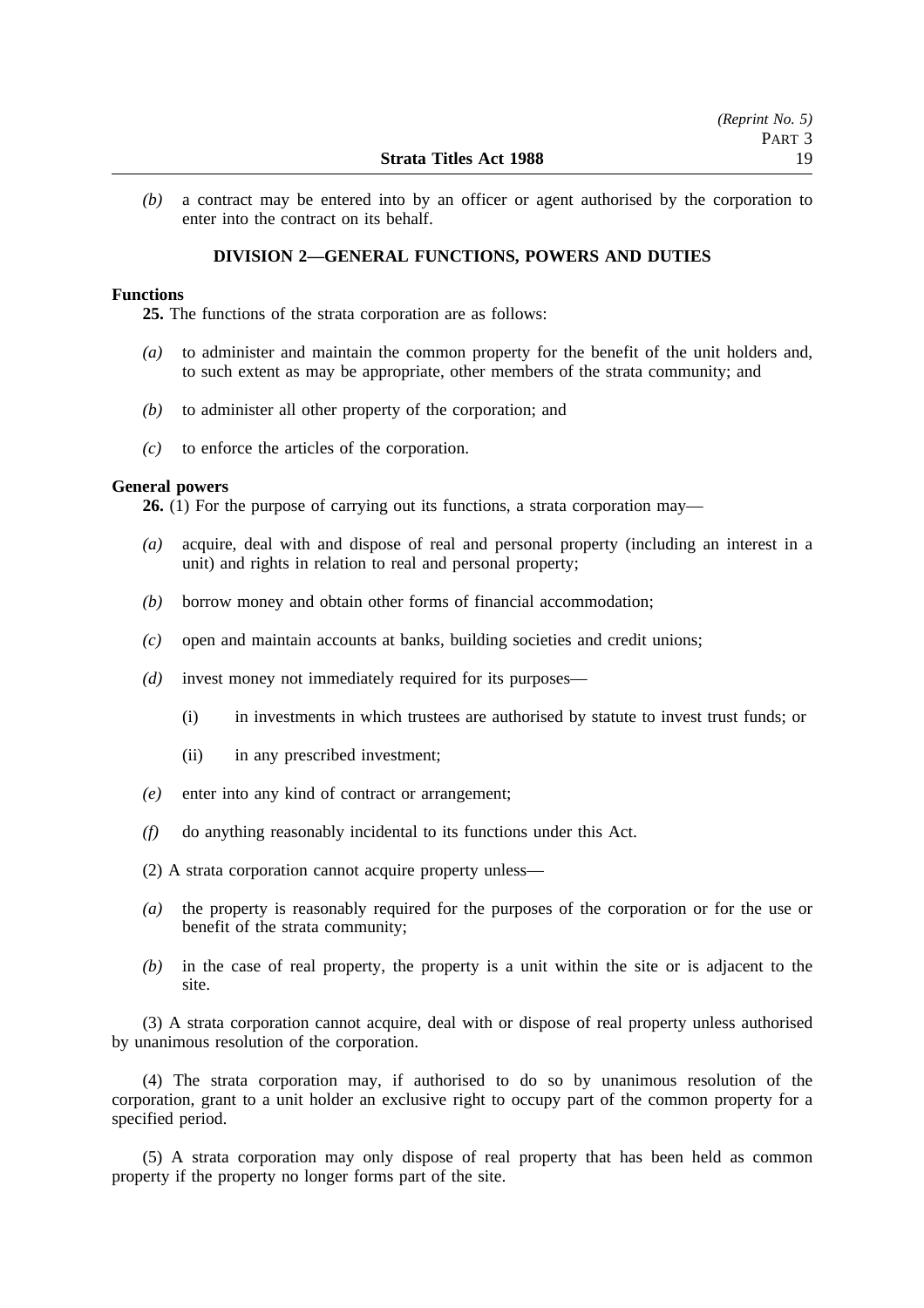| (Reprint No. 5) |                               |
|-----------------|-------------------------------|
| Part 3          |                               |
| 20              | <b>Strata Titles Act 1988</b> |

(6) If a strata corporation sells real property, any money received in respect of the sale must, after paying the costs of the sale and any associated expenses, be paid into the funds of the corporation and used to meet any outstanding administrative expenses or other liabilities of the corporation and any remaining balance may then, by unanimous resolution of the corporation, be divided between the unit holders in proportion to the unit entitlements of their respective units.

#### **Power to raise money**

**27.** (1) A strata corporation may raise such funds (including reserve funds for future expenditure of a capital nature) as it thinks necessary.

(2) For the purpose of raising funds the strata corporation may, by resolution, levy contributions against all unit holders.

- (3) The contributions—
- *(a)* will be proportional to the unit entitlements of the various units; or
- *(b)* will be determined on such other basis as the strata corporation decides by unanimous resolution.

(4) If a contribution is not paid on or before the date on which it becomes due and payable in accordance with a resolution of the strata corporation, it bears interest at a rate fixed by the corporation.

(5) The strata corporation may recover an unpaid contribution (and interest on any such contribution), as a debt, from the unit holder of the unit in respect of which the contribution is payable (whether or not that person was the unit holder when the liability arose).

(6) If the strata corporation carries out work that wholly or substantially benefits a particular unit or group of units, the corporation may, subject to any agreement to the contrary, recover the cost of that work as a debt from the unit holder or unit holders of the unit or units.

(7) Where the cost referred to in subsection (6) is recoverable from two or more unit holders, the extent of their liability will be proportioned according to the unit entitlements of their respective units.

(8) An amount paid by a person under this section is not recoverable by the person from the strata corporation when he or she ceases to be a unit holder.

## **DIVISION 3—SPECIAL POWERS OF STRATA CORPORATION TO MAINTAIN THE INTEGRITY OF THE STRATA SCHEME**

#### **Power to enforce duties of maintenance or repair**

**28.** (1) A strata corporation may, by notice in writing to a unit holder, require the unit holder—

- *(a)* to carry out specified work in pursuance of a duty of maintenance or repair imposed on the unit holder by the articles;
- *(b)* to carry out specified work to remedy a breach of this Act or the articles on the part of the unit holder, a former unit holder, or an occupier or former occupier of the unit;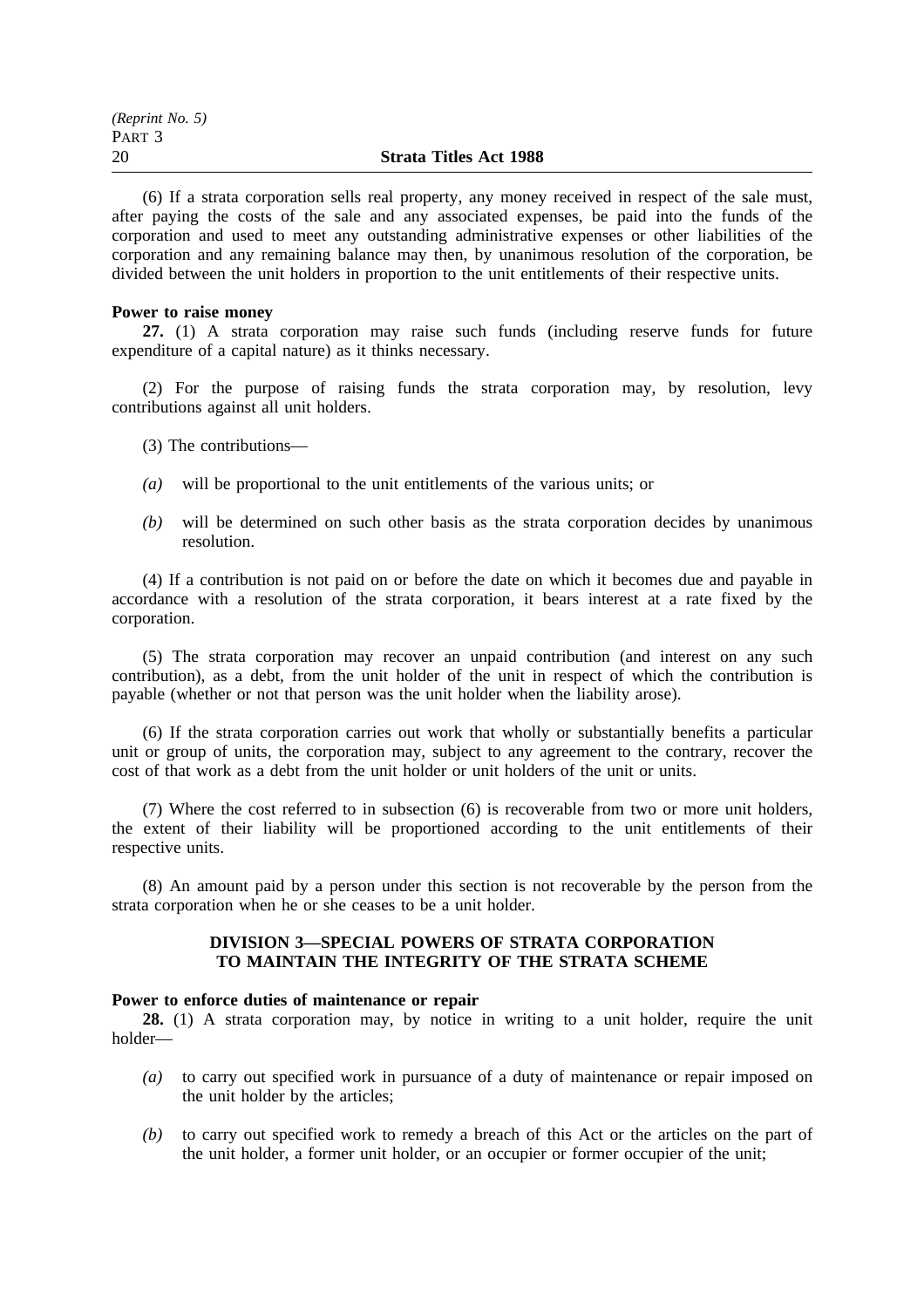*(c)* to carry out specified work required to be carried out on the unit by a public authority or council.

(2) If the unit holder does not comply with a requirement imposed under this section within the time allowed in the notice, a person or persons authorised by the strata corporation may (using such force as may be reasonably necessary in the circumstances) enter the unit and carry out the specified work.

(3) A power of entry must not be exercised under subsection (2) unless the unit holder has been given reasonable notice of the proposed entry.

(4) Any cost reasonably incurred by the strata corporation in having work carried out under this section may be recovered as a debt from the unit holder.

(5) Where—

- *(a)* the strata corporation recovers costs from a unit holder under subsection (4); and
- *(b)* the circumstances out of which the work was required are attributable to the act or default of another person,

the unit holder may in turn recover those costs from that other person as a debt.

#### **Alterations and additions**

**29.** (1) A person must not carry out prescribed work in relation to a unit unless the person is authorised to do so—

- *(a)* where all of the units comprised in the strata scheme consist of non-residential premises—under the articles of the strata corporation; or
- *(b)* in any case—by special resolution of the strata corporation.

(2) Where a person acts in contravention of this section, the strata corporation may, by notice in writing to the unit holder, require him or her to carry out, within a reasonable period fixed in the notice, specified work—

- *(a)* to remedy any structural deficiency caused by the work; or
- *(b)* to restore the unit to its previous state.

|  |  |  |  | * * * * * * * * * * |  |
|--|--|--|--|---------------------|--|
|  |  |  |  | * * * * * * * * * * |  |
|  |  |  |  | * * * * * * * * * * |  |

(6) In this section—

"**prescribed work**" in relation to a unit means—

*(a)* the erection, alteration, demolition or removal of a building or structure;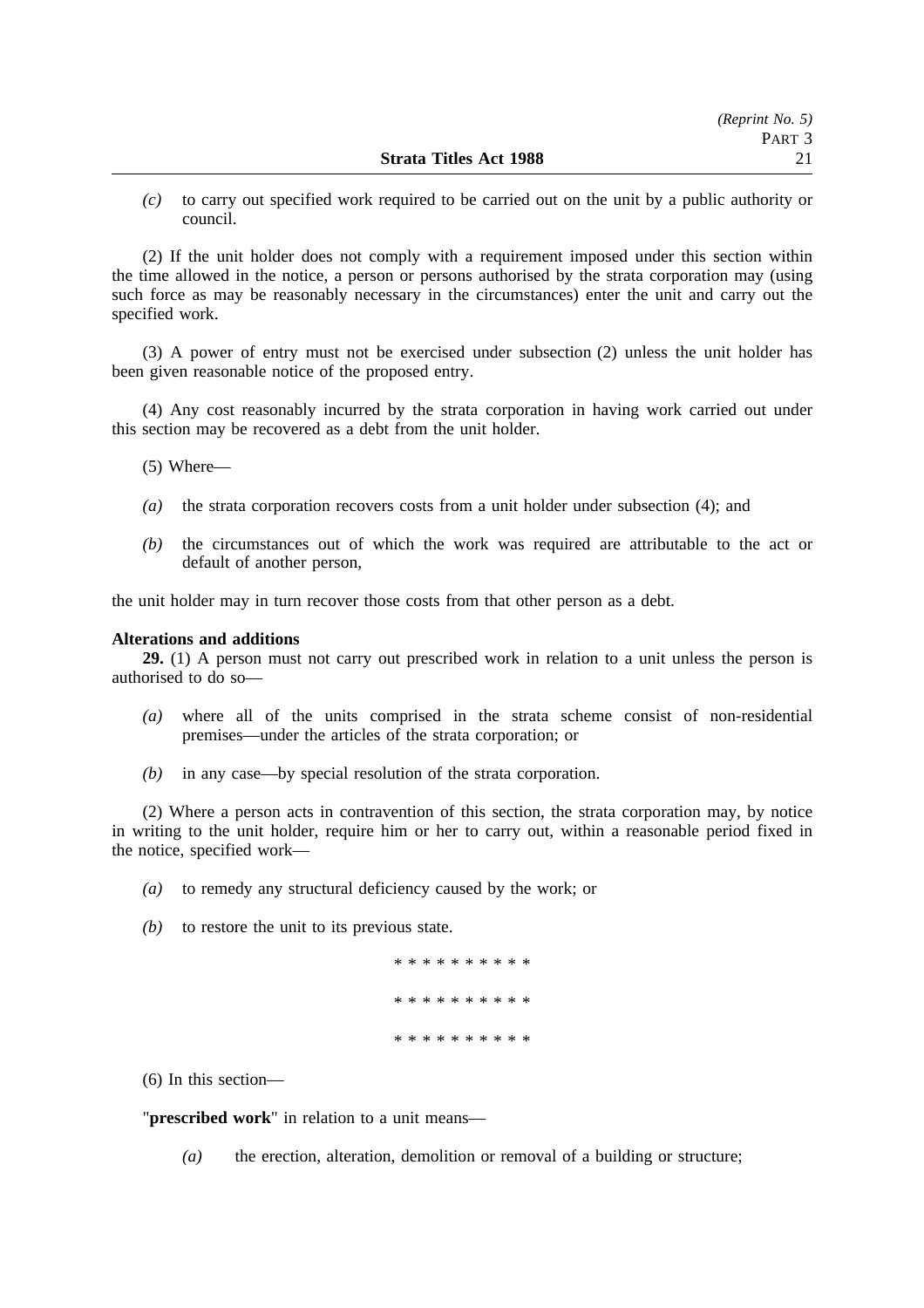#### 22 **Strata Titles Act 1988**

*(b)* the alteration of the external appearance of a building or structure.

## **DIVISION 4—DUTY TO INSURE**

#### **Application of Division**

**29A.** This Division does not apply to a strata corporation if all units comprised in the strata scheme are held by the same registered proprietor and no unit comprised in the strata scheme is subject to a contract for sale.

#### **Duty to insure**

**30.** (1) A strata corporation must keep all buildings and building improvements on the site insured to their replacement value.

(2) The replacement value of buildings and building improvements is the cost of their complete replacement including the cost of any necessary preliminary demolition work, any necessary surveying, architectural or engineering work and any other associated or incidental costs.

(3) The insurance must be against—

- *(a)* risks of damage caused by events (other than subsidence) declared to be prescribed events in relation to home building insurance under Part 5 of the *Insurance Contracts Act 1984* of the Commonwealth; and
- *(b)* risks against which insurance is required by the regulations.

(4) Any money to which a strata corporation is entitled under a contract of insurance in relation to damage to buildings or building improvements must, subject to any contrary order of the Court, be applied by it in reinstating or repairing those buildings or building improvements.

#### **Duty to insure against liability**

**31.** (1) A strata corporation must keep itself insured against liability in tort.

(2) The insurance cover must be for at least \$5 000 000 or such greater amount as the regulations may prescribe.

(3) A strata corporation must keep itself insured against any other liability—

- *(a)* determined by special resolution of the corporation; or
- *(b)* prescribed by the regulations.

## **Right of unit holders to satisfy themselves as to insurance**

**32.** (1) A strata corporation must, at the request of a unit holder, produce for inspection all current policies of insurance taken out by the corporation.

(2) A request under subsection (1) may be addressed to the secretary.

## **DIVISION 5—GENERAL MEETINGS**

#### **Holding of general meetings**

**33.** (1) A strata corporation may hold a meeting of its members (a "general meeting") at any time.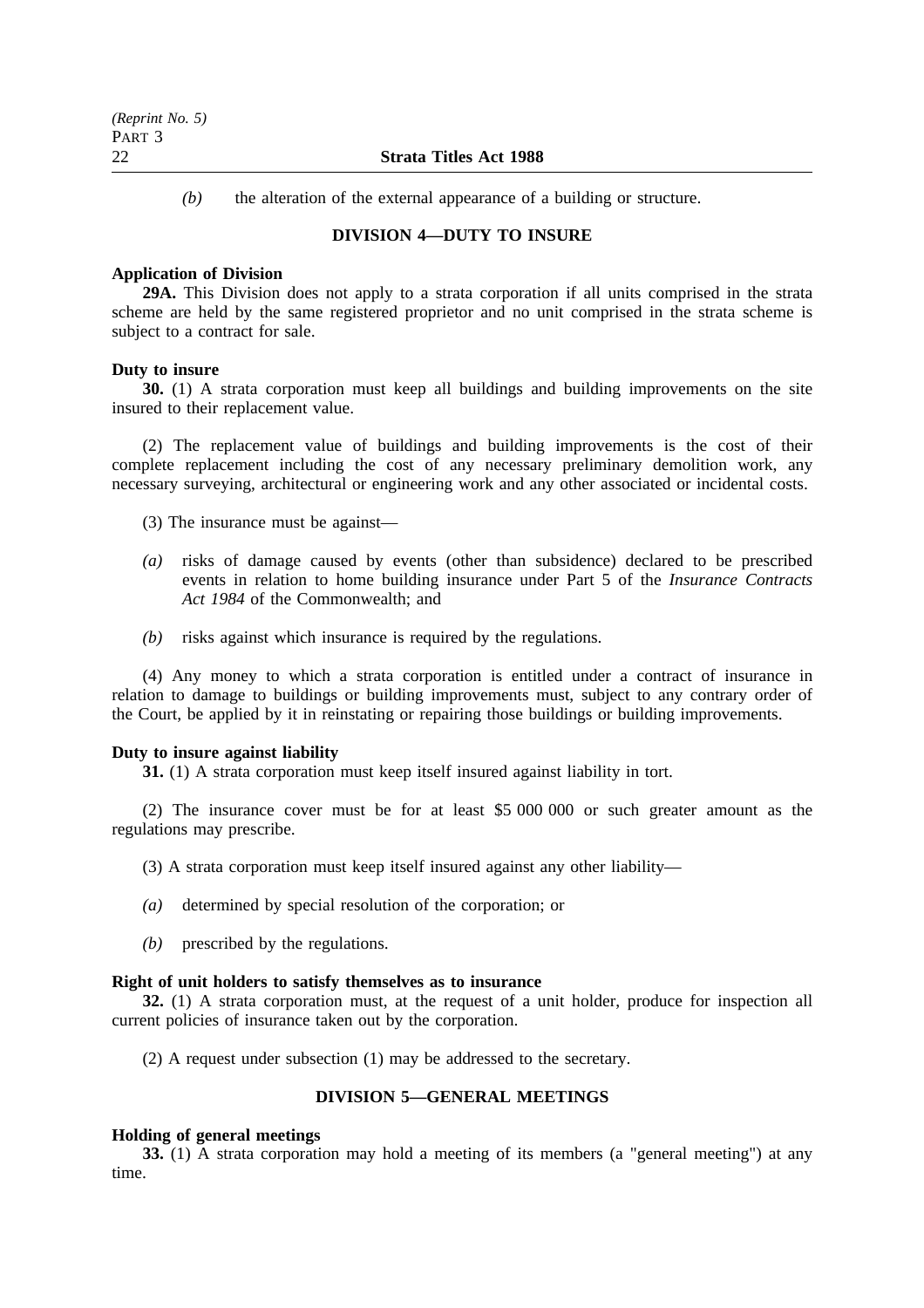- (2) Such a meeting may be convened by—
- *(a)* the secretary; or
- *(b)* if the corporation has a management committee—any two members of the committee; or
- *(c)* the unit holders of one-fifth or more of the total number of units; or
- *(d)* in the case of the first such meeting—the original registered proprietor.

(3) A meeting is convened by giving written notice of the day, time and place of the meeting to all unit holders at least 14 days before the date of the meeting.

(3a) A person or group of persons proposing to convene a meeting of the members of a strata corporation should take reasonable steps to ensure that the proposed day, time and place are reasonably convenient to a majority of members of the corporation.

(4) The corporation must hold at least one such meeting (the "annual general meeting") in every calendar year and no more than 15 months after the last such meeting.

(5) Subject to subsection (6), no business may be transacted at a general meeting of the corporation unless a quorum, consisting of persons entitled to exercise the voting power in respect of not less than one-half of the units, is present at the time when the meeting proceeds to business.

(6) If a quorum is not formed within half an hour of the time appointed for a general meeting of the corporation—

- *(a)* the unit holders present must appoint another day for the meeting, being a day at least seven days but not more than 14 days away; and
- *(b)* the meeting then stands adjourned to that day at the same place and time; and
- *(c)* if the quorum is not formed at the adjourned meeting within half an hour of the relevant time, the persons who are present and entitled to vote constitute a quorum.

(7) Where a meeting of the corporation is adjourned under subsection (6), the secretary of the corporation must cause reasonable notice of the day, place and time of the adjourned meeting to be given, in writing, to the unit holders.

(8) In the absence of the presiding officer at a meeting of the corporation, another person who is entitled to vote at the meeting must be chosen to preside.

#### **Voting rights at general meetings**

**34.** (1) Subject to this section, at a general meeting of a strata corporation, one vote may be exercised in respect of each unit on any matter arising for decision.

 $(2)$  If—

- *(a)* all of the units comprised in the strata scheme consist of non-residential premises; and
- *(b)* the strata corporation has, by unanimous resolution, decided to adopt the voting system provided by this subsection,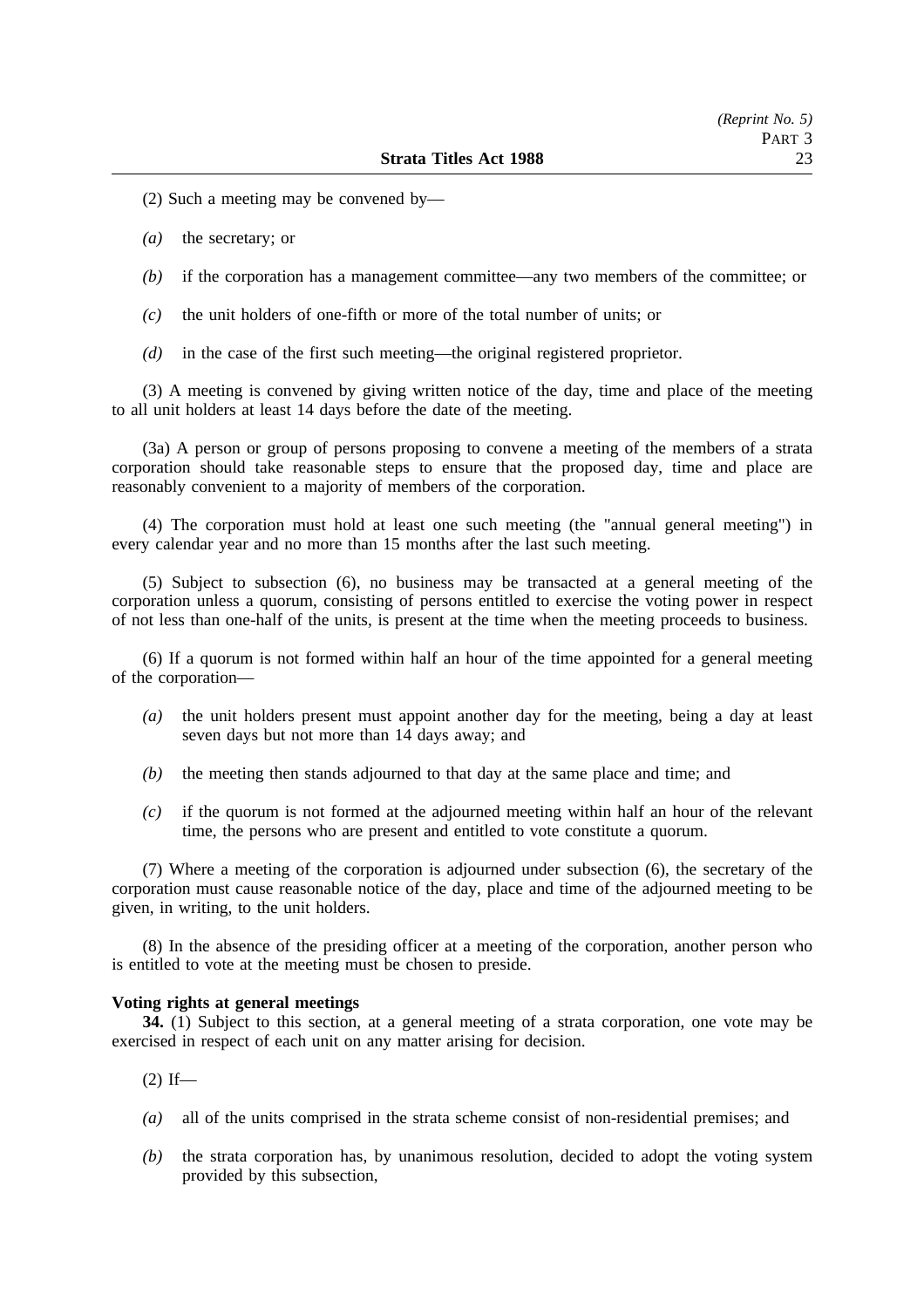### 24 **Strata Titles Act 1988**

then a number of votes is exercisable in respect of each unit equivalent to the unit entitlement of the unit.

- (3) A vote may be exercised as follows:
- *(a)* it may be exercised (subject to paragraph *(b)*) by the unit holder or a proxy of the unit holder;
- *(b)* if there are two or more unit holders in respect of the same unit, the following provisions apply:
	- (i) if only one attends the meeting—the vote is exercisable by that unit holder;
	- (ii) if two or more attend the meeting—the vote is exercisable by one of them on behalf of all in accordance with an agreement between them or, if there is no such agreement, by the unit holder whose name appears first on the certificate of title for the unit.

(4) A unit holder may exercise an absentee vote on a proposed resolution by giving the secretary written notice of the proposed vote at least six hours before the time of the meeting.

(5) A written ballot may be demanded by a unit holder (or a proxy of a unit holder) attending a meeting.

(6) Such a ballot will be taken amongst the unit holders (or proxies of unit holders) attending the meeting in such manner as the person presiding at the meeting thinks fit.

(7) Except where a unanimous resolution is required, a vote is not exercisable in relation to a unit unless all amounts due and payable to the strata corporation in respect of the unit have been paid.

(8) A decision supported by the majority of votes cast at a duly convened meeting of the corporation will be taken to be a decision of the corporation (unless a special or unanimous resolution is required).

## **DIVISION 6—MANAGEMENT COMMITTEE**

#### **Management committee**

**35.** (1) Subject to subsection (1a), a strata corporation may, by resolution, appoint a management committee of unit holders.

(1a) Where all of the units comprised in the strata scheme consist of non-residential premises, the management committee may consist of, or include, persons who are not unit holders.

(2) A management committee will, subject to any limitation imposed by the strata corporation, have full power to transact any business of the corporation.

(3) A management committee does not have power to do anything for which a special or unanimous resolution of the strata corporation is required by this Act or by the articles of the corporation.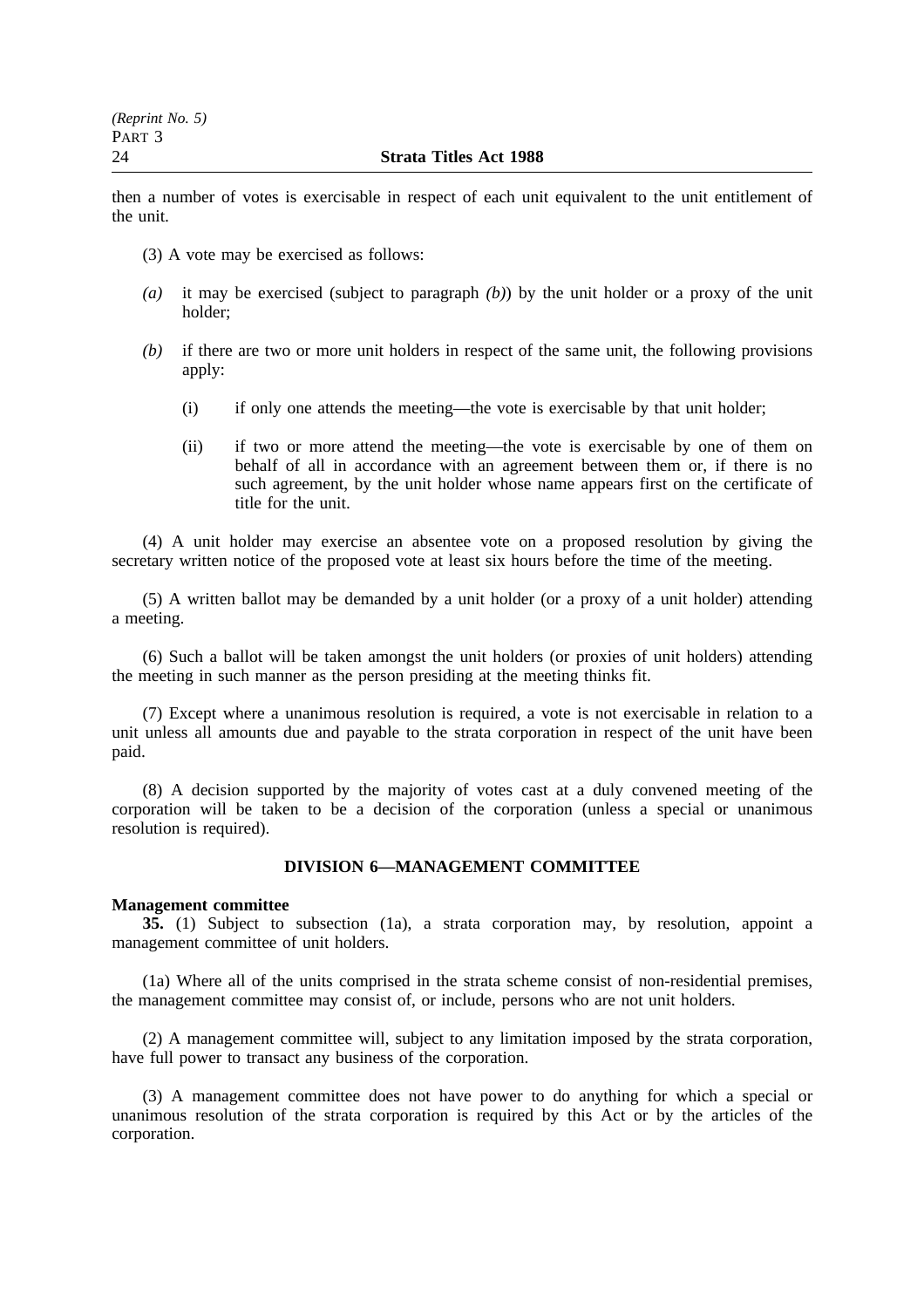(4) The prescribed number of members of a management committee constitute a quorum of the committee and no business may be transacted at a meeting of the committee unless a quorum is present.

(4a) The prescribed number for the purposes of subsection (4) is a number ascertained by dividing the total number of members of the committee by two, ignoring any fraction resulting from the division, and adding one.

(4b) A decision supported by a majority of the members at a meeting of a management committee of which at least three days notice has been given to all members will be taken to be a decision of the committee.

(5) A member of a management committee holds office on terms fixed by the strata corporation and may be removed by resolution of the strata corporation at any time.

(6) A management committee may co-opt a suitable person to fill a casual vacancy in the membership of the committee.

(7) A member of a management committee can appoint another person (who must, unless all of the units comprised in the strata scheme consist of non-residential units, be a unit holder) to act as his or her proxy at any meeting of the committee that the member is unable to attend.

- (8) A management committee must—
- *(a)* keep minutes of its proceedings; and
- *(b)* cause proper accounting records to be kept in respect of money received and expended by it.

(9) Subject to the articles and any direction of the strata corporation, a committee may otherwise regulate its meetings and proceedings as it thinks fit.

(10) A strata corporation may appoint or engage a person to assist its management committee in the performance of the committee's functions.

## **Validity of acts**

**36.** Where a management committee acts honestly, the subsequent discovery of some defect affecting the appointment of a member, or the right of a person to act as a member, does not invalidate an act of the committee.

## **DIVISION 7—APPOINTMENT OF ADMINISTRATOR**

#### **Administrator of strata corporation's affairs**

**37.** (1) The Court may, on application by—

- *(a)* a strata corporation;
- *(b)* a creditor of a strata corporation;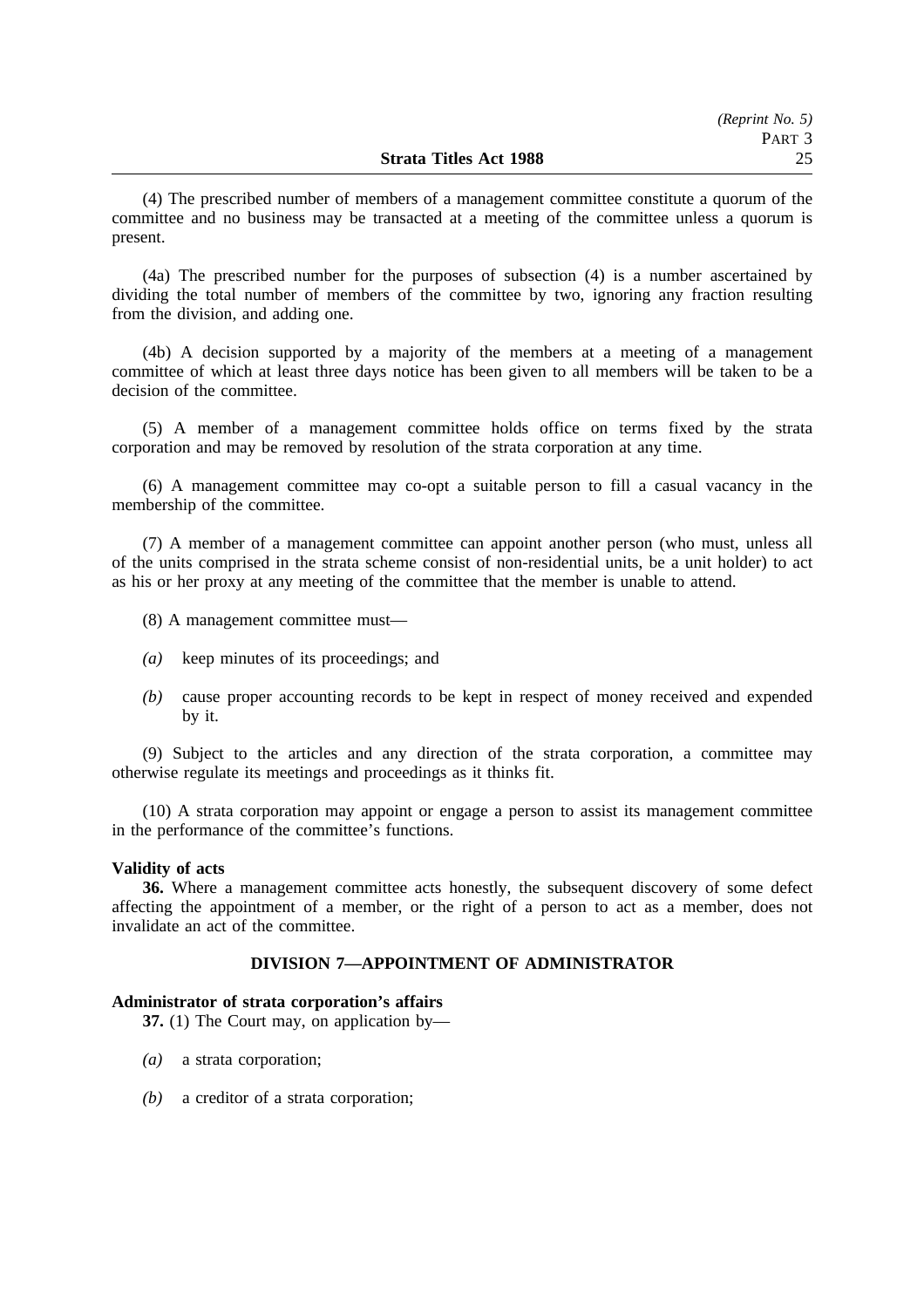#### 26 **Strata Titles Act 1988**

*(c)* a person with a registered interest in a unit,

appoint an administrator of the strata corporation, or remove or replace an administrator previously appointed.

(2) An administrator has, while the appointment remains in force, full and exclusive power to administer the affairs of the strata corporation (including power to do anything for which a special or unanimous resolution of the strata corporation is required).

(3) The administrator must comply with any directions that the Court may give from time to time.

(4) The remuneration of an administrator will be fixed by the Court and payable from the strata corporation's funds.

(5) The administrator may, by written instrument, delegate any of his or her powers.

(6) A delegation under subsection (5)—

- *(a)* may be made on such conditions as the administrator thinks fit; and
- *(b)* is revocable at will; and
- *(c)* does not derogate from the power of the administrator to act in any matter personally.
- (7) Where a person—
- *(a)* is appointed as an administrator; or
- *(b)* is removed or replaced as an administrator,

that person must, within 14 days, give the Registrar-General written notice of his or her appointment, removal or replacement.

## **DIVISION 8—SUPPLEMENTARY**

## **Duties of the original proprietor in relation to strata corporation**

**38.** (1) The original registered proprietor must ensure that a general meeting of the strata corporation is convened within three months after the relevant date.

Penalty: Division 7 fine.

(2) The relevant date is the first date on which there are two or more members of the corporation holding different units.

(3) The original registered proprietor must, at the first general meeting of the strata corporation, place it in possession of—

- *(a)* the duplicate certificate of title for the common property;
- *(b)* a copy of all plans, drawings, specifications and reports in his or her possession relating to the design and construction of buildings and building improvements on the site;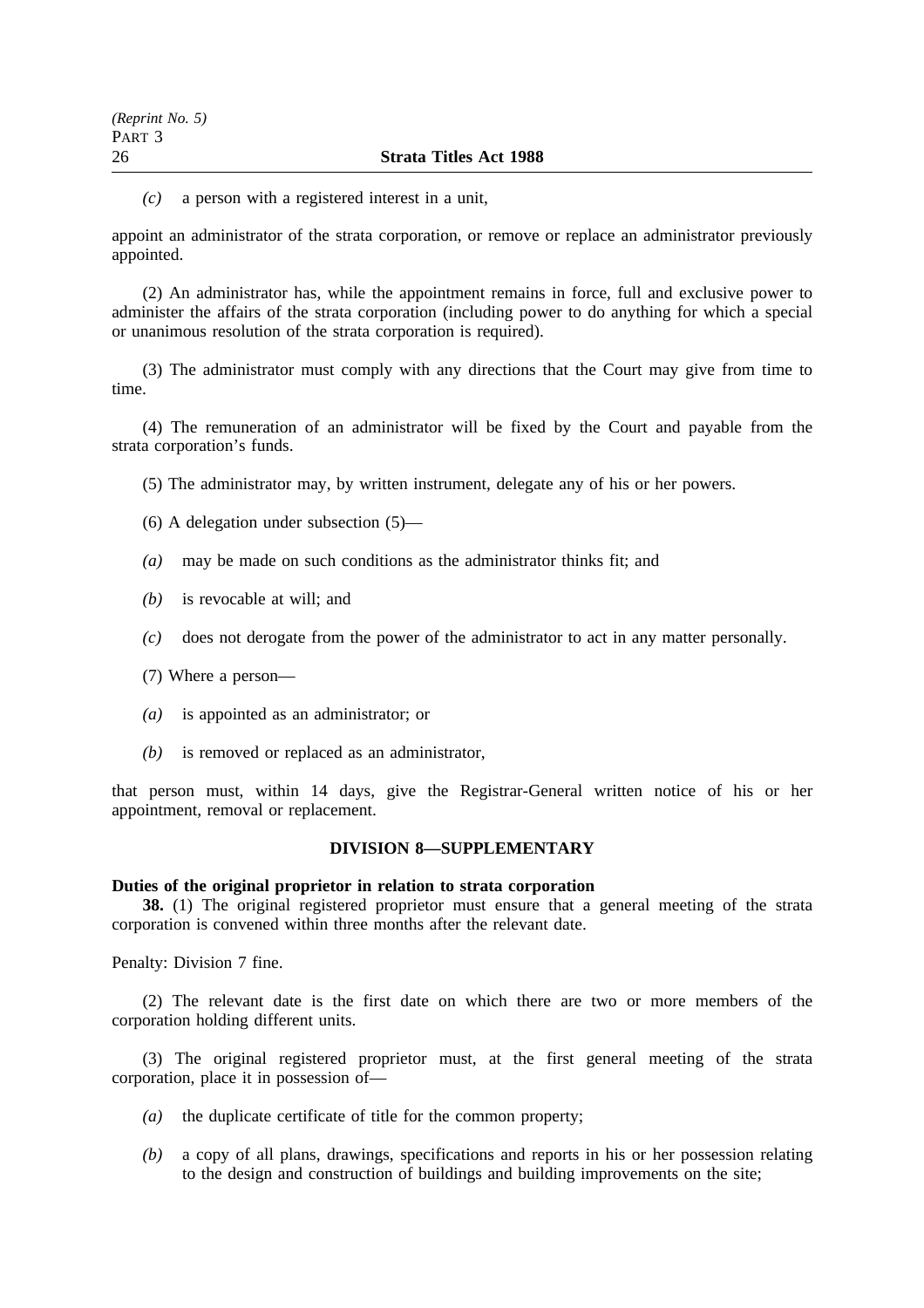*(c)* a copy of any other notice, order or document in his or her possession relating to the strata scheme of which the strata corporation will need to know in order to carry out its statutory functions.

Penalty: Division 7 fine.

## **Power to require handing over of property**

**39.** (1) A strata corporation may by notice in writing to a person who has possession of any record, key, or other property of the corporation, require that person to deliver it to an officer of the corporation named in the notice on or before a specified time.

(2) A person who fails to comply with a requirement under subsection (1) is guilty of an offence.

Penalty: Division 7 fine.

#### **Record keeping**

**40.** (1) A strata corporation must—

- *(a)* keep—
	- (i) a minute book containing minutes of its meetings; and
	- (ii) proper accounting records in respect of its receipts and expenditure;
- *(b)* ensure that a proper statement of accounts is prepared in respect of each accounting period;
- *(c)* keep a record of any notice or order served on the corporation;
- *(d)* retain for such period as may be prescribed—
	- (i) the minute book and accounting records kept under paragraph *(a)*;
	- (ii) a copy of any statement of account prepared under paragraph *(b)*;
	- (iii) any notice or order referred to in paragraph *(c)*;
	- (iv) a copy of any correspondence received or sent by the corporation;
	- (v) notices of meetings of the corporation and its management committee;
	- (vi) such other documentary material as may be prescribed.
- (2) An accounting period for a strata corporation is—
- *(a)* a period—
	- (i) commencing on the commencement of this Act, the date of incorporation of the corporation or the end of a previous accounting period (whichever is the later); and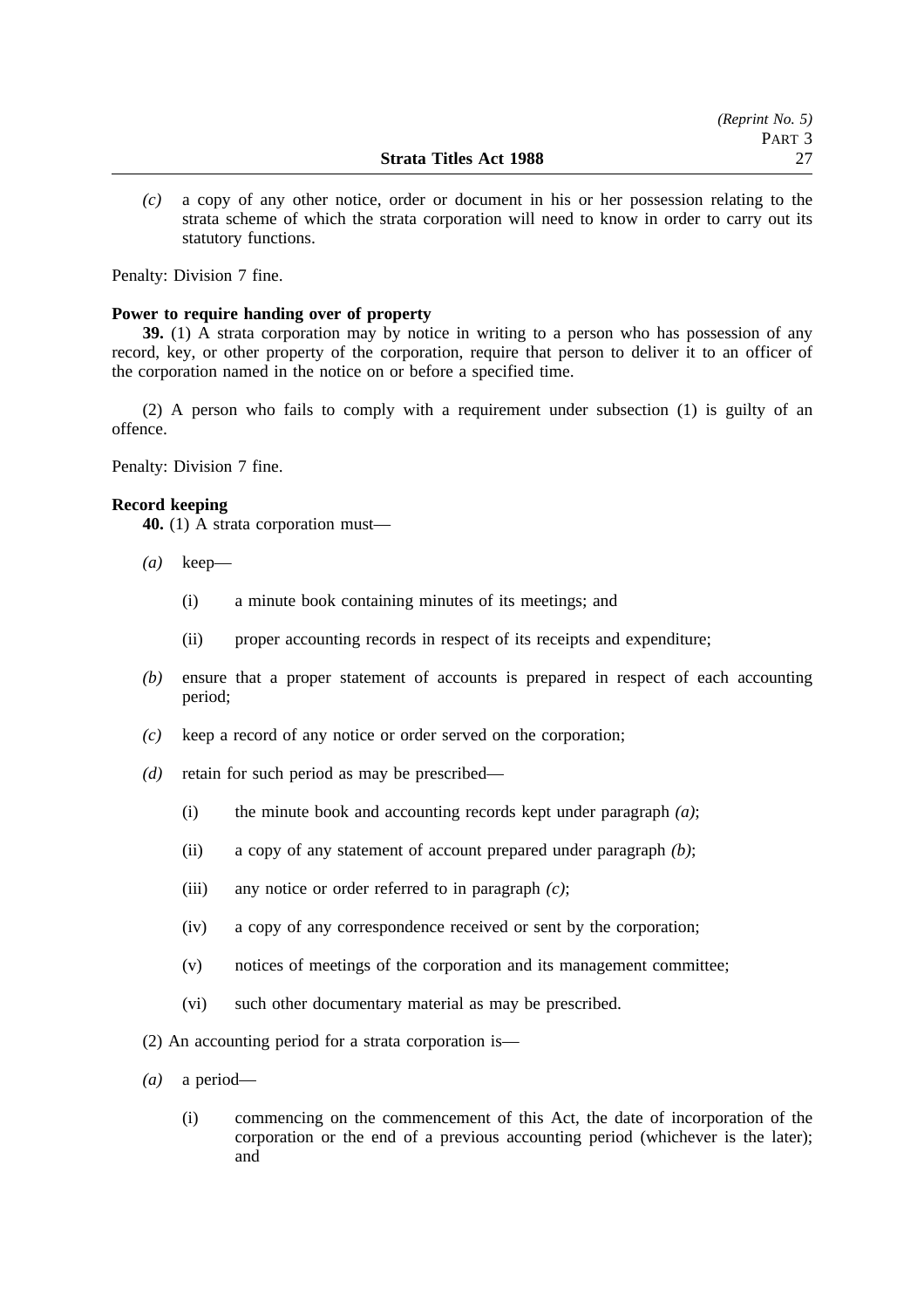- (ii) ending on the following 30 June; or
- *(b)* a period of not less than 9 months and not more than 18 months fixed by the corporation as an accounting period (but the corporation's accounting periods must be consecutive, following immediately one upon the other).

### **Information to be furnished**

**41.** (1) A strata corporation must, on application by or on behalf of the owner or a mortgagee of a unit, or by or on behalf of a prospective purchaser or mortgagee of a unit—

- *(a)* furnish—
	- (i) particulars of any contribution payable in relation to the unit (including details of any arrears of contribution related to the unit);
	- (ii) particulars of the assets and liabilities of the corporation;
	- (iii) particulars of any expenditure that the corporation has incurred, or has resolved to incur, and to which the unit holder of the unit must contribute, or is likely to be required to contribute;
	- (iv) particulars in relation to any prescribed matter;
- *(b)* provide copies of—
	- (i) the minutes of general meetings of the corporation and meetings of its management committee for such period, not exceeding two years, specified in the application;
	- (ii) the statement of accounts of the corporation last prepared by the corporation;
	- (iii) the articles for the time being in force;
	- (iv) current policies of insurance taken out by the corporation;
- *(c)* make available for inspection—
	- (i) a copy of the accounting records of the corporation;
	- (ii) the minute books of the corporation;
	- (iii) any other prescribed documentary material.

Penalty: Division 9 fine.

(2) An application under this section must be accompanied by the prescribed fee.

(2a) A strata corporation must not charge more than the prescribed fee in respect of a service provided in pursuance of an application under this section.

Penalty: Division 9 fine.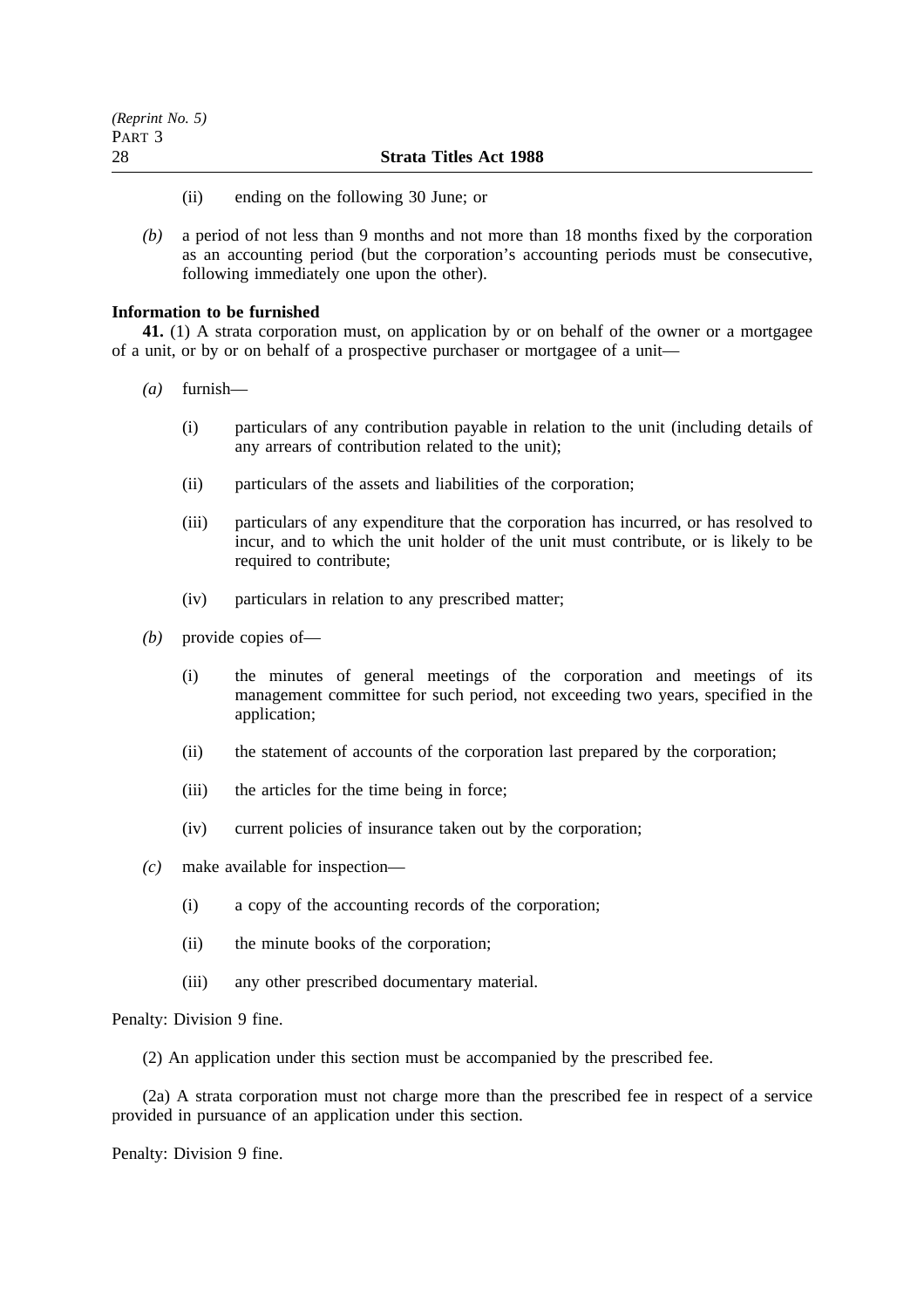- (3) The application is duly made if given or sent to—
- *(a)* the secretary of the strata corporation;
- *(b)* if the strata corporation has a management committee—any member of the management committee.

(4) A statement of a strata corporation provided for the purposes of subsection  $(1)(a)$  is, in favour of the person to whom it is provided and as against the corporation, conclusive evidence (as at the date of the statement) of the matters contained in the statement.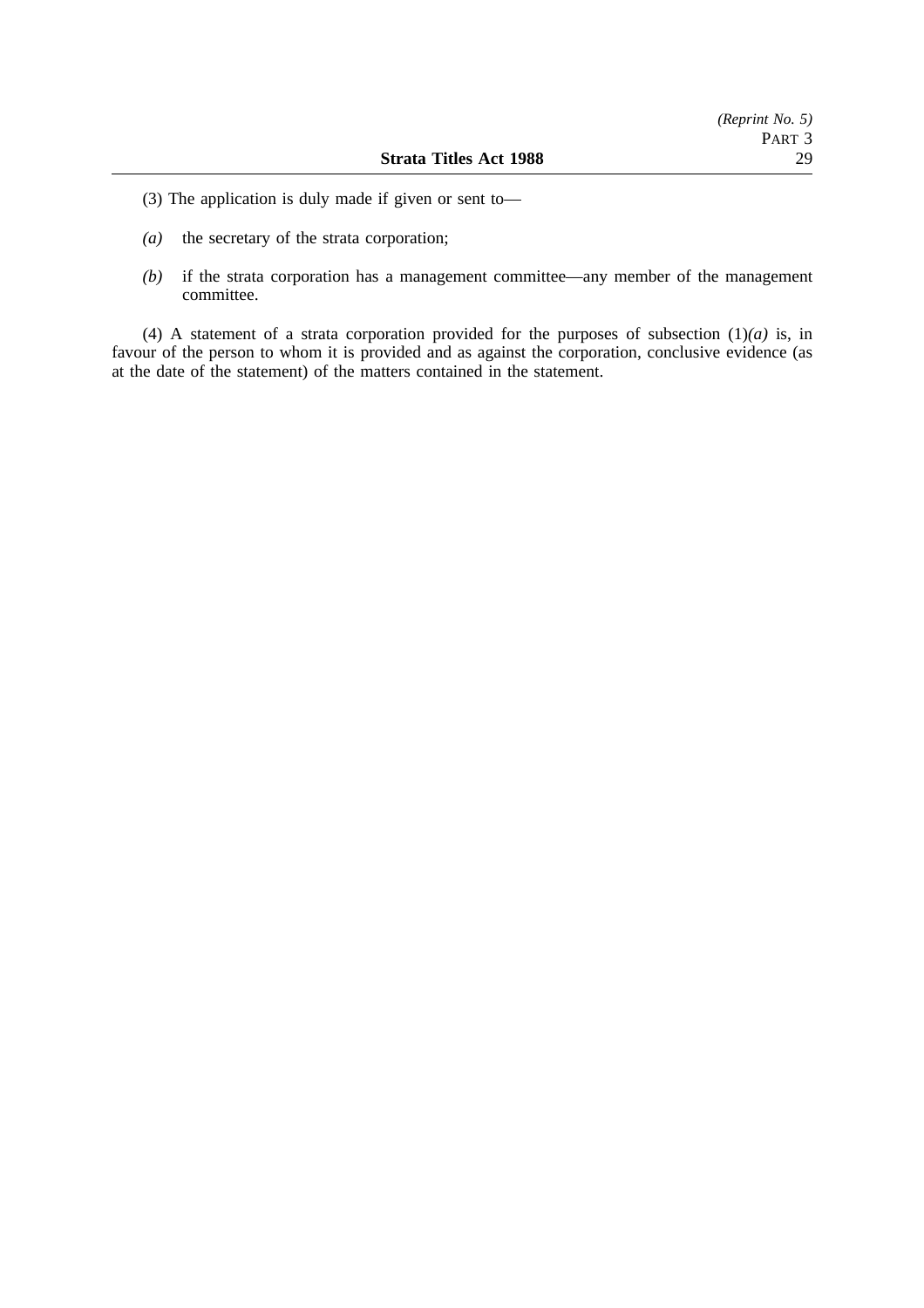## **PART 3A RESOLUTION OF DISPUTES**

## **Resolution of disputes, etc.**

**41A.** (1) An application may be made under this section—

- *(a)* if a strata corporation or a member of a strata corporation claims that a breach of this Act or of the articles of the corporation has occurred; or
- *(b)* if a member of a strata corporation claims to have been prejudiced, as occupier of a strata unit, by the wrongful act or default of the strata corporation, of the management committee of the strata corporation, or of some other member of the strata corporation; or
- *(c)* if a member of a strata corporation claims that a decision of the strata corporation or of the management committee of the strata corporation is unreasonable, oppressive or unjust; or
- *(d)* if a dispute arises—
	- (i) between a strata corporation and a member of the corporation; or
	- (ii) between two or more members of a strata corporation,

in relation to any aspect of the occupation or use of a strata unit.

(2) Subject to this section, an application must be made to the Magistrates Court and the *Magistrates Court Act 1991* applies, with such modifications as may be necessary for the purpose or as may be prescribed, in relation to the application as if the proceedings were a minor civil action within the meaning of that Act.

(3) A person may, with leave of the District Court, bring an application under this section in the District Court.

(4) The District Court may, on the application of a party to proceedings under this section that have been commenced in the Magistrates Court, order that the proceedings be transferred to the District Court (and such an order will have effect according to its terms).

(5) Proceedings should not be commenced in, or transferred to, the District Court under subsections (3) or (4) unless the District Court considers that it is appropriate for the court to deal with the matter by reason of the complexity or significance of the matter.

(6) A court may, on its own initiative or on an application by a party to the proceedings—

- *(a)* transfer an application under this section to the Supreme Court on the ground that the application raises a matter of general importance; or
- *(b)* state a question of law for the opinion of the Supreme Court.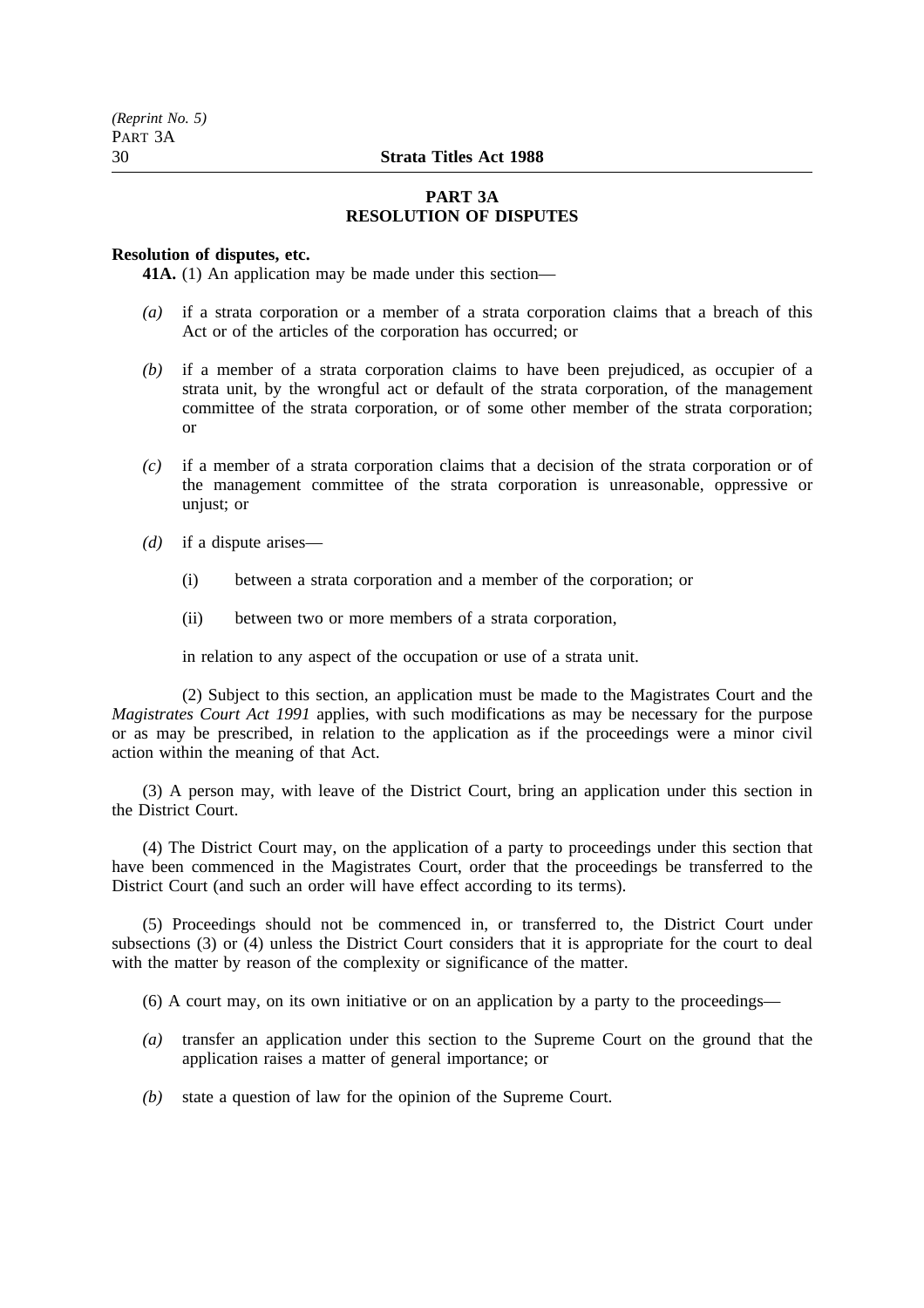(7) A court, in hearing and determining an application under this section, should act according to equity, good conscience and the substantial merits of the case, without regard to technicalities and legal forms, and is not bound by the rules of evidence but may inform itself on any matter in such manner as it thinks fit.

(8) A member of a strata corporation duly appointed by the corporation for the purpose may represent the corporation in any proceedings under this section.

(9) A court may, in respect of an application under this section—

- *(a)* attempt to achieve settlement of the proceedings by agreement between the parties;
- *(b)* require a party to provide reports or other information for the purposes of the proceedings;
- *(c)* order that a party take such action as in the opinion of the court necessary to remedy any default, or to resolve any dispute, and is specified in the order;
- *(d)* order that a party refrain from any further action of a kind specified in the order;
- *(e)* by order—
	- (i) alter the articles of the corporation;
	- (ii) vary or reverse any decision of the corporation, or of the management committee of the corporation;
- *(f)* give judgment on any monetary claim;
- *(g)* make orders as to costs;
- *(h)* make any incidental or ancillary orders.
- (10) A court should not make an order to alter the articles of a corporation unless—
- *(a)* the corporation is a party to the proceedings or the court is satisfied that the corporation has been given a reasonable opportunity to become a party to the proceedings; and
- *(b)* if it appears to the court that the alteration could adversely affect a member of the corporation who is not a party to the proceedings, the court is satisfied that the member has been notified of the possibility that such an order could be made and given a reasonable opportunity to make submissions to the court in relation to the matter; and
- *(c)* in any event, the court is satisfied that the order is essential to achieving a fair and equitable resolution of the matters in dispute.

(11) Where an application is made under this section and the court is satisfied that an interim order is justified by the urgency of the case, the court may make an interim order to safeguard the position of any person pending its final resolution.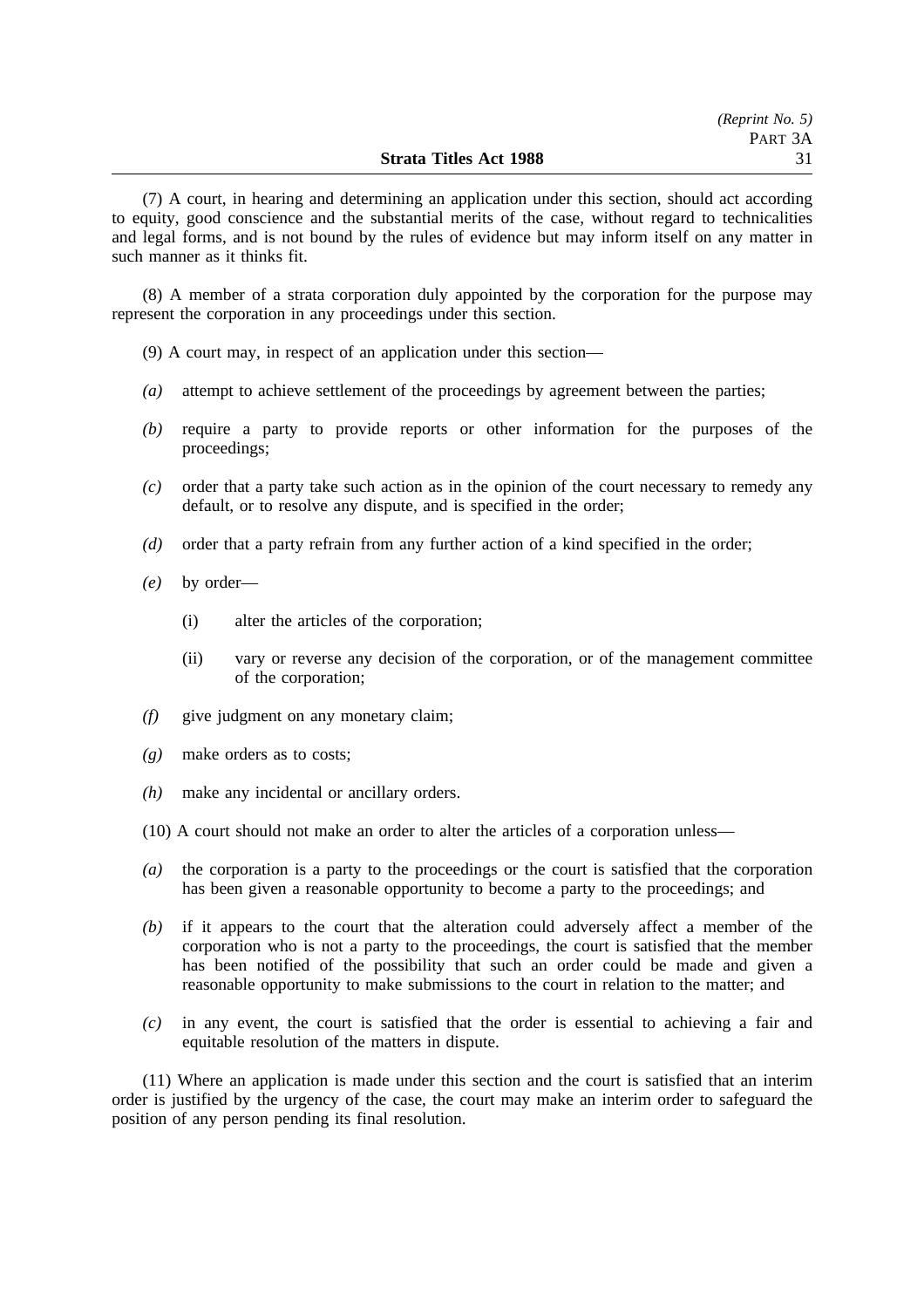(12) An interim order—

- *(a)* has effect for such period as the court may determine and specifies in the order, and may be renewed by the court from time to time; and
- *(b)* may be made or renewed whether or not notice of the application has been given to a respondent; and
- *(c)* unless sooner revoked, ceases to have effect on the determination or resolution of an application under this section.
- (13) A person who fails to comply with an order under this section is guilty of an offence.

Penalty: Division 7 fine.

(14) The power to make an order under this section includes the power to vary or revoke an order.

(15) A court may decline to proceed with an application under this section if it considers that it would be more appropriate for proceedings to be taken in another court or tribunal constituted by law.

(16) This section does not limit or derogate from any civil remedy at law or in equity.

(17) Rules of Court may be made dealing with any matter necessary or expedient for the effective and efficient operation of this section.

(18) The rules for a particular court will be made in the same manner as ordinary rules are made for that court.

(19) In this section—

"**member**" in relation to a strata corporation includes any person who is bound to comply with the articles of the corporation.

\*\*\*\*\*\*\*\*\*\*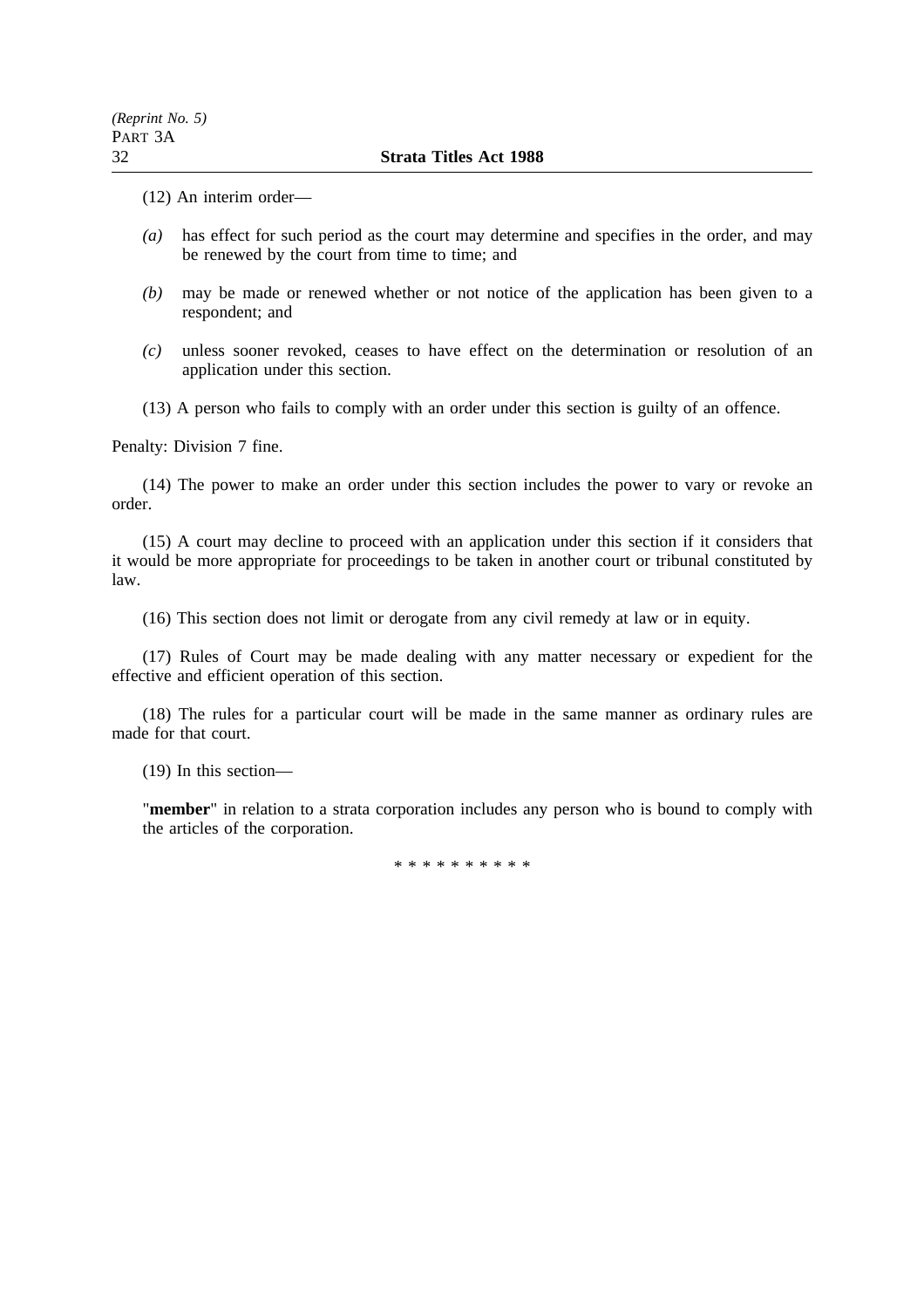## **PART 4 MISCELLANEOUS**

#### **Unit holder's power of entry**

**42.** (1) If—

- *(a)* (i) the proper supply of hot or cold water, gas, electricity, heating oil or air-conditioned air to a unit (unit A) fails; or
	- (ii) the sewerage, garbage or drainage system as it affects a unit (unit A) fails to operate properly; and
- *(b)* some other unit (unit B) must be entered in order to investigate the cause of the failure, or to carry out necessary repairs,

the unit holder of unit A, or a person authorised by that unit holder, may, after giving such notice to the unit holder of unit B as may be practicable in the circumstances, enter unit B for that purpose.

(2) Reasonable force may be exerted in the exercise of powers conferred by this section but any damage to unit B must be immediately made good at the expense of the unit holder of unit A.

## **Insurance by unit holder**

**43.** (1) Nothing in this Act limits the right of a unit holder to effect insurance in respect of the unit.

(2) A contract of insurance may be entered into by the unit holder in respect of damage to the unit for an amount equal to the amount secured at the date of the contract by mortgages over the unit.

(3) Where a contract of insurance of the kind referred to in subsection (2) is in force—

- *(a)* payment must be made by the insurer under the contract to the mortgagees whose interests are noted in the contract in order of their respective priorities, subject to the terms and conditions of the contract;
- *(b)* subject to the terms and conditions of the contract, the insurer is liable to pay under the contract—
	- (i) the amount stated in the contract; or
	- (ii) the amount of the damage; or
	- (iii) the amount sufficient, at the date of the payment, to discharge the mortgages noted in the contract,

whichever is the least amount.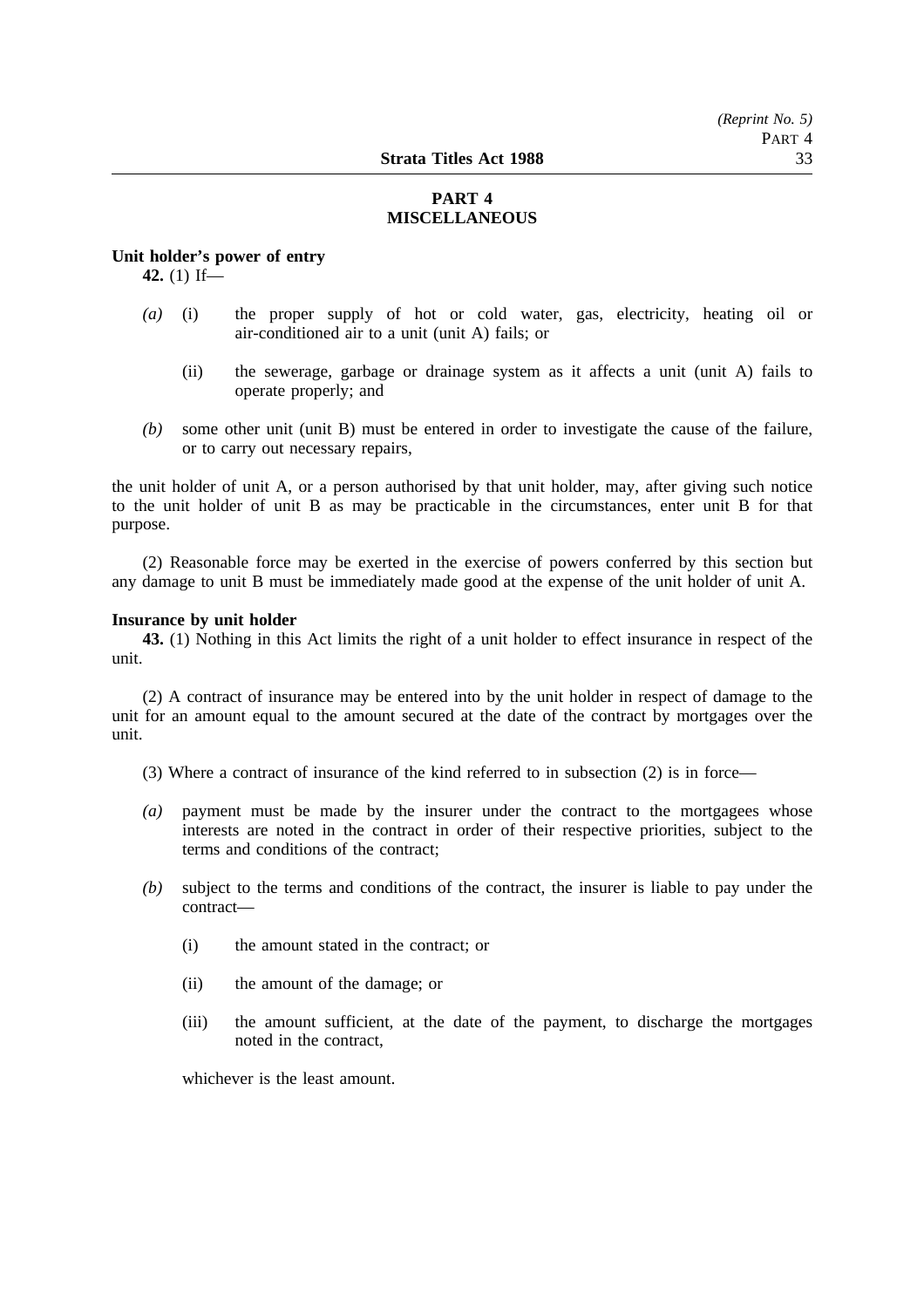| (Reprint No. 5) |                               |
|-----------------|-------------------------------|
| Part 4          |                               |
| 34              | <b>Strata Titles Act 1988</b> |

(4) Where the amount so paid by the insurer equals the amount necessary to discharge a mortgage over the unit, the insurer is entitled to an assignment of that mortgage and where the amount is less than the amount necessary to discharge a mortgage over the unit, the insurer is entitled to obtain from the mortgagee a transfer of a proportion of the mortgagee's interest in the mortgage equal to the proportion that the amount of the payment bears to the amount owing under the mortgage immediately before the payment.

(5) Money received under any such contract of insurance is not liable to be brought into contribution with any other money received under another contract of insurance, except where the other contract of insurance—

- *(a)* is in respect of damage to the same unit; and
- *(b)* relates to the same mortgage debt.

## **Dealing with part of unit**

**44.** (1) Subject to this section, a unit holder may not enter into any dealing with a part of the unit unless—

- *(a)* the dealing is to be effected by amendment to the strata plan; or
- *(b)* the dealing consists of the granting, surrendering or extinction of an easement.
- (2) Subject to any other law, a unit holder may grant a lease or licence over a part of a unit—
- *(a)* if all of the units comprised in the strata scheme consist of non-residential premises; or
- *(b)* where paragraph *(a)* does not apply—
	- (i) if the lease or licence is granted to another unit holder; or
	- (ii) if the lease or licence is authorised by unanimous resolution of the strata corporation (but no authorisation is required in relation to a lease or licence over the whole of a unit).
- (3) Where a unit holder acts in contravention of this section—
- *(a)* the dealing is void and no instrument purporting to give effect to the dealing may be lodged for registration; and
- *(b)* the unit holder is guilty of an offence.

Penalty: Division 8 fine.

## **Body corporate may act as officer, etc.**

**44A.** (1) Where a unit holder is a body corporate, the body corporate is eligible to hold the office of presiding officer, secretary or treasurer of the strata corporation, or to be a member of the management committee.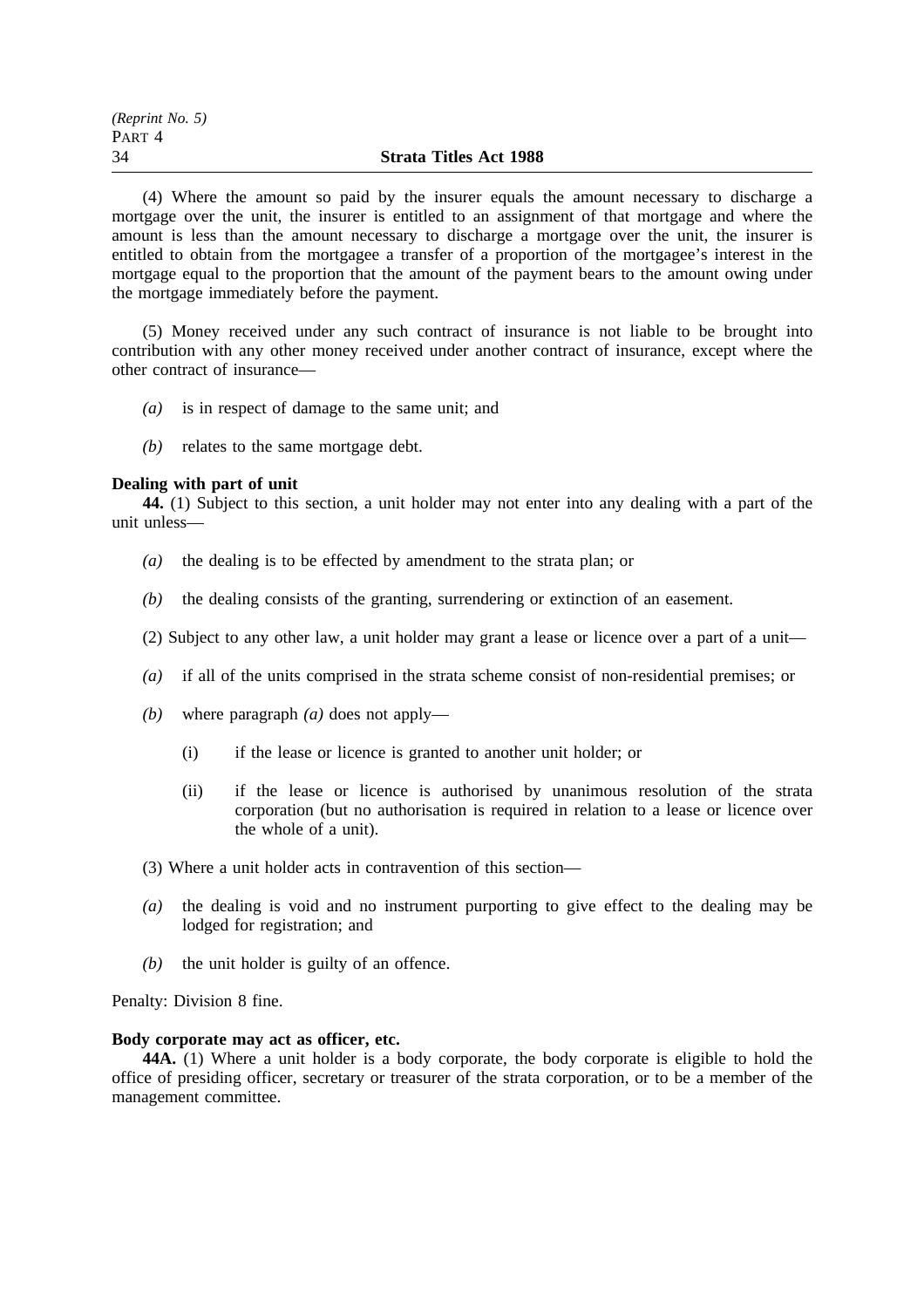(2) If a body corporate is appointed as the presiding officer, secretary or treasurer of a strata corporation, or as a member of a management committee, the body corporate may, by instrument in writing, appoint a person to perform on its behalf any function that is conferred on the body corporate by virtue of the appointment.

(2a) Subject to subsection (2b), the person appointed under subsection (2) must be a director, manager, secretary or other officer of the body corporate.

- (2b) Subsection (2a) does not apply—
- *(a)* if all of the units comprised in the relevant strata scheme consist of non-residential premises; or
- *(b)* if the body corporate is the South Australian Housing Trust; or
- *(c)* in any other case prescribed by regulation.

(3) A function performed on behalf of a body corporate by a person appointed under subsection (2) will be taken to have been performed by the body corporate.

(4) A body corporate may revoke at will an appointment under subsection (2).

## **Persons under disability, etc.**

**45.** (1) Where a unit holder is under a disability, the rights and powers of that unit holder under this Act may be exercised on his or her behalf by a guardian.

(2) If a unit holder is under a disability or cannot be found, the Court may on application by the strata corporation or any other person with a proper interest in the matter, dispense with any consent, approval or vote that would otherwise be required from that person under this Act.

## **Relief where unanimous resolution required**

**46.** (1) Where a unanimous resolution is necessary under this Act before an act may be done and that resolution is not obtained but the resolution is supported to the extent necessary for a special resolution, a person included in the majority in favour of the resolution may apply to the Court to have the resolution declared sufficient to authorise the particular act proposed and, if the Court so orders, the resolution will be taken to have been passed as a unanimous resolution.

- (2) Notice of an application under subsection (1) must be served on—
- *(a)* every person who was entitled to exercise the power of voting conferred under this Act and did not, either in person or by proxy, vote in favour of the resolution; and
- *(b)* any other person whom the Court declares to have a sufficient interest in the proceedings to require that the person should be served with notice of the application,

and the Court may direct that any person served with, or to be served with, notice of proceedings under this subsection be joined as a party to the proceedings.

(3) The Court should not order a party who opposes an application under this section to pay the costs of a successful applicant unless the Court considers the actions of that party in relation to the application were unreasonable.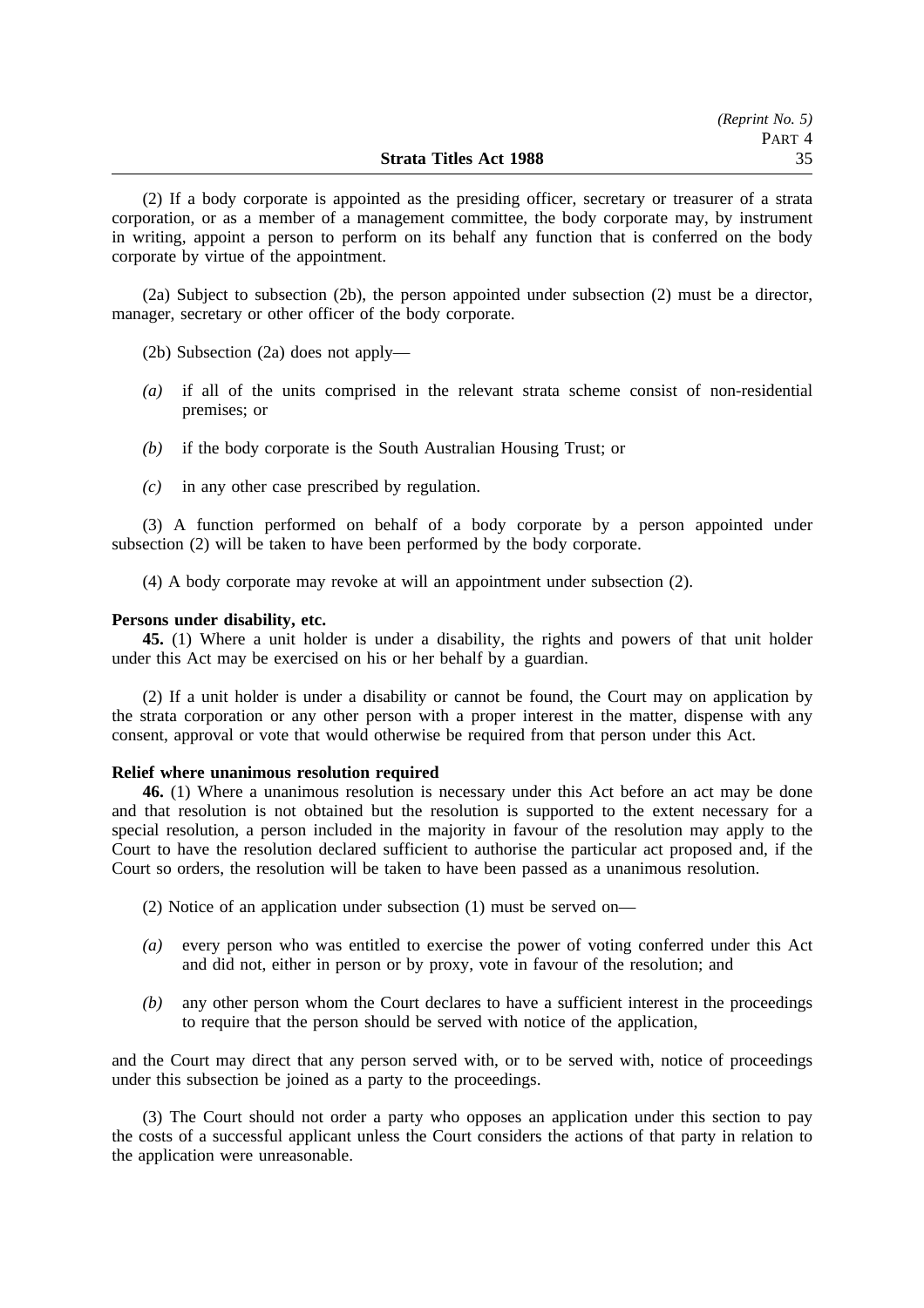| (Reprint No. 5) |                               |
|-----------------|-------------------------------|
| Part 4          |                               |
| 36              | <b>Strata Titles Act 1988</b> |

#### **Vicarious liability of management committee members**

**47.** (1) If a strata corporation for which a management committee has been constituted is guilty of an offence against this Act, each person who was a member of the management committee at the time of the offence is also guilty of an offence and liable to a penalty not exceeding one-half the maximum prescribed for the principal offence.

(2) It is a defence to a charge under subsection (1) to prove—

- *(a)* that the defendant exercised reasonable care in the exercise of his or her responsibilities as a member of the management committee; and
- *(b)* that the offence is not attributable to any intentional or negligent act or omission on the defendant's part.

#### **Applications, etc.**

**48.** (1) An application or plan submitted to the Registrar-General under this Act must be in a form approved by the Registrar-General and certified in any manner required by the Registrar-General.

(2) Any such application must be accompanied by the prescribed fee.

(3) Any other document that is to be lodged with the Registrar-General under this Act must be accompanied by the prescribed fee.

(4) The Registrar-General may, in appropriate cases, remit or reduce a fee.

#### **Service**

**49.** (1) A document to be served under this Act or the articles of a strata corporation may be served personally or by post.

- (2) A strata corporation must keep—
- *(a)* a letter box, with the name of the corporation clearly shown on it, for postal delivery to the site; or
- *(b)* where there is no postal delivery to the site, a post office box.

(3) A document may be served on the strata corporation, its secretary or treasurer, or a member of its management committee—

- *(a)* by placing it in the strata corporation's letter box; or
- *(b)* by post addressed to the strata corporation, the secretary or treasurer at the postal address of the corporation.

#### **Proceedings for offences**

**50.** (1) An offence against this Act is a summary offence.

(2) A prosecution for an offence against this Act may only be commenced with the written consent of the Attorney-General.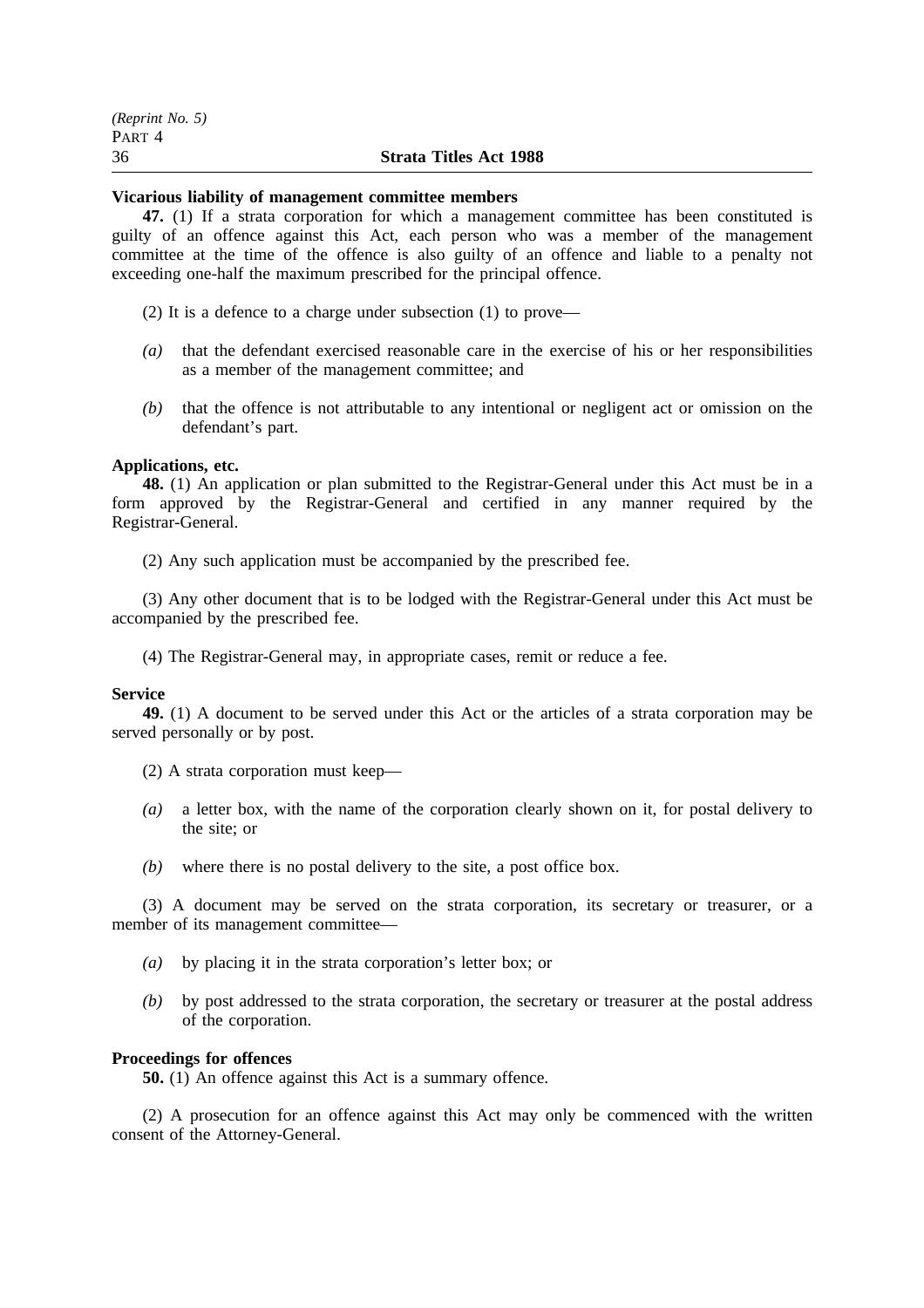(3) In proceedings for an offence against this Act, a document apparently signed by the Attorney-General that appears to be a consent to a prosecution for an offence against this Act will be accepted, in the absence of proof to the contrary, as proof of the consent.

(4) Where a person fails to comply with an obligation imposed by this Act and is, in consequence of that non-compliance, convicted of an offence against this Act, the court may order the convicted person to comply with the obligation within a time fixed by the court.

(5) If the convicted person fails to comply with an order under subsection (4), that person is guilty of a further offence.

Penalty: Division 7 fine.

#### **Regulations**

**51.** (1) The Governor may make such regulations as are contemplated by this Act, or as are necessary or expedient for the purposes of this Act.

(2) Any such regulation—

- *(a)* may be of general or restricted application;
- *(b)* may confer discretionary powers;
- *(c)* may impose a fine (not exceeding a division 9 fine) for breach of, or non-compliance with, the regulation or any other regulation.

\*\*\*\*\*\*\*\*\*\*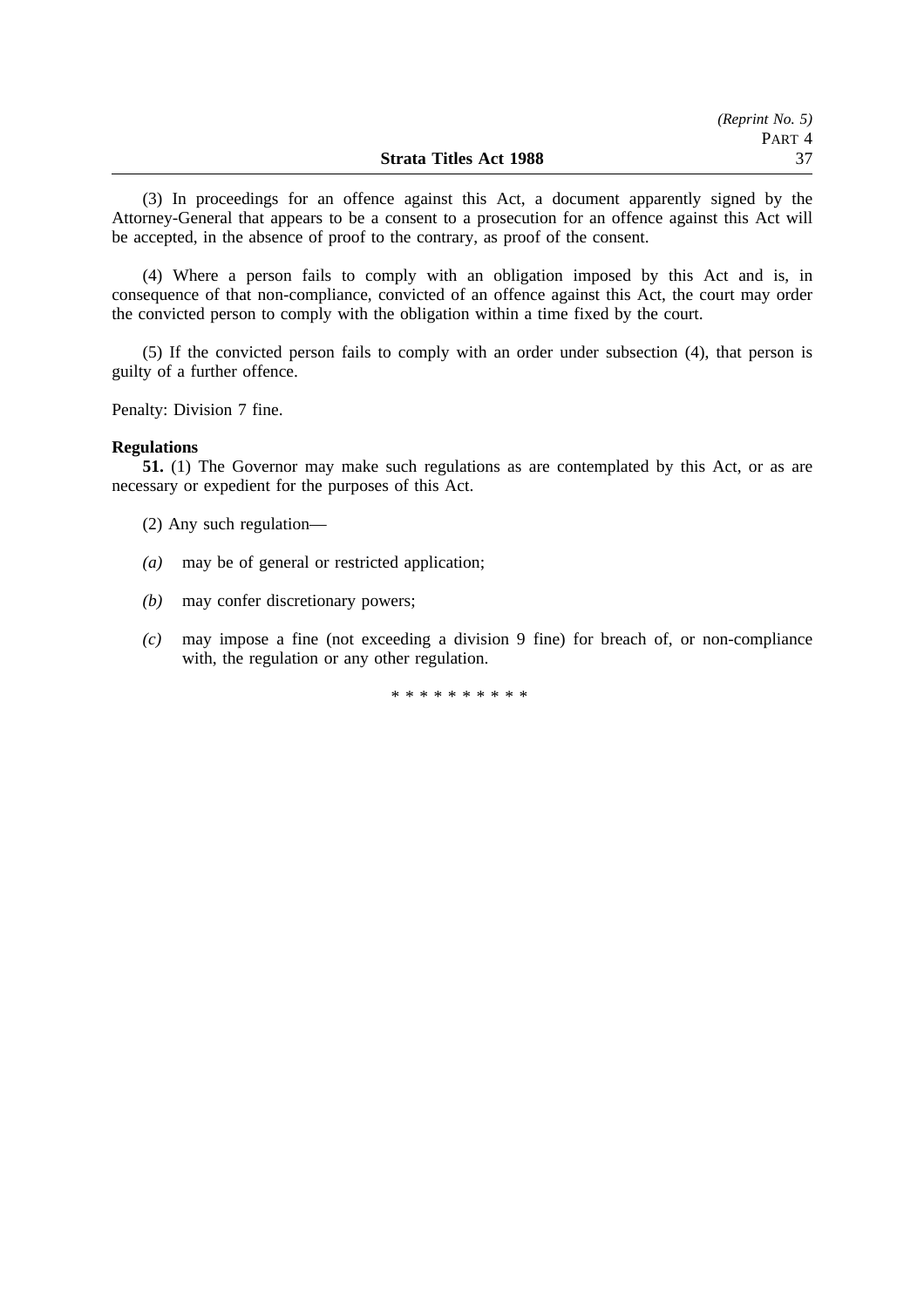### 38 **Strata Titles Act 1988**

#### **SCHEDULE 2**

*Transitional Provisions*

#### **Interpretation**

1. In this schedule—

"**the repealed strata title provisions**" means Part 19B of the *Real Property Act 1886* repealed by schedule 1.

#### **Existing plans**

2. (1) Subject to subclause (2), a plan deposited in the Lands Titles Registration Office by the Registrar-General in pursuance of the repealed strata title provisions will be taken to be a deposited plan under this Act.

(2) Subject to any amendment under this Act, the boundaries of a unit within a plan to which subclause (1) applies are not affected by the enactment of this Act.

#### **Strata corporations**

3. (1) A corporation existing under the repealed strata title provisions immediately before the commencement of this Act continues as a strata corporation under this Act.

(2) A committee of a corporation appointed under the repealed strata title provisions and in existence immediately before the commencement of this Act will, subject to this Act, continue as the management committee of the corporation under this Act.

(3) Where a strata corporation to which this clause applies had adopted articles in substitution for those prescribed by the repealed strata title provisions, those articles continue, subject to amendment or substitution under this Act, as the articles of the corporation.

(4) In any other case, the articles prescribed by schedule 3 will take the place of those prescribed by the repealed strata title provisions on the expiration of six months from the commencement of this Act (but if those earlier articles had been amended, there will be a corresponding amendment to the schedule 3 articles as they apply to the strata corporation).

#### **Continuation and completion of proceedings under the repealed provisions**

4. (1) Proceedings commenced under the repealed strata title provisions may be continued and completed as if this Act had not been enacted.

(2) For the purposes of subclause (1), proceedings for the deposit of a strata plan will be taken to have commenced when a formal application was first made to the Registrar-General, the Commission or the council in relation to the division of the land by strata plan.

#### **Prescribed building unit schemes**

5. (1) Where—

- *(a)* land was, before 22 February, 1968, laid out in a building unit scheme consisting of two or more units designed for separate occupation;
- *(b)* as at that date, buildings to which the scheme relates had been erected,

the scheme is one to which this clause applies.

(2) An application may be made under this Act for the deposit of a strata plan in relation to land subject to a scheme to which this clause applies.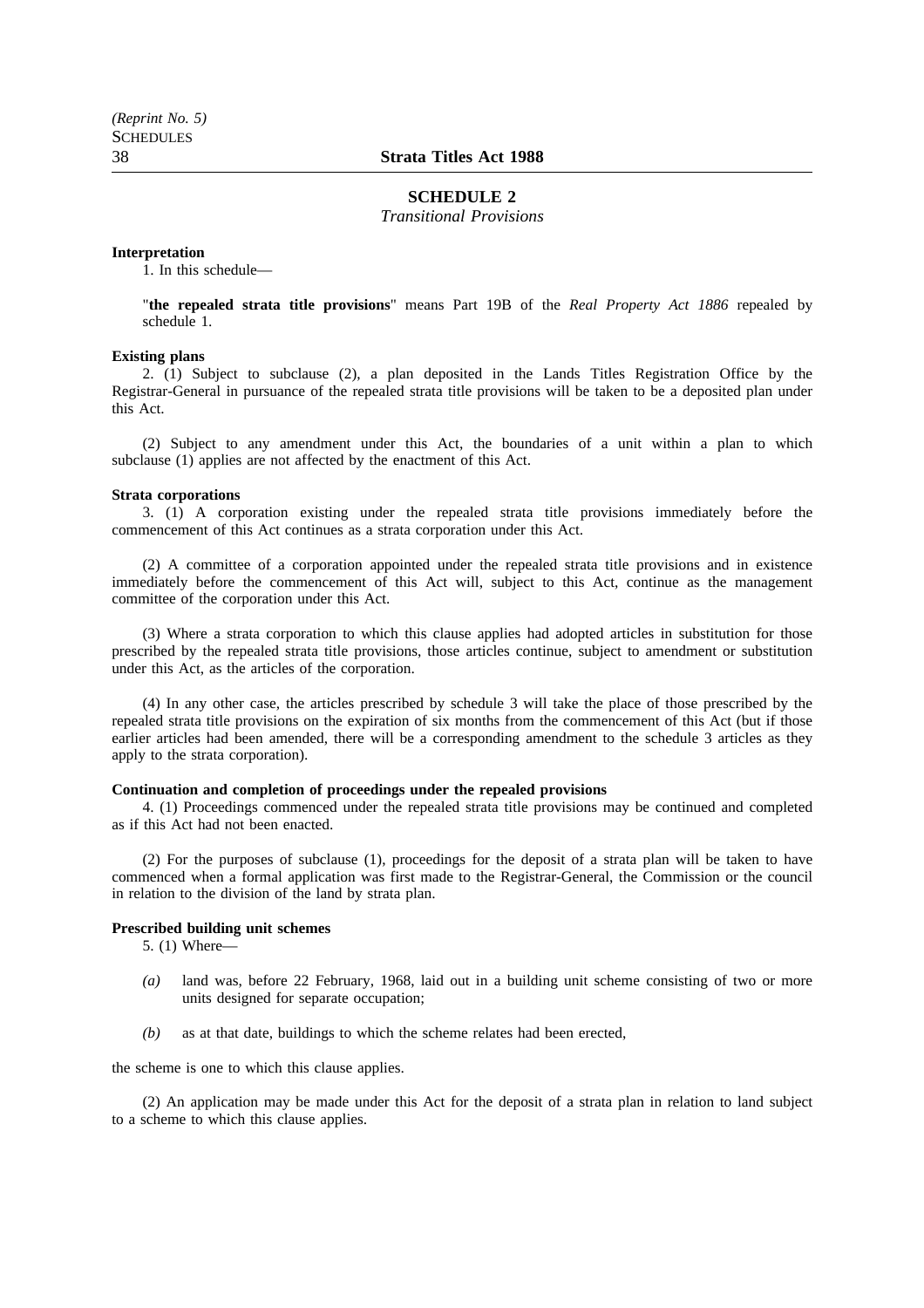- (3) An application cannot be made under subclause (2) without the consent of—
- *(a)* all those on whom rights to occupation of the units have been conferred under the scheme; and
- *(b)* any other person who has a registered interest in the land; and
- *(c)* any company formed to administer the scheme.
- (4) Where a strata plan is deposited in pursuance of an application under this clause—
- *(a)* the scheme is terminated;
- *(b)* all registered interests that had been entered on the original certificate for the land are extinguished and any related instrument is discharged (although the Registrar-General will, on due application being made, register any instrument in substitution for any instrument that is cancelled by the operation of this paragraph and may note a caveat on the title without the leave of the Court);
- *(c)* the certificate for the units will be issued in the names of those who were entitled to occupation of them under the scheme;
- *(d)* the assets and liabilities of any company formed to administer the scheme are transferred to the strata corporation.

#### **Application of Acts**

6. The *Acts Interpretation Act 1915* applies, except to the extent of any inconsistency with the provisions of this schedule, to any repeal made by this Act.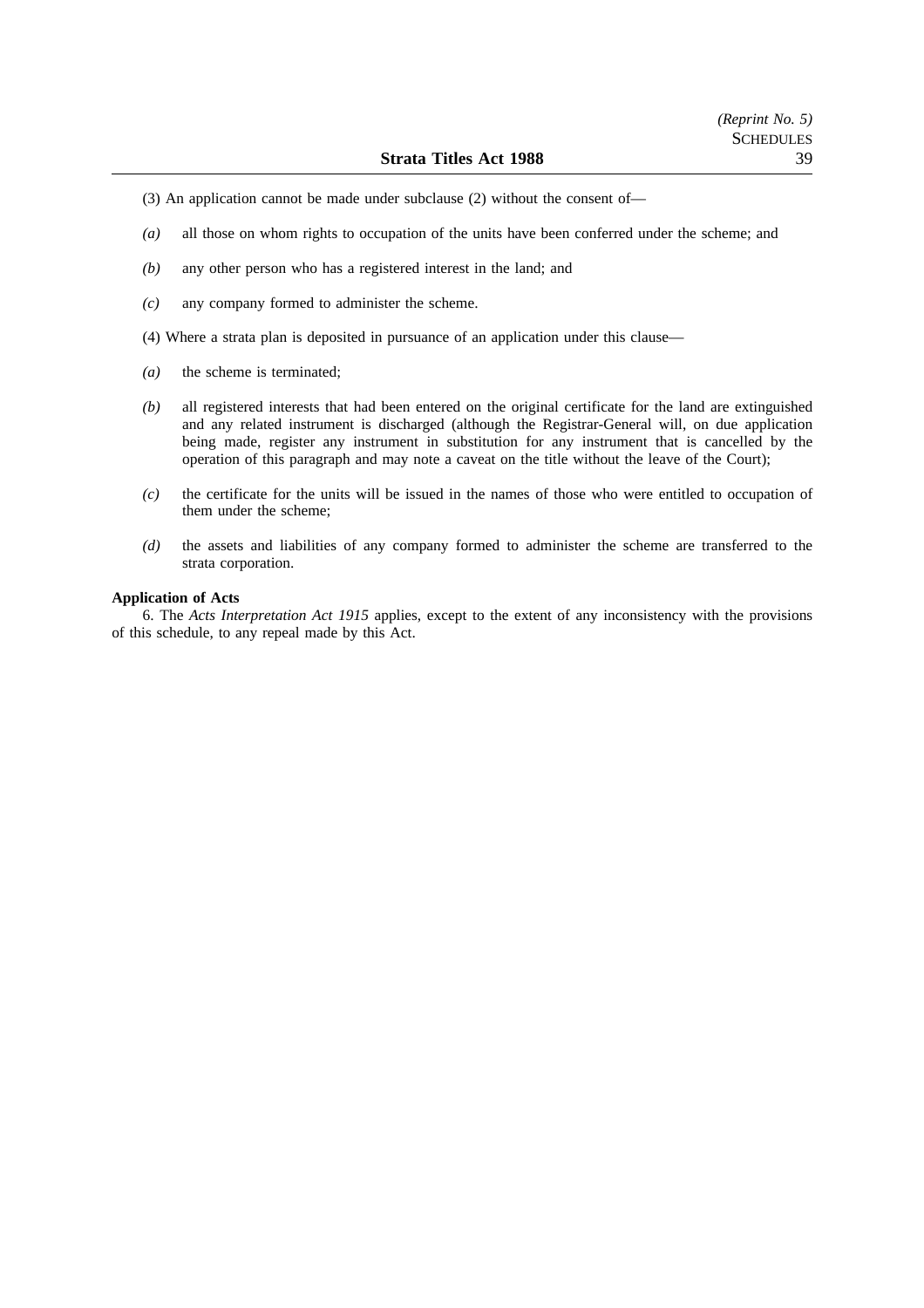## 40 **Strata Titles Act 1988**

### **SCHEDULE 3**

*Articles of Strata Corporation*

1. (1) A unit holder must—

- *(a)* maintain the unit in good repair;
- *(b)* carry out any work ordered by a council or other public authority in respect of the unit.

(2) The occupier of a unit must keep it in a clean and tidy condition.

2. A person bound by these articles—

- *(a)* must not obstruct the lawful use of the common property by any person; and
- *(b)* must not use the common property in a manner that unreasonably interferes with the use and enjoyment of the common property by the other members of the strata community, their customers, clients or visitors; and
- *(c)* must not make, or allow his or her customers, clients or visitors to make, undue noise in or about any unit or the common property; and
- *(d)* must not interfere, or allow his or her customers, clients or visitors to interfere, with others in the enjoyment of their rights in relation to units or common property.

3. A person bound by these articles must not use the unit, or permit the unit to be used, for any unlawful purpose.

4. Subject to the *Strata Titles Act 1988*, a person bound by these articles must not, without the strata corporation's consent, keep any animal in, or in the vicinity of, a unit.

5. A person bound by these articles—

- *(a)* must not park a motor vehicle in a parking space allocated for others or on a part of the common property on which parking is not authorised by the strata corporation; and
- *(b)* must take reasonable steps to ensure that his or her customers, clients or visitors do not park in parking spaces allocated for others or on parts of the common property on which parking is not authorised by the strata corporation.

6. A person bound by these articles must not, without the consent of the strata corporation—

- *(a)* damage or interfere with any lawn, garden, tree, shrub, plant or flower on the common property; or
- *(b)* use any portion of the common property for his or her own purposes as a garden.
- 7. A person bound by these articles must not—
- *(a)* bring objects or materials onto the site of a kind that are likely to cause justified offence to the other members of the strata community; or
- *(b)* allow refuse to accumulate so as to cause justified offence to others.

8. A person bound by these articles must not, without the consent of the strata corporation, display any sign, advertisement, placard, banner or any other conspicuous material of a similar nature—

*(a)* on part of his or her unit so as to be visible from outside the building; or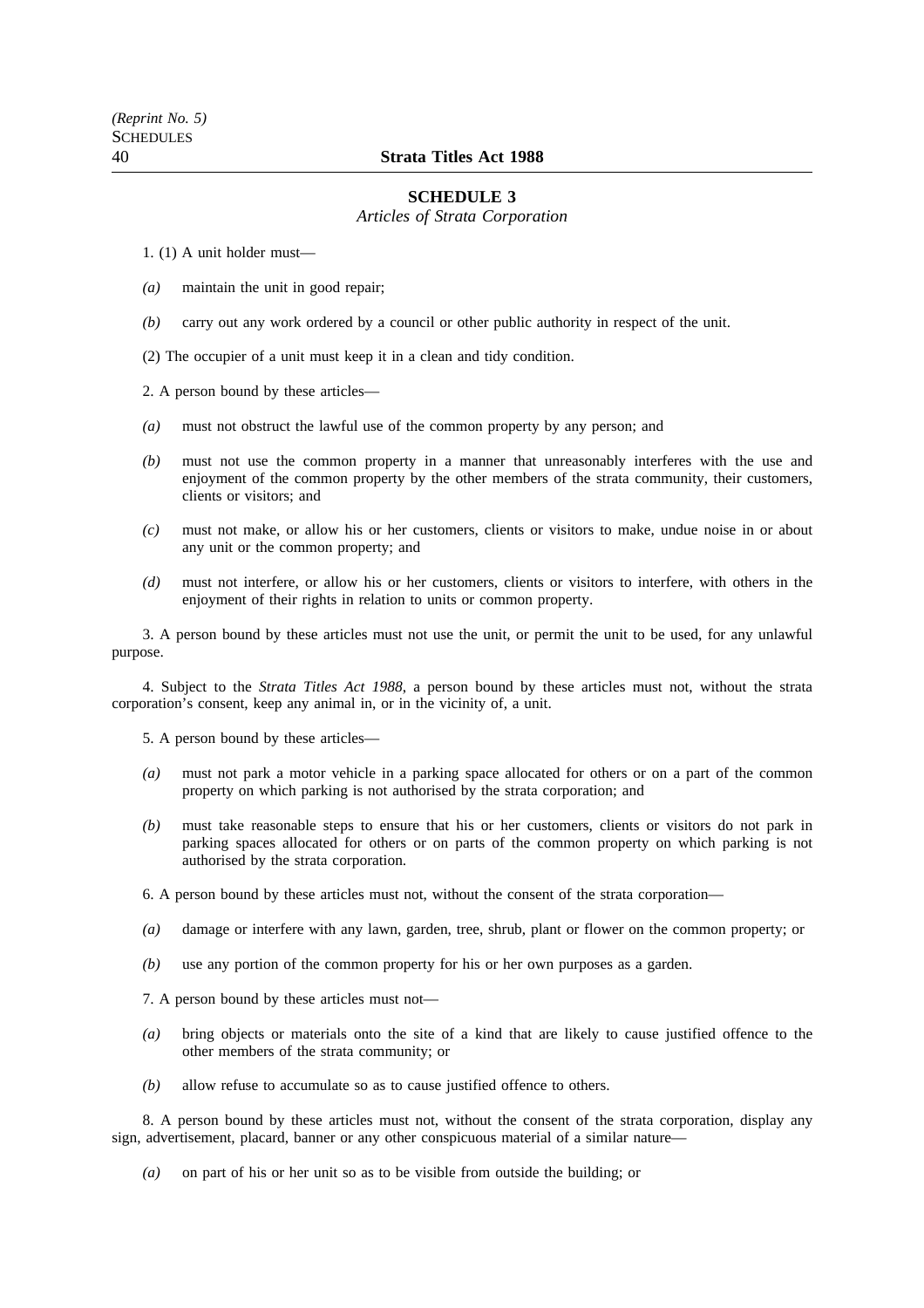*(b)* on any part of the common property.

9. The occupier of a unit may, without the consent of the strata corporation, paint, cover or in any other way decorate the inside of any building forming part of the unit and may, provided that unreasonable damage is not caused to any common property, fix locks, catches, screens, hooks and other similar items to that building.

10. The occupier of a unit used for residential purposes must not, without the consent of the strata corporation, use or store on the unit or on the common property any explosive or other dangerous substance.

11. A person bound by these articles—

- *(a)* must maintain within the unit, or on a part of the common property set apart for the purpose by the strata corporation, a receptacle for garbage adequately covered; and
- *(b)* must comply with all council by-laws relating to the disposal of garbage.

12. A unit holder must immediately notify the strata corporation of—

- *(a)* any change in the ownership of the unit, or any change in the address of an owner;
- *(b)* any change in the occupancy of the unit.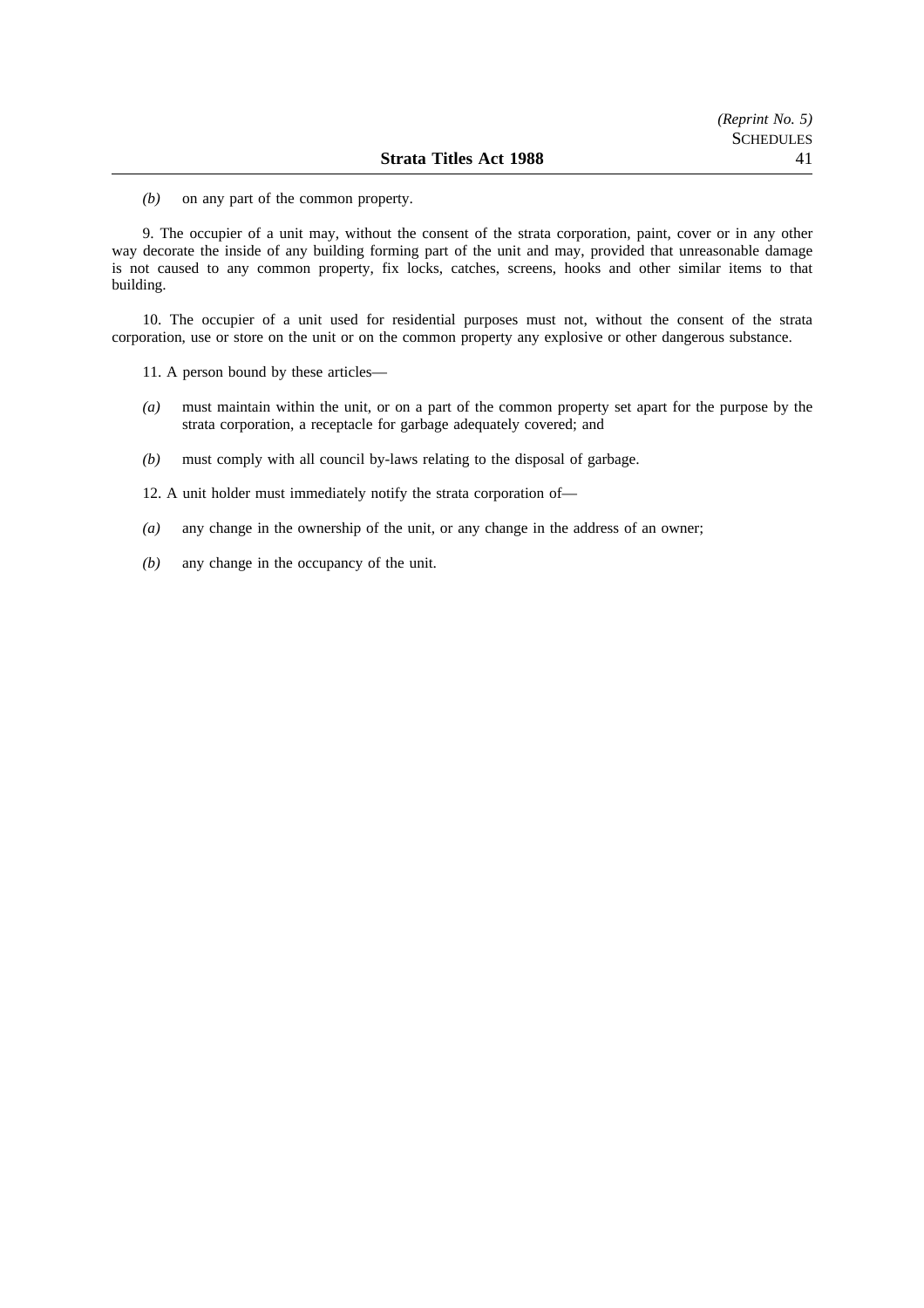# **APPENDIX 1**

## **LEGISLATIVE HISTORY**

(*entries in bold type indicate amendments incorporated since the last reprint*)

| Long title:<br>Section 2:<br>Section $3(1)$ : | amended by 54, 1990, s. 3(1) (Sched. 4)<br>repealed by 54, 1990, s. 3(1) (Sched. 4)<br>definition of "the Commission" substituted by 54, 1993, s. $13(a)$<br>definition of "fence" inserted by 13, 1990, s. $3(a)$<br>definition of "statutory encumbrance" inserted by 13, 1990,<br>s. 3(b); amended by 54, 1993, s. 13(b); paragraph (c)<br>repealed by 54, 1993, s. 13(b); amended by 56, 1993,<br>Sched. 2 |
|-----------------------------------------------|----------------------------------------------------------------------------------------------------------------------------------------------------------------------------------------------------------------------------------------------------------------------------------------------------------------------------------------------------------------------------------------------------------------|
| Section $5(6)$ :                              | amended by 13, 1990, s. 4                                                                                                                                                                                                                                                                                                                                                                                      |
| Section $5(7)$ :                              | amended by 78, 1991, s. 3                                                                                                                                                                                                                                                                                                                                                                                      |
| Section $7(4)$ :                              | amended by 54, 1993, s. 13(c)                                                                                                                                                                                                                                                                                                                                                                                  |
| Section 7(6):                                 | amended by 13, 1990, s. 5(a)                                                                                                                                                                                                                                                                                                                                                                                   |
| Section $7(7)$ :                              | amended by 13, 1990, s. 5(b), (c)                                                                                                                                                                                                                                                                                                                                                                              |
| Section $8(4)$ :                              | amended by 11, 1994, Sched.                                                                                                                                                                                                                                                                                                                                                                                    |
| Section $8(5)$ :                              | substituted by 13, 1990, s. $6(a)$ ; repealed by 11, 1994, Sched.                                                                                                                                                                                                                                                                                                                                              |
| Section $8(6)$ :                              | substituted by 13, 1990, s. $6(b)$                                                                                                                                                                                                                                                                                                                                                                             |
| Section $8(7)$ :                              | inserted by 13, 1990, s. 6(b)                                                                                                                                                                                                                                                                                                                                                                                  |
| Section $12(2)$ :                             | amended by 13, 1990, s. 7(a)                                                                                                                                                                                                                                                                                                                                                                                   |
| Section $12(3)$ :                             | amended by 54, 1993, s. 13(d)                                                                                                                                                                                                                                                                                                                                                                                  |
| Section $12(3a)$ :                            | inserted by 13, 1990, s. 7(b)                                                                                                                                                                                                                                                                                                                                                                                  |
| Section $12(4a)$ :                            | inserted by 13, 1990, s. 7(c)                                                                                                                                                                                                                                                                                                                                                                                  |
| Section $12(5)$ :                             | substituted by 13, 1990, s. $7(d)$                                                                                                                                                                                                                                                                                                                                                                             |
| Section 12(5a):                               | inserted by 13, 1990, s. 7(d)                                                                                                                                                                                                                                                                                                                                                                                  |
| <b>Section 12(6):</b>                         | amended by 13, 1990, s. 7(e); 11, 1994, Sched.                                                                                                                                                                                                                                                                                                                                                                 |
| Section 12(6a):                               | inserted by 13, 1990, s. 7(f); repealed by 11, 1994, Sched.                                                                                                                                                                                                                                                                                                                                                    |
|                                               | Division 5 of Part 2 comprising ss. 14 - 15 and heading<br>amended by 13, 1990, s. 8; 54, 1990, s. 3(1) (Sched. 4);<br>23, 1992, s. 7; repealed by 54, 1993, s. 13(e)                                                                                                                                                                                                                                          |
| Section $16(2)$ :                             | amended by 13, 1990, s. 9                                                                                                                                                                                                                                                                                                                                                                                      |
| Section $17(7)$ :                             | amended by 13, 1990, s. 10(a)                                                                                                                                                                                                                                                                                                                                                                                  |
| Section 17(7a):                               | inserted by 13, 1990, s. 10(b)                                                                                                                                                                                                                                                                                                                                                                                 |
|                                               | Division 8 of Part 2 comprising ss. 17A, 17B and heading<br>inserted by 13, 1990, s. 11                                                                                                                                                                                                                                                                                                                        |
| Section $17B(2)$ and $(3)$ :                  | substituted by 11, 1994, Sched.                                                                                                                                                                                                                                                                                                                                                                                |
| <b>Section 17B(4):</b>                        | repealed by 11, 1994, Sched.                                                                                                                                                                                                                                                                                                                                                                                   |
| <b>Section 17B(5):</b>                        | amended by 54, 1993, s. 13(f); repealed by 11, 1994, Sched.                                                                                                                                                                                                                                                                                                                                                    |
| <b>Section 17B(6):</b>                        | amended by 54, 1993, s. 13(g); repealed by 11, 1994, Sched.                                                                                                                                                                                                                                                                                                                                                    |
| Section $20(3)$ :                             | repealed by 78, 1991, s. 4                                                                                                                                                                                                                                                                                                                                                                                     |
| Section $22(1)$ :                             | amended by 54, 1990, s. 3(1) (Sched. 4); 78, 1991, s. 5                                                                                                                                                                                                                                                                                                                                                        |
| Section $23(1)$ :                             | amended by 13, 1990, s. 12(a)                                                                                                                                                                                                                                                                                                                                                                                  |
| Section $23(1a)$ :                            | inserted by 13, 1990, s. 12(b)                                                                                                                                                                                                                                                                                                                                                                                 |
| Section $23(5)$ :                             | amended by 54, 1990, s. 3(1) (Sched. 4); substituted by<br>78, 1991, s. 6                                                                                                                                                                                                                                                                                                                                      |
| Section 25:                                   | amended by 13, 1990, s. 13                                                                                                                                                                                                                                                                                                                                                                                     |
| Section $26(2)$ :                             | amended by 13, 1990, s. 14(a)                                                                                                                                                                                                                                                                                                                                                                                  |
| Section $26(3)$ :                             | amended by 13, 1990, s. 14(b)                                                                                                                                                                                                                                                                                                                                                                                  |
| Section $26(6)$ :                             | amended by 54, 1990, s. 3(1) (Sched. 4)                                                                                                                                                                                                                                                                                                                                                                        |
|                                               |                                                                                                                                                                                                                                                                                                                                                                                                                |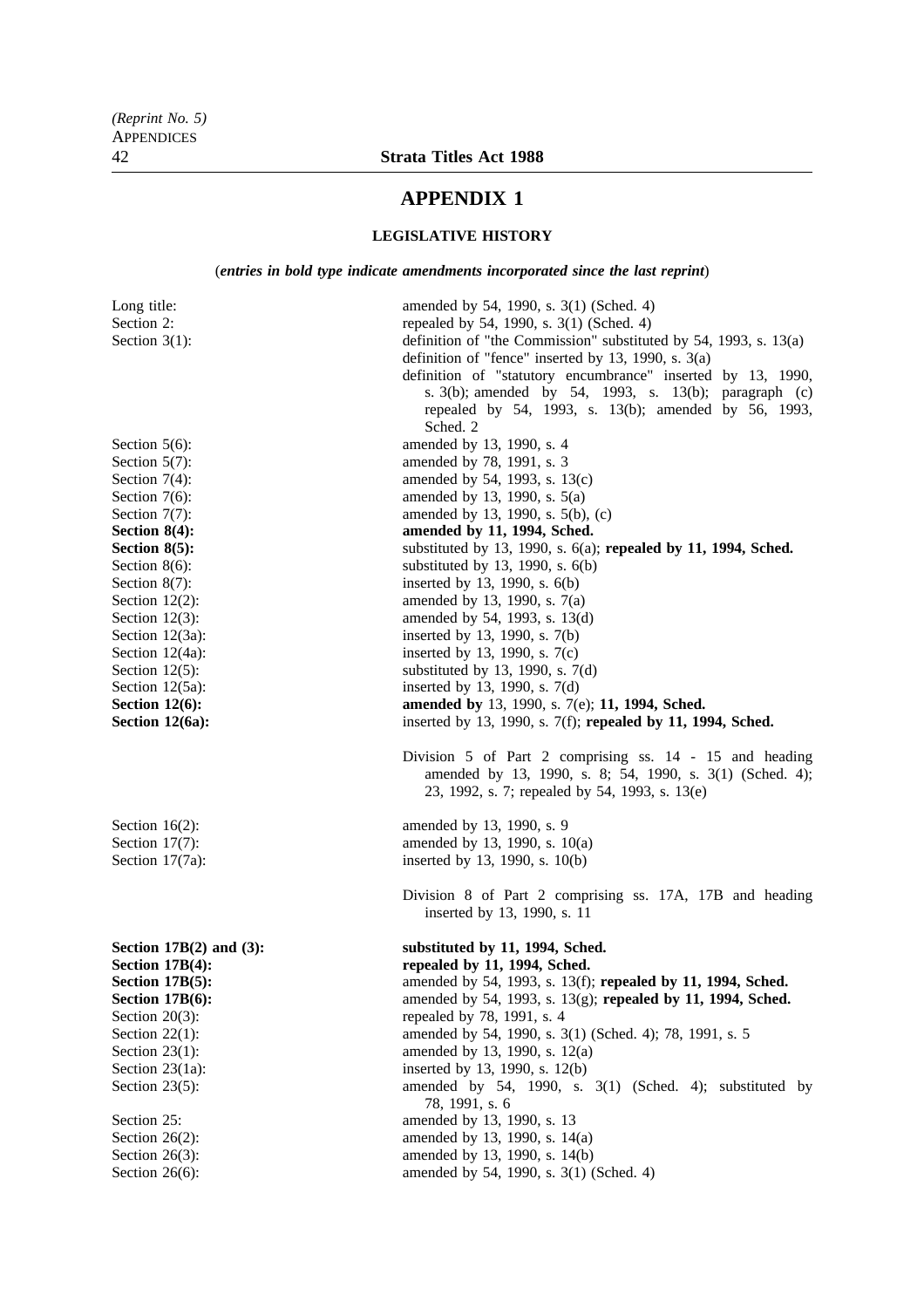|                                                                           | (Reprint No. 5)<br><b>APPENDICES</b> |
|---------------------------------------------------------------------------|--------------------------------------|
| <b>Strata Titles Act 1988</b>                                             | 43                                   |
| inserted by 13, 1990, s. 15                                               |                                      |
| substituted by 13, 1990, s. 16                                            |                                      |
| amended by 54, 1990, s. 3(1) (Sched. 4); repealed by 78, 1991,<br>s. 7    |                                      |
| repealed by 78, 1991, s. 7                                                |                                      |
| amended by 54, 1990, s. 3(1) (Sched. 4); repealed by 78, 1991,<br>s. 7    |                                      |
| inserted by 26, 1992, s. 10                                               |                                      |
| amended by 13, 1990, s. 17                                                |                                      |
| amended by 13, 1990, s. 18                                                |                                      |
| amended by 54, 1990, s. 3(1) (Sched. 4); 78, 1991, s. 8                   |                                      |
| amended by 13, 1990, s. 19(a)                                             |                                      |
| amended by 13, 1990, s. 19(b)                                             |                                      |
| inserted by 13, 1990, s. 19(c)                                            |                                      |
| amended by 54, 1990, s. 3(1) (Sched. 4); 78, 1991, s. 9                   |                                      |
| substituted by 13, 1990, s. 19(d)<br>amended by 13, 1990, s. 19(e)        |                                      |
| inserted by 13, 1990, s. 19(f)                                            |                                      |
| amended by 13, 1990, s. 20(a)                                             |                                      |
| amended by 13, 1990, s. 20(b)                                             |                                      |
| substituted by 13, 1990, s. 20(c)                                         |                                      |
| substituted by 13, 1990, s. 20(d)                                         |                                      |
| amended by 13, 1990, s. 21(a)                                             |                                      |
| inserted by 13, 1990, s. 21(b)                                            |                                      |
| substituted by 13, 1990, s. $21(c)$                                       |                                      |
| inserted by 13, 1990, s. 21(c)                                            |                                      |
| amended by 13, 1990, s. 21(d)                                             |                                      |
| amended by 13, 1990, s. 21(e)                                             |                                      |
| amended by 54, 1990, s. 3(1) (Sched. 4)<br>substituted by 13, 1990, s. 22 |                                      |
| amended by 54, 1990, s. 3(1) (Sched. 4)                                   |                                      |
| amended by 54, 1990, s. 3(1) (Sched. 4)                                   |                                      |
| amended by 54, 1990, s. 3(1) (Sched. 4)                                   |                                      |
| amended by 13, 1990, s. 23(a), (b); 54, 1990, s. 3(1) (Sched. 4)          |                                      |
| inserted by 13, 1990, s. 23(c); amended by 54, 1990, s. 3(1)              |                                      |
| (Sched. 4)                                                                |                                      |
| Part 3A comprising s. 41A and heading inserted by 78, 1991,               |                                      |
| s. 10                                                                     |                                      |
| substituted by 26, 1992, s. $11(a)$                                       |                                      |
| amended by 26, 1992, s. 11(b)                                             |                                      |
| definition of "small claim" repealed by 26, 1992, s. $11(c)$              |                                      |
| substituted by 13, 1990, s. 24                                            |                                      |
| amended by 54, 1990, s. 3(1) (Sched. 4)                                   |                                      |
| inserted by 16, 1989, s. 3                                                |                                      |
| inserted by 13, 1990, s. 25                                               |                                      |
| amended by 54, 1990, s. 3(1) (Sched. 4); substituted by                   |                                      |
| 78, 1991, s. 11(a)                                                        |                                      |
| amended by 78, 1991, s. 11(b)                                             |                                      |
| amended by 13, 1990, s. 26<br>amended by 54, 1990, s. 3(1) (Sched. 4)     |                                      |
| amended by 54, 1990, s. 3(1) (Sched. 4)                                   |                                      |
| repealed by 54, 1990, s. 3(1) (Sched. 4)                                  |                                      |
|                                                                           |                                      |
| substituted by 13, 1990, s. 27                                            |                                      |
|                                                                           |                                      |

Section  $27(8)$ : Section  $29(1)$ : Section  $29(3)$ : Section  $29(4)$ : Section  $29(5)$ : Section 29A: Section  $30(3)$ : Section  $31(2)$ : Section  $32(1)$ : Section  $33(2)$ : Section  $33(3)$ : Section  $33(3a)$ : Section  $33(4)$ : Section  $33(6)$ : Section  $33(7)$ : Section  $33(8)$ : Section  $34(2)$ : Section  $34(5)$ : Section  $34(6)$ : Section  $34(8)$ : Section  $35(1)$ : Section  $35(1a)$ : Section  $35(4)$ : Section  $35(4a)$  and  $(4b)$ : Section  $35(6)$ : Section  $35(7)$ : Section  $38(1)$ : Section  $38(2)$ : Section  $38(3)$ : Section  $39(2)$ : Section  $40(2)$ : Section  $41(1)$ : Section  $41(2a)$ :

Section  $41A(2)$ : Section  $41A(4)$ : Section  $41A(19)$ : Section  $44(2)$ : Section  $44(3)$ : Section 44A: Section  $44A(2a)$  and  $(2b)$ : Section  $49(2)$ : Section  $49(3)$ : Section  $50(4)$ : Section  $50(5)$ : Section  $51(2)$ : Schedule 1: Schedule 2 Clause 2: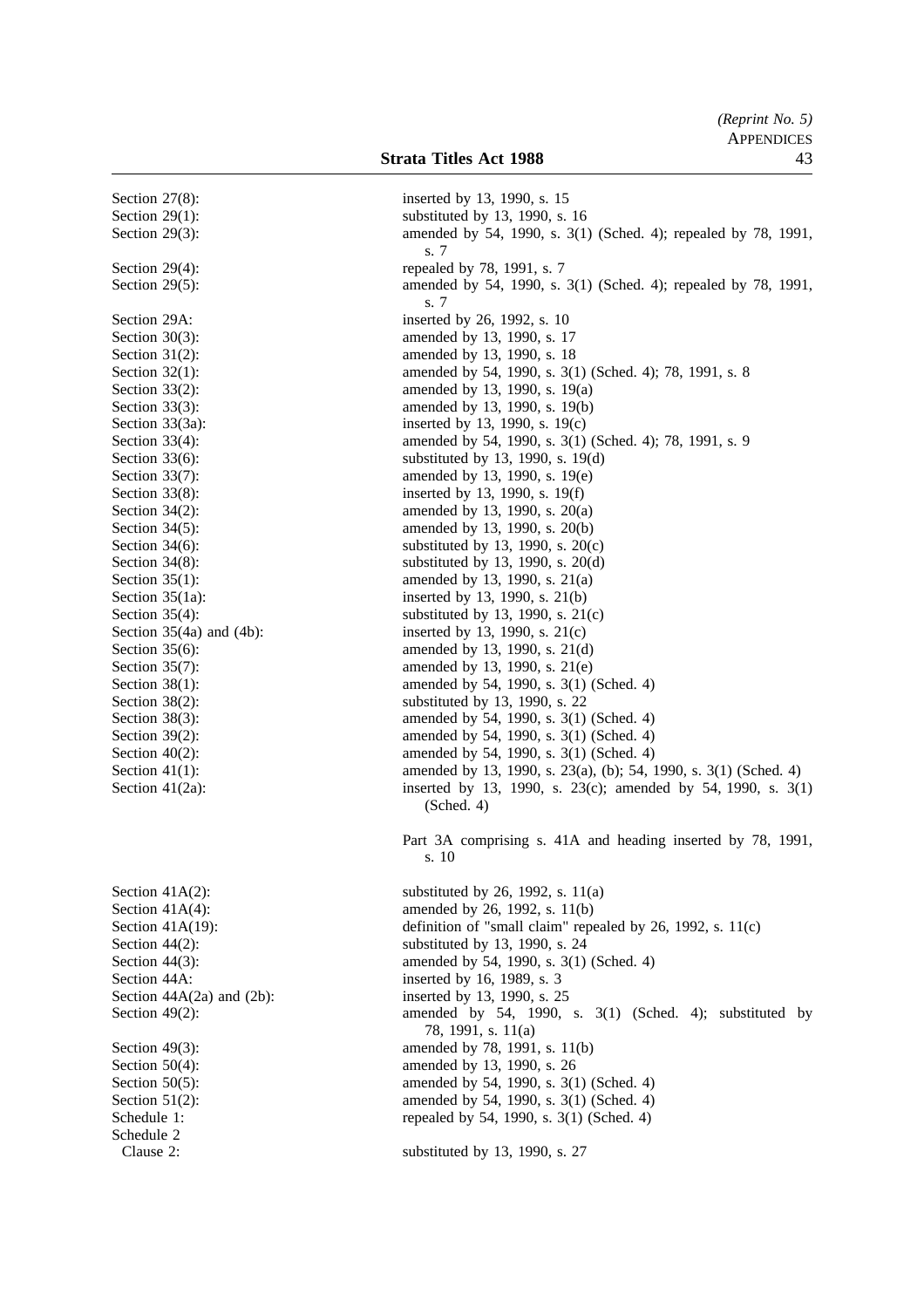*(Reprint No. 5)* **APPENDICES** 

44 **Strata Titles Act 1988**

Schedule 3<br>Article 6:

amended by 13, 1990, s. 28